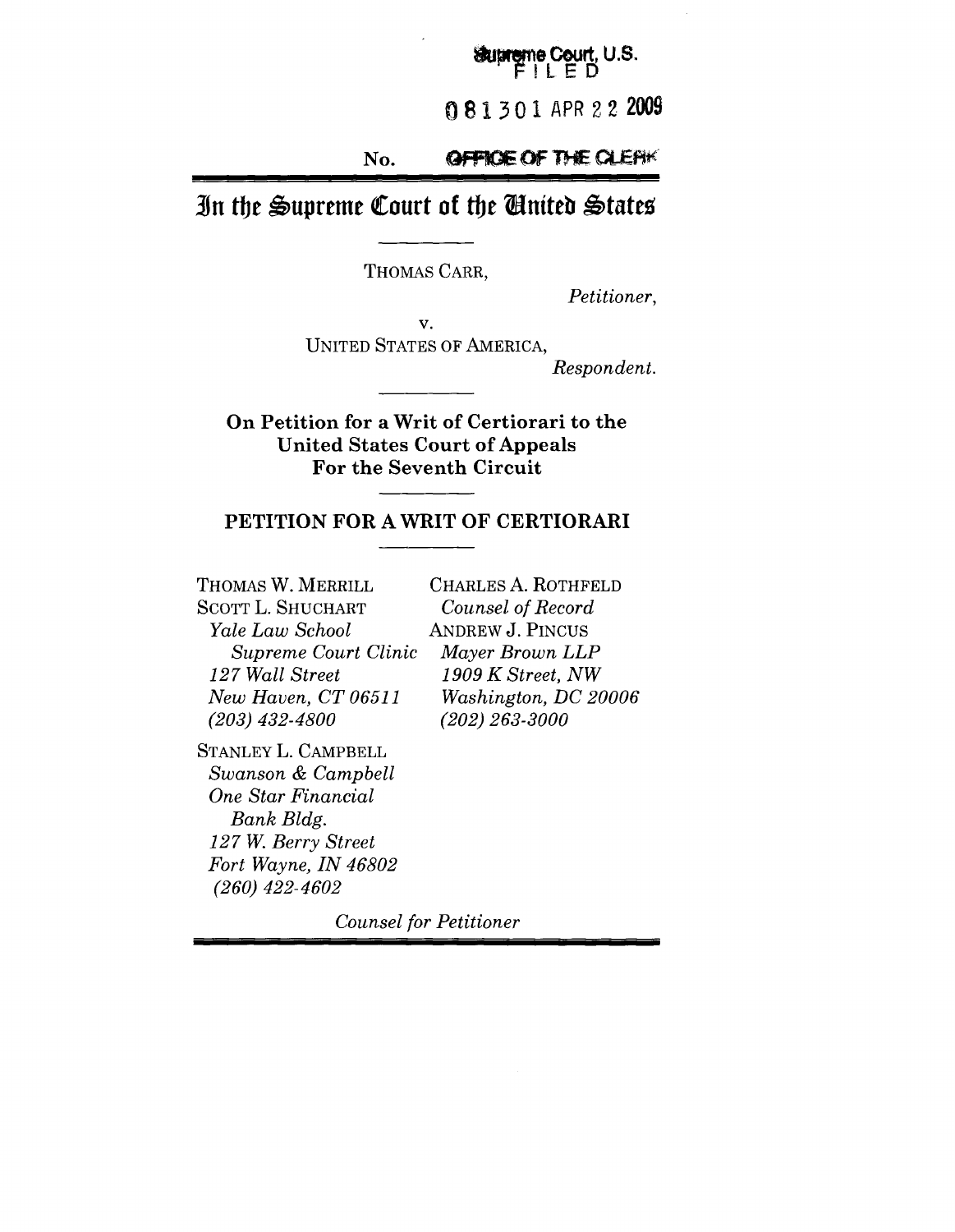#### **QUESTIONS PRESENTED**

The President signed the Sex Offender Registration and Notification Act ("SORNA") into law on July 27, 2006. Pub. L. 109-248 §§ 101-55, 120 Stat. 587. SORNA requires persons who are convicted of certain offenses to register with state and federal databases. See 42 U.S.C.  $\S$  16913(a). The law imposes criminal penalties of up to ten years of imprisonment on anyone who "is required to register \* \* \* travels in interstate or foreign commerce \* \* \* and knowingly fails to register or update a registration." 18 U.S.C. § 2250(a). On February 28, 2007, the Attorney General retroactively applied SORNA's registration requirements to persons who were convicted before July 27, 2006. 72 Fed. Reg. 8896, codified at 28 C.F.R. § 72.3. The two questions presented are:

1. Whether a person may be criminally prosecuted under § 2250(a) for failure to register when the defendant's underlying offense and travel in interstate commerce both predated SORNA's enactment.

2. Whether the Ex Post Facto Clause precludes prosecution under § 2250(a) of a person whose underlying offense and travel in interstate commerce both predated SORNA's enactment.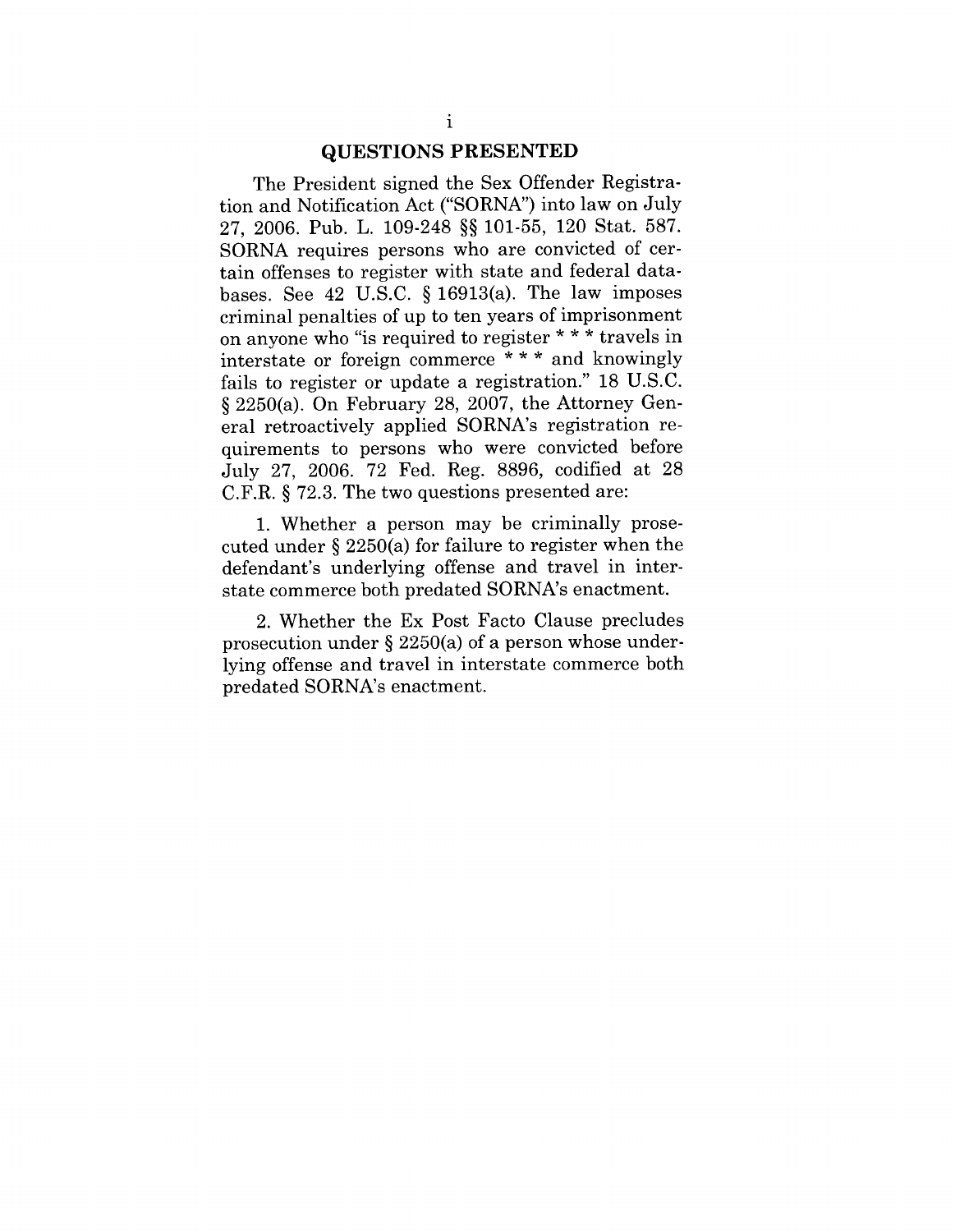## TABLE OF CONTENTS

|    | CONSTITUTIONAL, STATUTORY, AND           |
|----|------------------------------------------|
|    | REGULATORY PROVISIONS INVOLVED 1         |
|    |                                          |
|    | A. Statutory and Regulatory Background 3 |
|    |                                          |
|    | REASONS FOR GRANTING THE PETITION 8      |
| I. | THE COURT SHOULD GRANT REVIEW            |
|    | TO DECIDE WHETHER A PERSON MAY           |
|    | BE PROSECUTED UNDER SECTION              |
|    | 2250(a) FOR FAILURE TO REGISTER          |
|    | WHEN THE UNDERLYING OFFENSE              |
|    | AND TRAVEL IN INTERSTATE                 |
|    | <b>COMMERCE PREDATED SORNA'S</b>         |
|    |                                          |
|    | A. The Seventh Circuit's Construction Of |
|    | Section 2250(a) Squarely Conflicts With  |
|    | Decisions Of Other Courts Of Appeals 9   |
|    | B. The Seventh Circuit's Construction Of |
|    |                                          |
|    |                                          |
|    | 2. Congressional Purpose  18             |
|    | 3. The Presumption Against               |
|    | Retroactivity, The Constitutional        |
|    | Avoidance Doctrine, And The Rule         |
|    |                                          |
|    |                                          |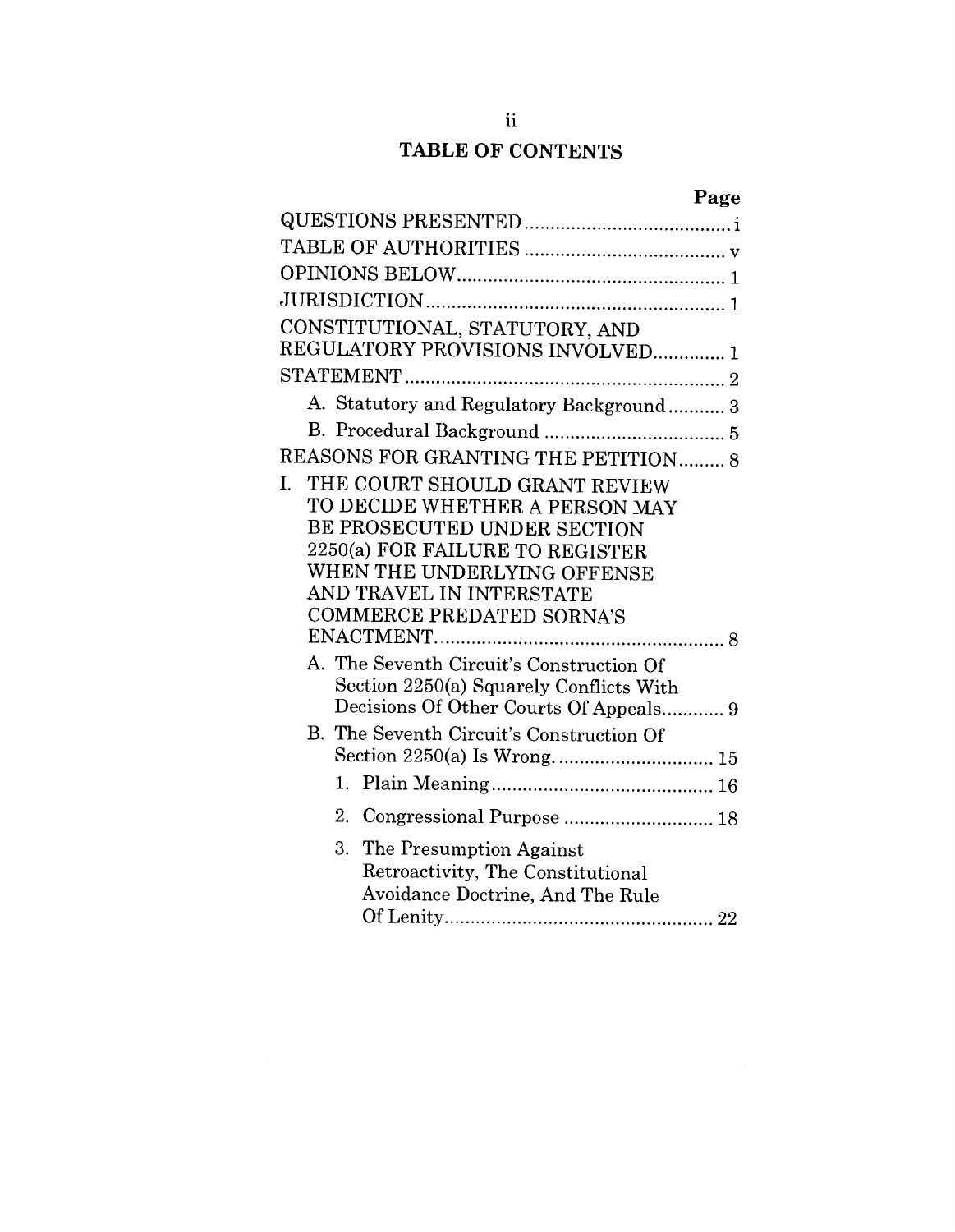## **TABLE OF CONTENTS--continued**

## **Page**

| <b>II. THE COURT SHOULD GRANT REVIEW</b> |
|------------------------------------------|
| TO DECIDE WHETHER PROSECUTING            |
| A PERSON UNDER SECTION 2250(a)           |
| WHEN THE UNDERLYING OFFENSE              |
| AND TRAVEL IN INTERSTATE                 |
| <b>COMMERCE BOTH PREDATED</b>            |
| SORNA'S ENACTMENT VIOLATES THE           |
|                                          |
| A. The Decision Below Conflicts With     |
| Decisions Of Other Federal Courts On     |
| The Constitutionality Of Convicting A    |
| Person Under Section 2250(a) When        |
| The Underlying Offense And Travel In     |
| <b>Interstate Commerce Both Predated</b> |
|                                          |
| B. The Seventh Circuit's Ex Post Facto   |
|                                          |
| 1. As Interpreted By The Seventh         |
| Circuit, SORNA Violates The Ex           |
|                                          |
|                                          |
| 2. Failure To Register Under SORNA       |
| Is Not A Continuing Offense Under        |
|                                          |
| <b>III.BOTH OF THE QUESTIONS</b>         |
| PRESENTED INVOLVE MATTERS OF             |
| EXCEPTIONAL IMPORTANCE32                 |
|                                          |
|                                          |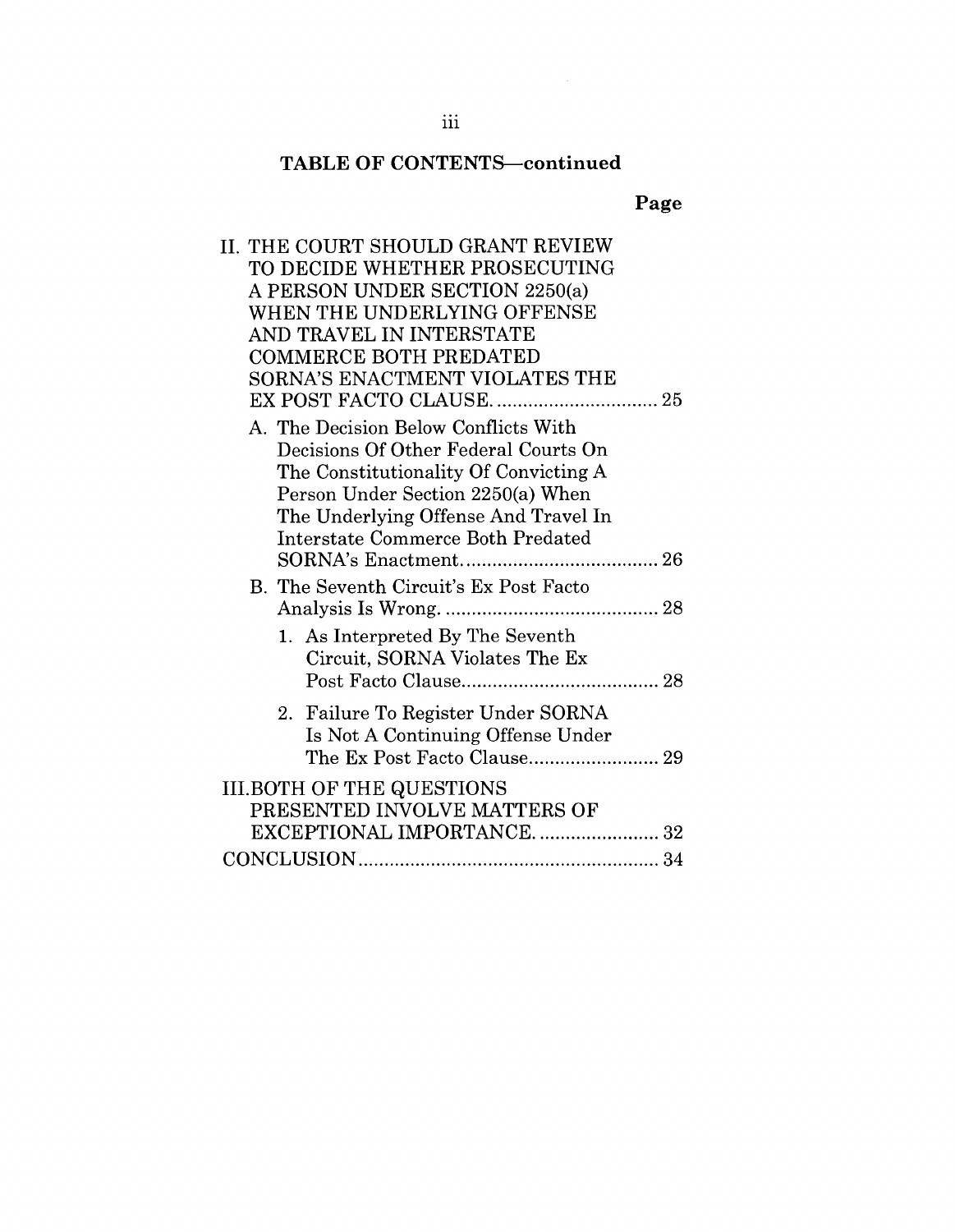## TABLE OF CONTENTS-continued

## **Page**

### APPENDIX

 $\sim 10^{-1}$ 

| A. United States v. Dixon, No. 08-2008    |
|-------------------------------------------|
| $(7th$ Cir. Dec. 22, 2008), reported at   |
|                                           |
| B. United States v. Carr, No. 1:07-CR-73. |
| Opinion and Order                         |
|                                           |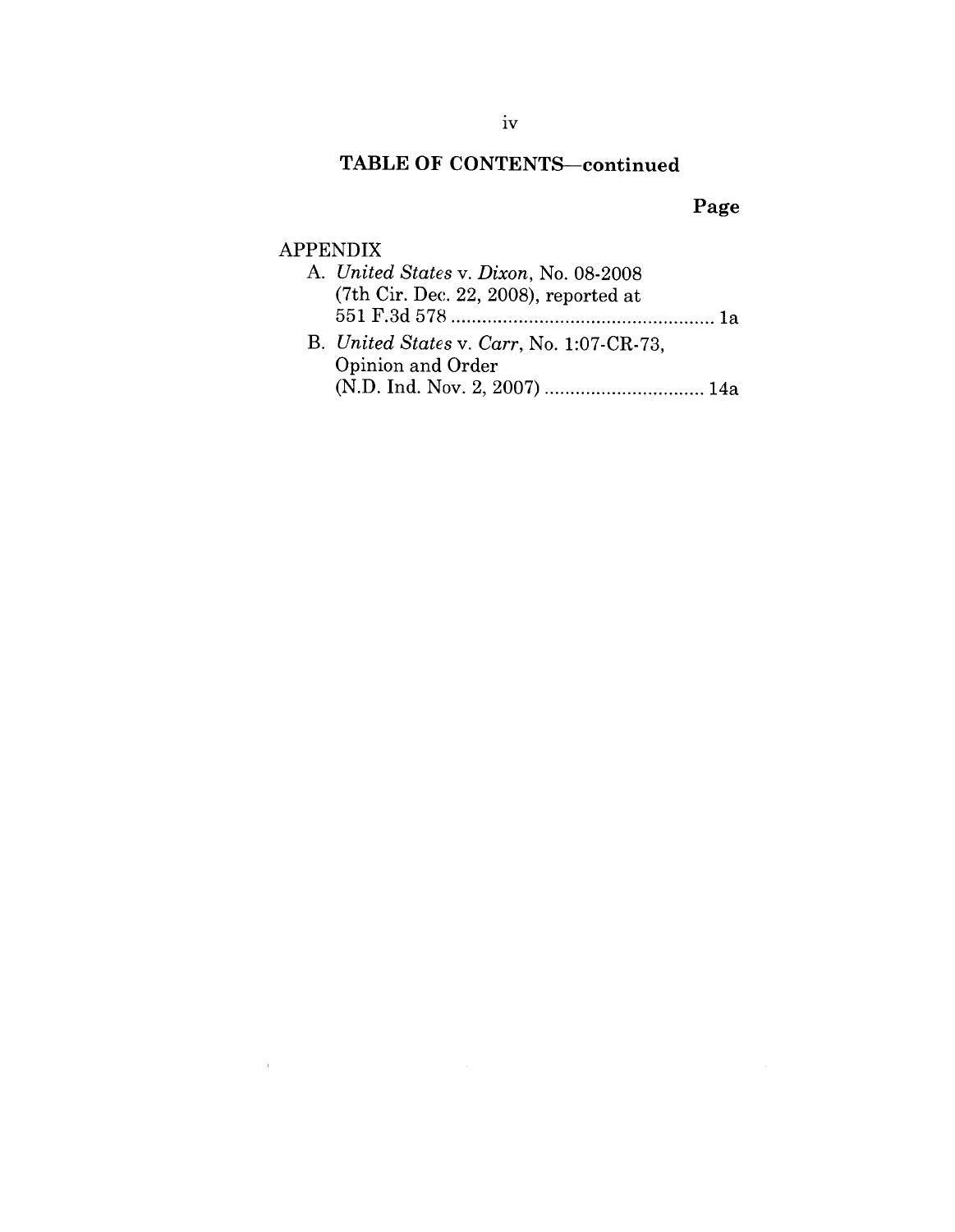### **TABLE OF AUTHORITIES**

## **Page(s)**

 $\sim 10^7$ 

| <b>CASES</b>                                                                                   |
|------------------------------------------------------------------------------------------------|
|                                                                                                |
| Carcieri v. Salazar, 129 S. Ct. 1058 (2009)  16                                                |
| Collins v. Youngblood, 497 U.S. 37 (1990) 28, 29                                               |
| Connecticut National Bank v. Germain,                                                          |
| Edward J. DeBartolo Corp. v. Florida                                                           |
| Gulf Coast Building & Construction                                                             |
|                                                                                                |
| Hooper v. California, 155 U.S. 648 (1895)  24                                                  |
|                                                                                                |
| <i>Jefferson County v. Acker</i> , 527 U.S. 423 (1999) 18                                      |
| Landgraf v. USI Film Products,                                                                 |
| Perrin v. United States, 444 U.S. 37 (1979) 16                                                 |
|                                                                                                |
| State v. Anderson, 669 S.E.2d 793                                                              |
|                                                                                                |
| State v. Masino, 43 So.2d 685 (La. 1949) 31                                                    |
| State v. Saathoff, 29 P.3d 236 (Alaska 2001)  31                                               |
| United States v. Adkins, No. 1:07-CR-59,<br>2007 WL 4335457 (N.D. Ind. Dec. 7, 2007) 14        |
| United States v. Akers, No. 3:07-CR-00086(01)RM,<br>2008 WL 914493 (N.D. Ind. Apr. 3, 2008) 14 |
| United States v. Ambert, No. 08-13139,<br>2009 WL 564677 (11th Cir. Mar. 6, 2009) 9, 26        |
| United States v. Ambert, No. 4:07-CR-053-SPM,<br>2007 WL 2949476 (N.D. Fla. Oct. 10, 2007) 13  |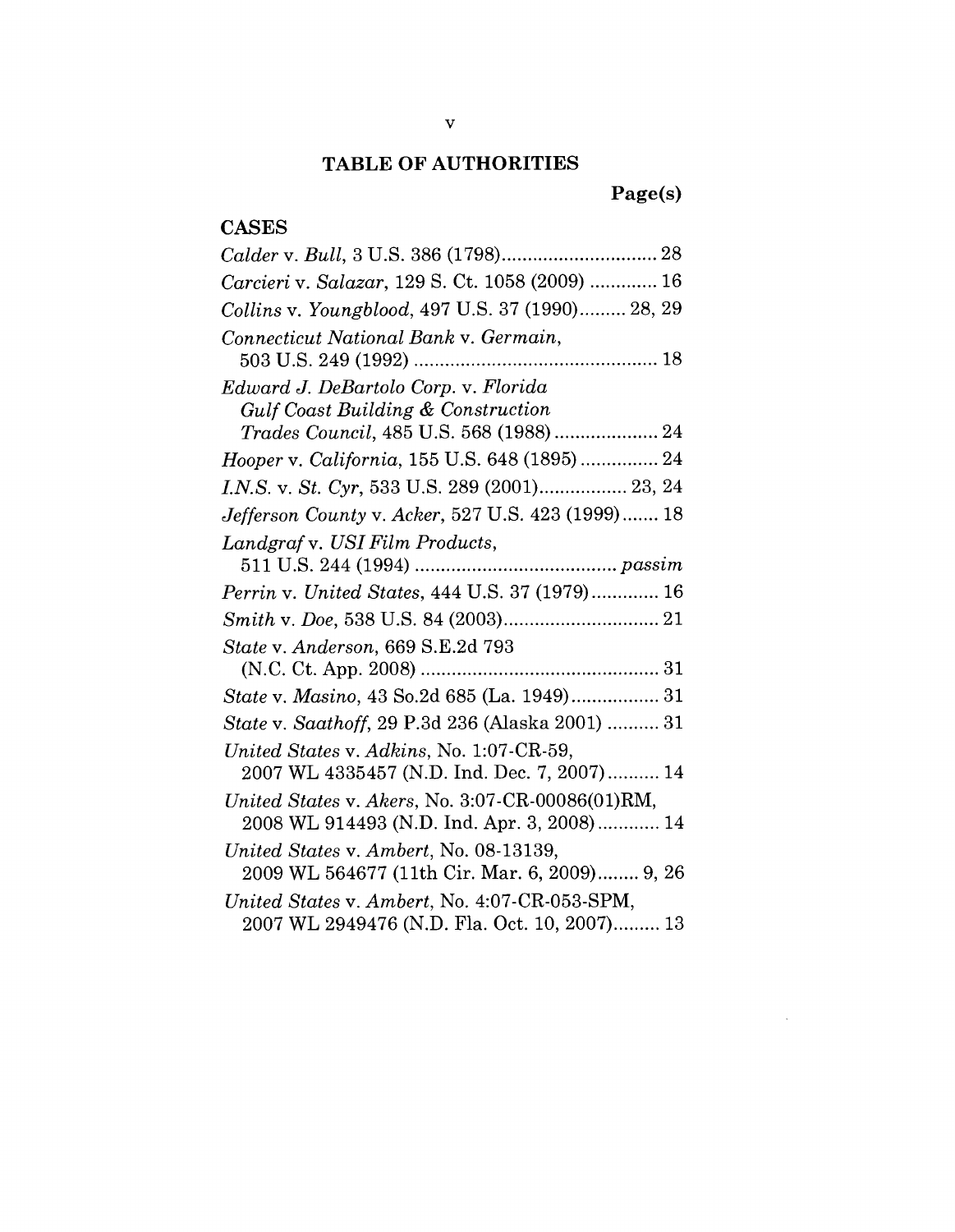## **Page(s)**

| United States v. Bailey, 444 U.S. 394 (1980) 31      |
|------------------------------------------------------|
|                                                      |
| United States v. Beasley, No. 1:07-CR-115-TCB,       |
| 2007 WL 3489999 (N.D. Ga. Oct. 10, 2007)  13         |
| United States v. Bennett, No. 07CR20040,             |
| 2007 WL 2461696 (W.D. Ark. Aug. 27, 2007)  14        |
| United States v. Berndt, 530 F.3d 553                |
|                                                      |
| United States v. Bobby Smith, 481 F. Supp.           |
|                                                      |
| United States v. Bonner, No. 07-00264-KD,            |
| 2007 WL 4372887 (S.D. Ala. Dec. 11, 2007) 12         |
| United States v. Booker 543 U.S. 220 (2005) 33       |
| United States v. Brazell, 489 F.3d 666               |
|                                                      |
| United States v. Cardenas, No. 07-80108-CR,          |
|                                                      |
| 2008 WL 896206 (S.D. Fla. Mar. 31, 2008)  13         |
| United States v. Carr, No. 1:07-CR-73,               |
| 2007 WL 3256600 (N.D. Ind. Nov. 2, 2007) 14          |
| United States v. Chatterson, No. 2:08-cr-144,        |
| 2009 WL 804617 (M.D. Fla. Mar. 26, 2009) 9, 12       |
| United States v. Cole, No. 07-cr-30062-DRH,          |
| 2007 WL 2714111 (S.D. Ill. Sept. 17, 2007)  26       |
| United States v. Davis, No. 07-60003,                |
| 2008 WL 510599 (W.D. La. Jan. 22, 2008) 26           |
| United States v. Deese, No. CR-07-167-L,             |
| 2007 WL 2778362<br>(W.D. Okla. Sept. 21, 2007) 12-13 |

 $\mathcal{L}^{\mathcal{L}}(\mathcal{L}^{\mathcal{L}})$  and  $\mathcal{L}^{\mathcal{L}}(\mathcal{L}^{\mathcal{L}})$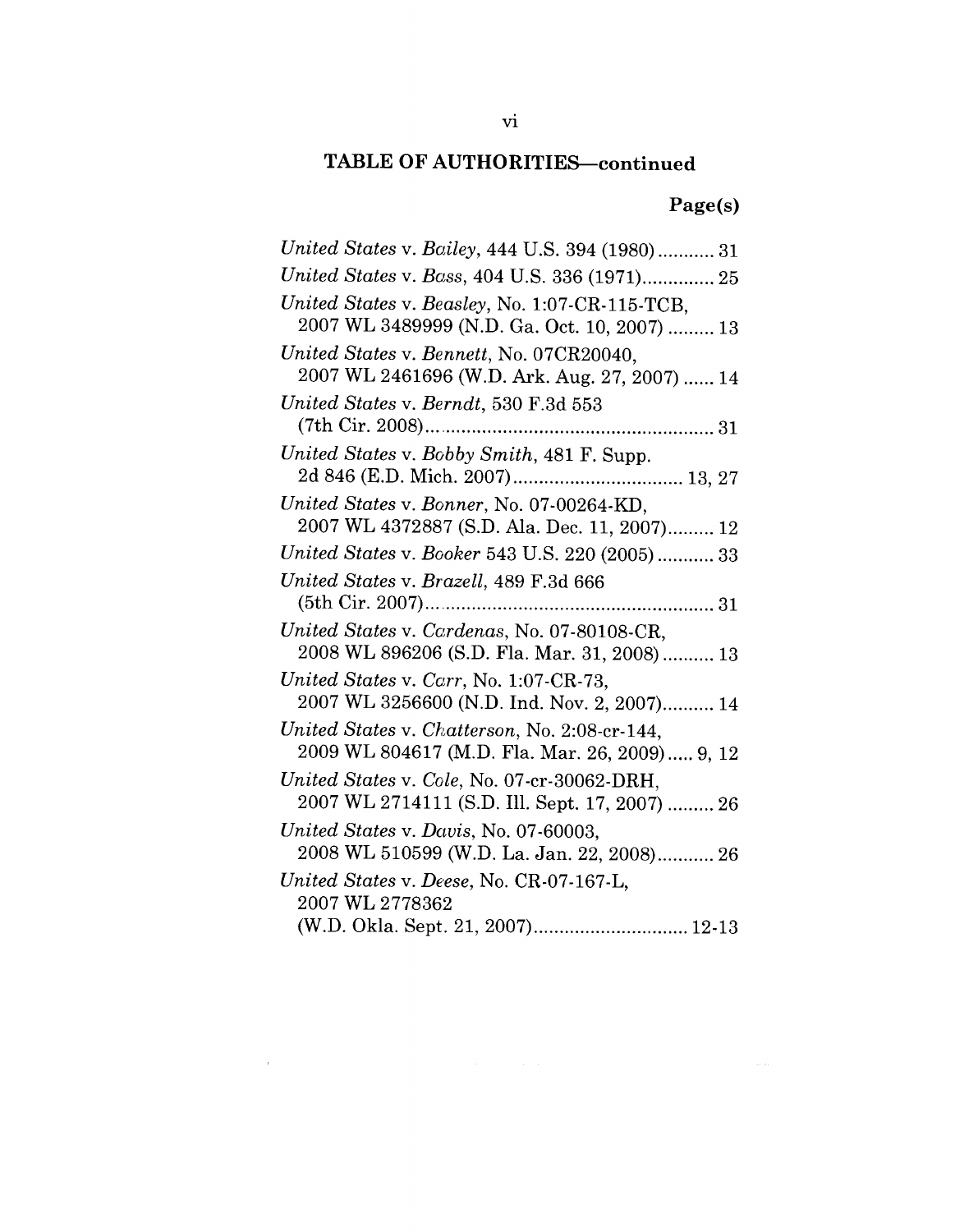## **Page(s)**

| United States v. Del Percio, 870 F.2d 1090                                                        |
|---------------------------------------------------------------------------------------------------|
| United States v. Dixon, No. 3:07-CR-72(01) RM,<br>2007 WL 4553720 (N.D. Ind. Dec. 18, 2007) 14    |
| United States v. Dumont, 555 F.3d 1288                                                            |
| United States v. Elliott, No. 07-14059-CR,<br>2007 WL 4365599 (S.D. Fla. Dec. 13, 2007) 13        |
| United States v. Elmers, No. 08-20033-01-KHV,<br>2008 WL 4369310 (D. Kan. Sept. 23, 2008)  13, 14 |
| United States v. Fuller, No. 5:07-CR-462 (FJS),<br>2008 WL 4240485 (N.D.N.Y. Sept. 12, 2008) 13   |
| United States v. Gagnon, 574 F. Supp. 2d 172                                                      |
| United States v. Gill, 520 F. Supp. 2d 1341                                                       |
| United States v. Gillette, 553 F. Supp. 2d 524                                                    |
| United States v. Gonzales, No. 5:07cr27-RS,<br>2007 WL 2298004 (N.D. Fla. Aug. 9, 2007) 14        |
| United States v. Gould, 526 F. Supp. 2d 538                                                       |
| United States v. Guzman, 582 F. Supp. 2d 305                                                      |
| United States v. Guzman-Bruno, 27 F.3d 420                                                        |
| United States v. Hardy, No. 07-mj-108-FHM,<br>2008 WL 5070945 (N.D. Okla. Nov. 21, 2008)  12      |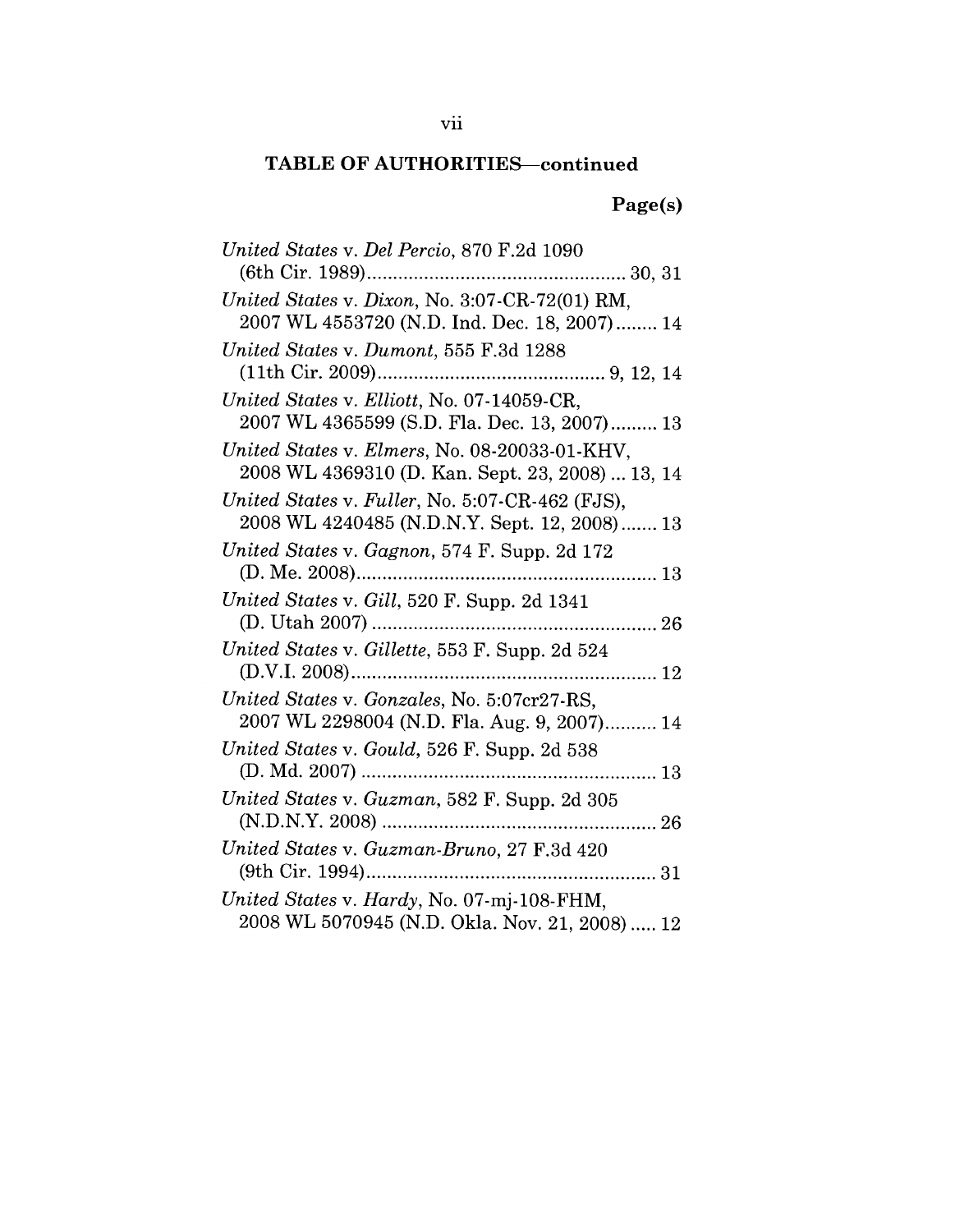## **Page(s)**

| United States v. Hare, 618 F.2d 1085              |
|---------------------------------------------------|
|                                                   |
| United States v. Hatcher, Nos. 07-4839, 07-5070,  |
| 07-4845 & 07-5008, 2009 WL 638964                 |
| (4th Cir. Mar. 13, 2009) 11-12, 14                |
| United States v. Hilton-Thomas, No. 08-20721-CR,  |
| 2009 WL 89280 (S.D. Fla. Jan. 13, 2009) 26        |
| United States v. Hinckley, 550 F.3d 926           |
|                                                   |
| United States v. Hinen, 487 F. Supp. 2d 747       |
|                                                   |
| United States v. Howell, No. CR07-2013-MWB,       |
| 2008 WL 313200 (N.D. Iowa Feb. 1, 2008) 12        |
| United States v. Hulen, No. 07-30004,             |
| 2007 WL 2343885 (W.D. Ark. Aug. 15, 2007)  15     |
| United States v. Hulen, Nos. 08-2265 $\&$         |
| 08-2379, 2009 WL 174951                           |
| (8th Cir. Jan. 27, 2009)  11, 14, 15              |
| United States v. Husted, 545 F.3d 1240            |
|                                                   |
| United States v. Kelton, No. 5:07-cr-30-Oc-10GRJ, |
| 2007 WL 2572204 (M.D. Fla. Sept. 5, 2007)  27     |
| United States v. Kent, No. 07-00226-CG,           |
| 2008 WL 360624 (S.D. Ala. Feb. 8, 2008) 12        |
| United States v. Lawrance, 548 F.3d 1329          |
|                                                   |
| United States v. LeTourneau, 534 F. Supp. 2d 718  |
|                                                   |

 $\label{eq:1} \mathbf{E}^{(1)} = \mathbf{E}^{(1)} \mathbf{E}^{(1)}$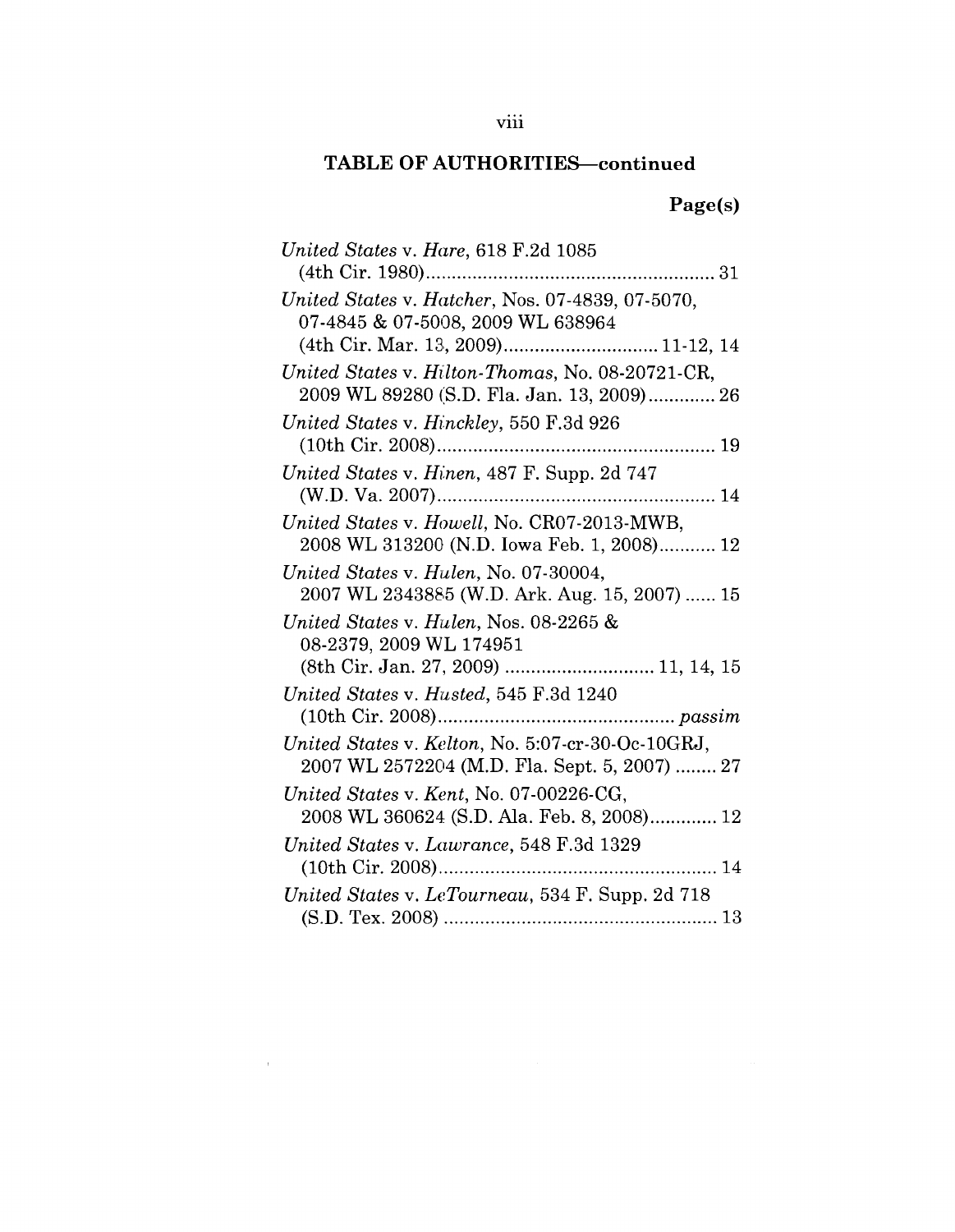## **Page(s)**

| United States v. Madera, 474 F. Supp. 2d 1257<br>$(M.D. Fla. 2007)$                         |
|---------------------------------------------------------------------------------------------|
| United States v. Manning, No. 06-20055,<br>2007 WL 624037 (W.D. Ark. Feb. 23, 2007) 15      |
| United States v. Mantia, No. 07-60041,<br>2007 WL 4730120 (W.D. La. Dec. 10, 2007) 12, 13   |
| United States v. Marcantonio, No. 07-60011,<br>2007 WL 2230773 (W.D. Ark. July 31, 2007) 14 |
| United States v. Markel, No. 06-20004, 2007 WL                                              |
| United States v. Mason, 510 F. Supp. 2d 923                                                 |
| United States v. May, 535 F.3d 912                                                          |
| United States v. May, Nos. 4:07-cr-00164-JEG,<br>1:07-cr-00059-JEG, 2007 WL 2790388         |
| United States v. Mitchell, No. 07CR20012,<br>2007 WL 2609784 (W.D. Ark. Sept. 6, 2007)13-14 |
| United States v. Muzio, No. 4:07CR179 CDP,<br>2007 WL 2159462 (E.D. Mo. July 26, 2007) 26   |
| United States v. Nam Van Hoang, No. 07-267-<br>FJP-SCR, 2008 WL 4610249                     |
| United States v. Natividad-Garcia,<br>560 F. Supp. 2d 561 (W.D. Tex. 2008) 12, 13           |
| United States v. Nugent, No. 07-5056-01-<br>CRSW-GAF, 2008 WL 413273                        |
|                                                                                             |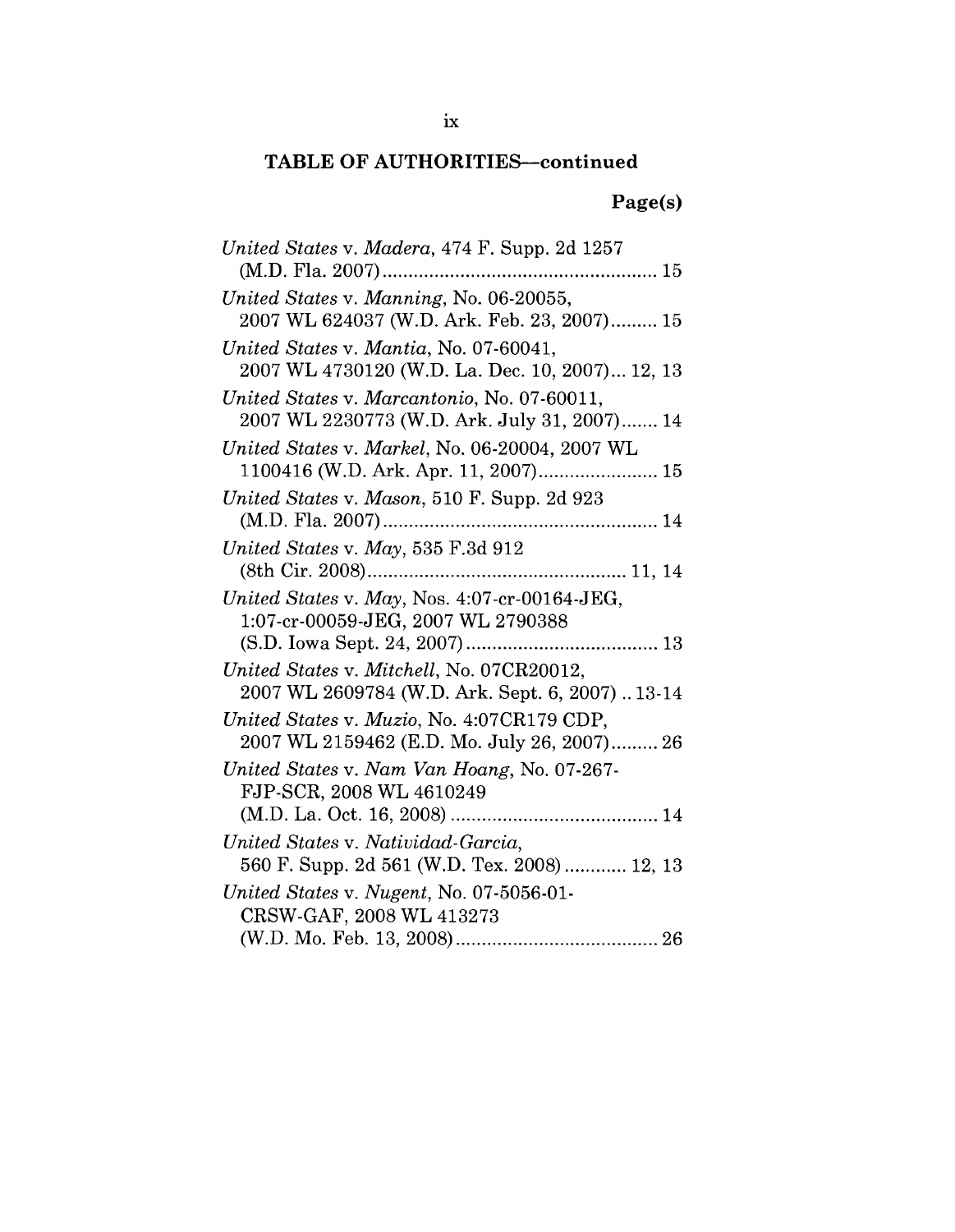## **Page(s)**

 $\label{eq:2.1} \mathcal{L} = \mathcal{L} \left( \mathcal{L} \right) \left( \mathcal{L} \right) \left( \mathcal{L} \right) \left( \mathcal{L} \right)$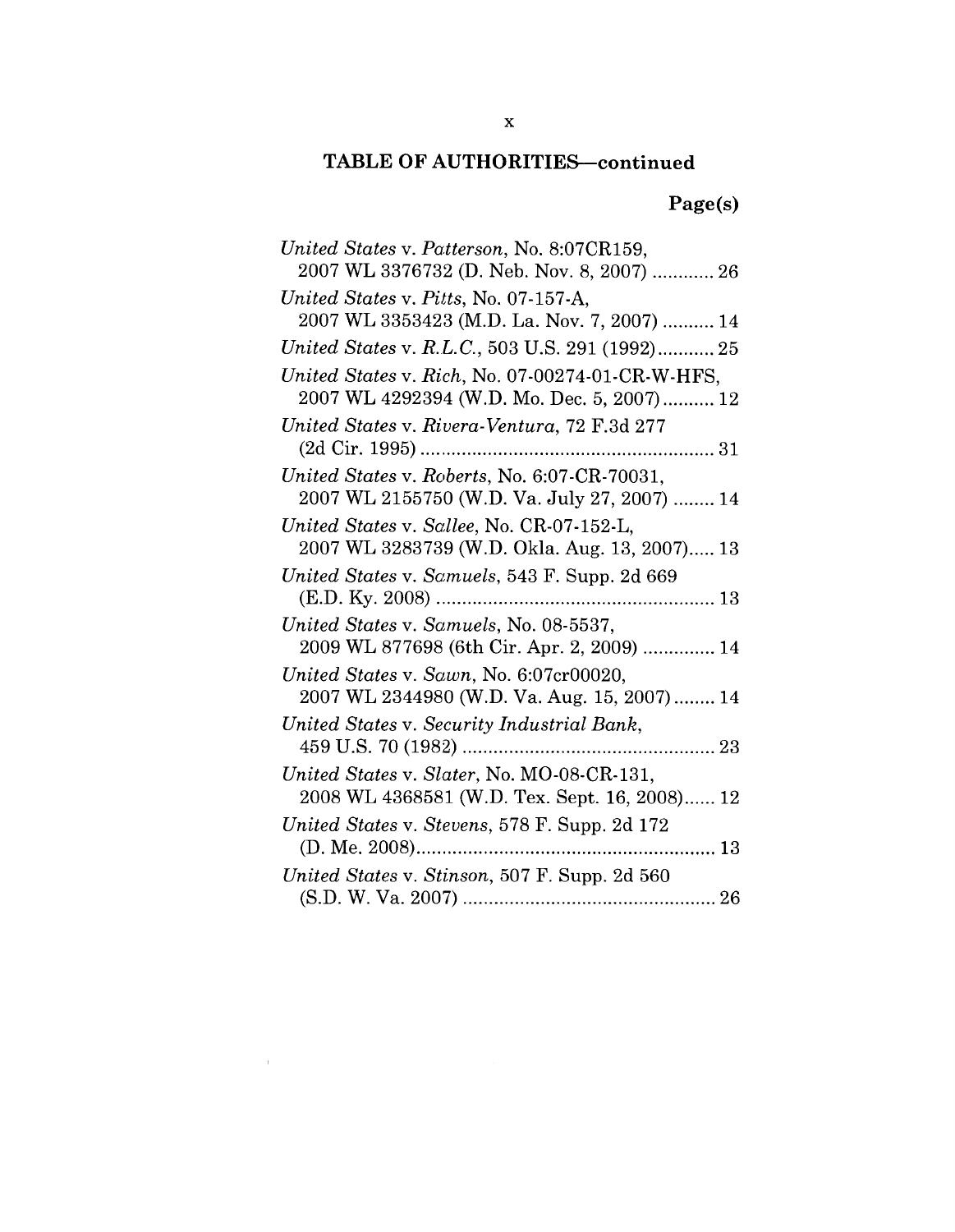## **Page(s)**

| United States v. Templeton, No. CR-06-291-M,<br>2007 WL 445481 (W.D. Okla. Feb. 7, 2007) 15  |
|----------------------------------------------------------------------------------------------|
| United States v. Terwilliger, No. 07CR1254 BTM,<br>2008 WL 50075 (S.D. Cal. Jan. 3, 2008) 12 |
| United States v. Torres, No. 07-50035,<br>2007 WL 2343884                                    |
| United States v. Toussie,                                                                    |
| United States v. Trupin, 117 F.3d 678                                                        |
| United States v. Waybright, 561 F. Supp. 2d 1154                                             |
| United States v. Williams, 504 U.S. 36 (1992)  6-7                                           |
| United States v. Wilson, 503 U.S. 329 (1992)  16                                             |
| United States v. Wilson, No. 2:06-cr-867 TC,<br>2007 WL 3046290 (D. Utah Oct. 16, 2007) 12   |
| United States v. Young, 582 F. Supp. 2d 846                                                  |
| United States v. Zuniga, No. 4:07CR3156,<br>2008 WL 2184118 (D. Neb. May 23, 2008) 13        |
| United States Fidelity & Guaranty Co. v.<br>Struthers Wells Co., 209 U.S. 306 (1908)  23     |
|                                                                                              |

 $\sim 10$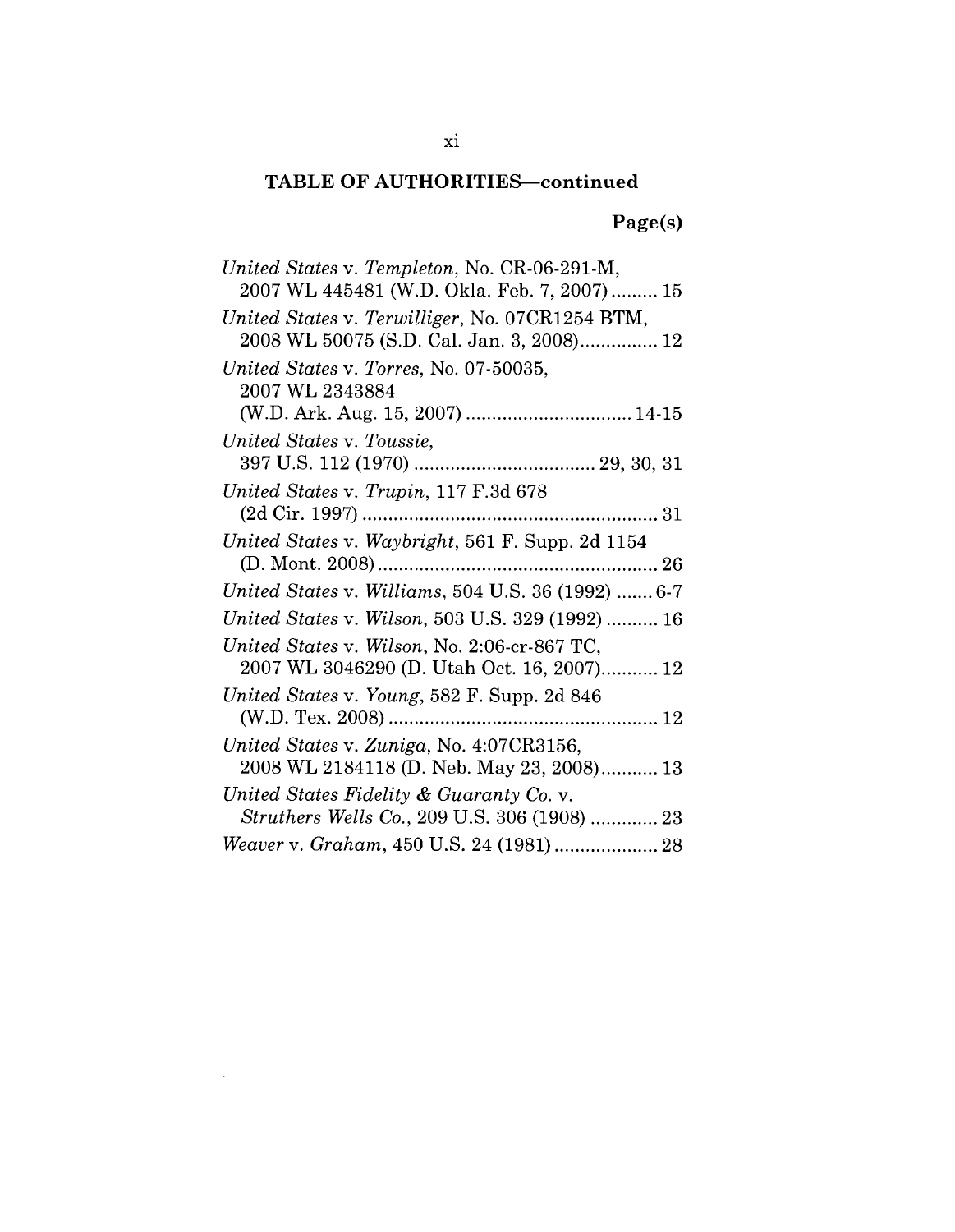## **Page(s)**

## **STATUTES**

 $\sim 10^{-11}$ 

| Jacob Wetterling Crimes Against Children and<br>Sexually Violent Offender Registration Act, |
|---------------------------------------------------------------------------------------------|
| Pub L. 103-322, 108 Stat. 1796 (1994)  passim                                               |
| Sex Offender Registration and Notification Act,                                             |
| Pub. L. 109-248 §§ 101-55,                                                                  |
|                                                                                             |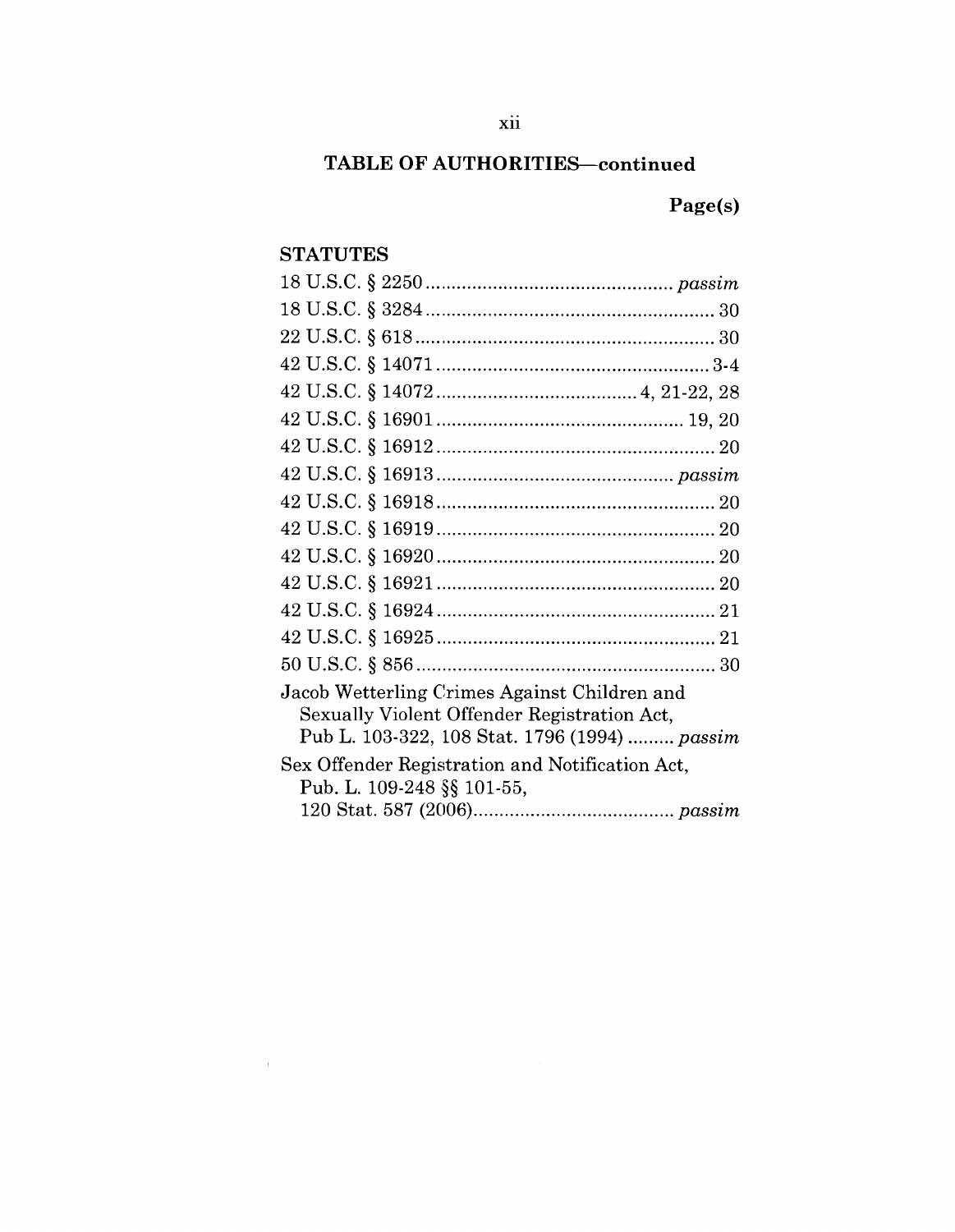**Page(s)**

### **RULES AND REGULATIONS**

| Sex Offender Registration and Notification Act,     |
|-----------------------------------------------------|
|                                                     |
| 72 Fed. Reg. 8896 (Feb. 28, 2007),                  |
|                                                     |
| U.S. Department of Justice, National Guidelines for |
| Sex Offender Registration and Notification,         |
| 73 Fed. Reg. 38,030 (July 2, 2008) 4, 20            |

### OTHER **AUTHORITIES**

| Abby Goodnough & Monica Davey, Effort to Track   |
|--------------------------------------------------|
| Sex Offenders Draws Resistance From States, N.Y. |
|                                                  |
|                                                  |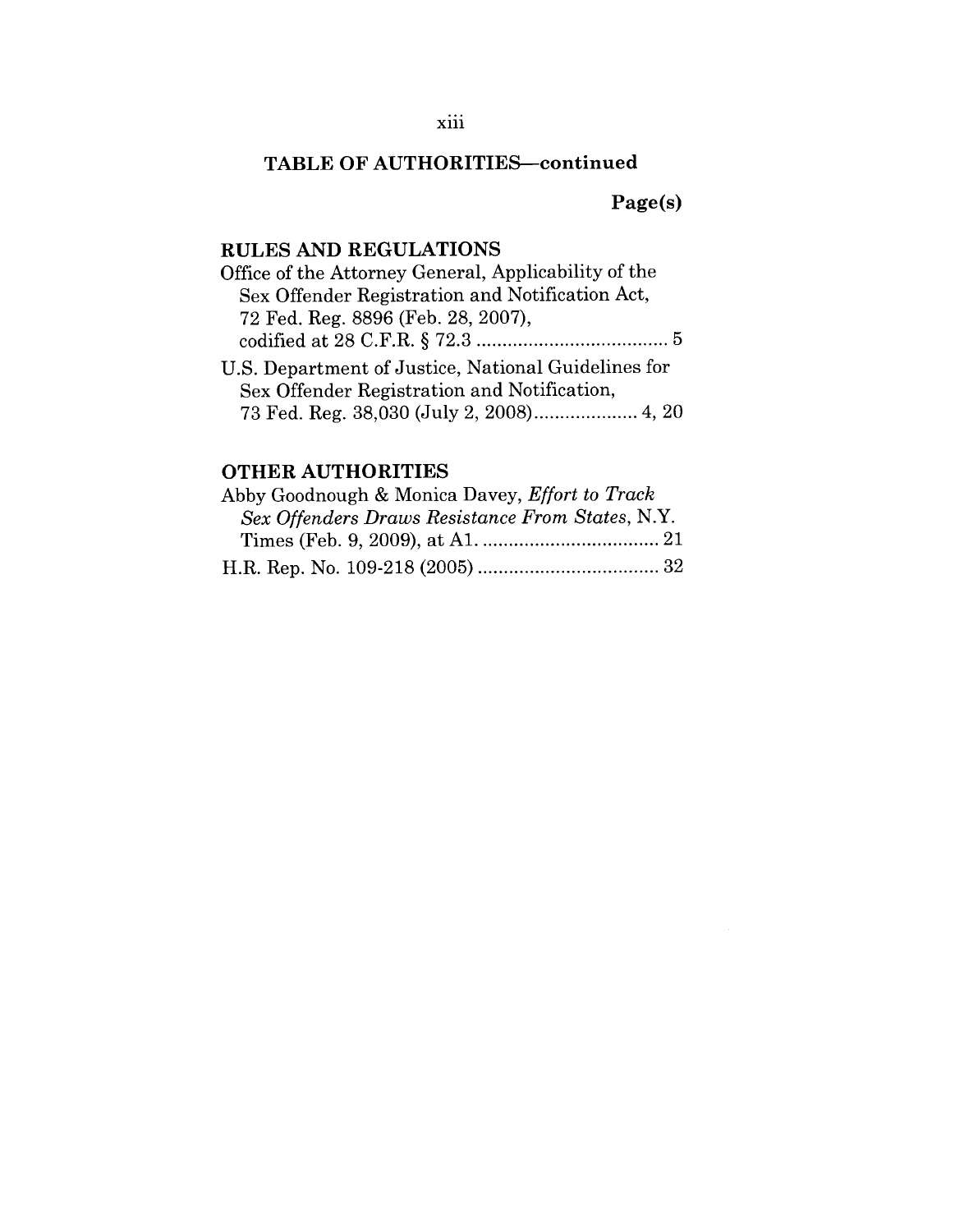#### **PETITION FOR A WRIT OF CERTIORARI**

Petitioner Thomas Carr respectfully petitions for a writ of certiorari to review the judgment of the United States Court of Appeals for the Seventh Circuit in this case.

### **OPINIONS BELOW**

The opinion of the court of appeals (App., *infra,* la-13a) is reported at 551 F.3d 578. The district court's order (App., *infra,* 14a-19a) is not reported.

### **JURISDICTION**

The judgment of the court of appeals was entered on December 22, 2008. On March 12, 2009, Justice Stevens extended the time for filing a petition for a writ of certiorari to April 22, 2069. This Court's jurisdiction rests on 28 U.S.C. § 1254(1).

### **CONSTITUTIONAL,** STATUTORY, AND **REGULATORY PROVISIONS INVOLVED**

U.S. Const. Art. I, § 9 provides in relevant part:

No bill of attainder or ex post facto law shall be passed.

Section 113 of the Sex Offender Registration and Notification Act ("SORNA"), part of the Adam Walsh Child Protection and Safety Act of 2006, Pub. L. 109- 248 §§ 101-55, 120 Stat. 587, codified at 42 U.S.C. § 16913, provides in relevant part:

(a) A sex offender shall register, and keep the registration current, in each jurisdiction where the offender resides \* \* \*.

\* \* \* \* \*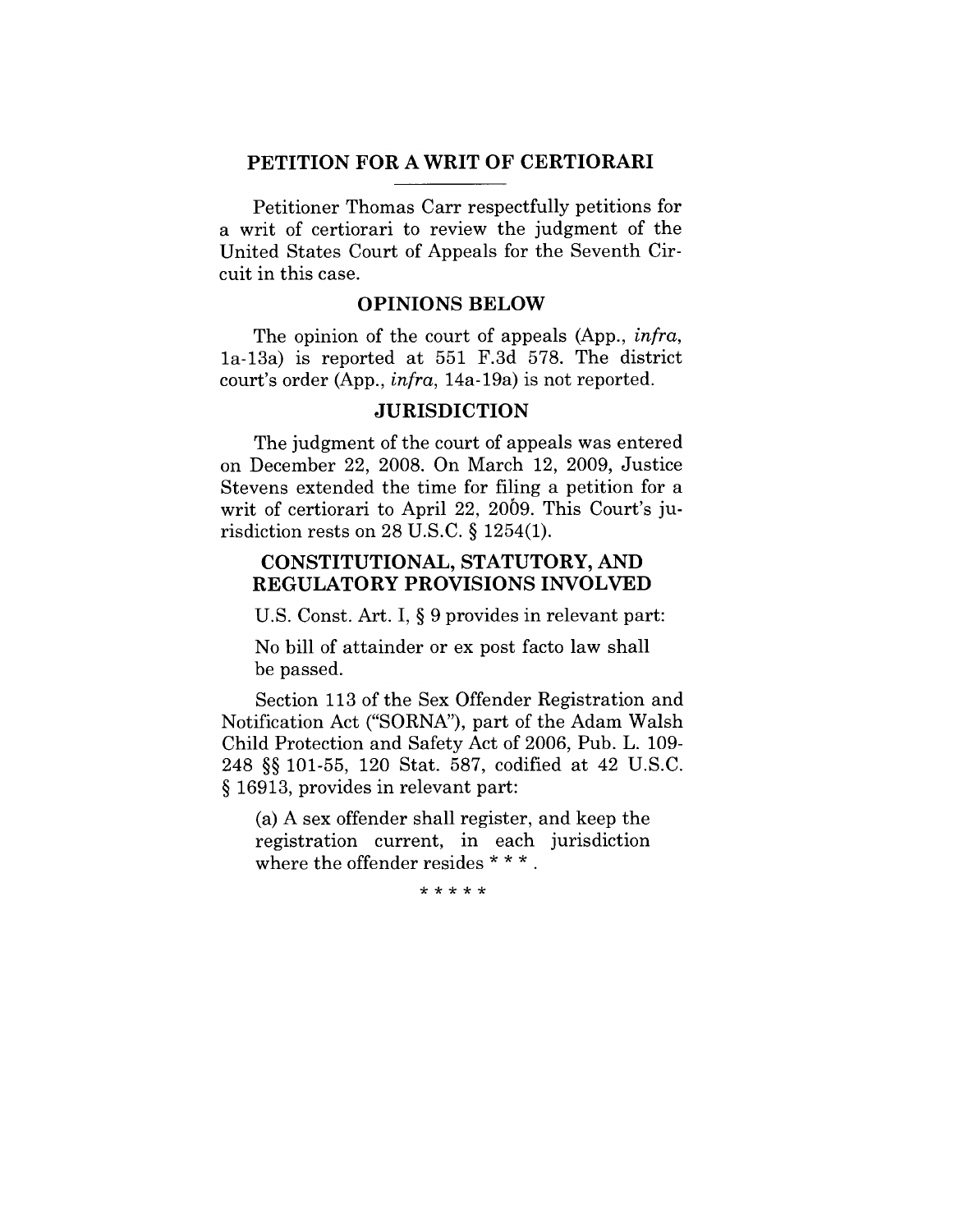(d) The Attorney General shall have the authority to specify the applicability of the requirements of this title to sex offenders convicted before the enactment of this Act  $***$ .

SORNA's criminal provision, codified at 18 U.S.C. § 2250(a), provides in relevant part:

Whoever (1) is required to register under [SORNA]; (2)  $* * * (B)$  travels in interstate or foreign commerce  $* * *$  and (3) knowingly fails to register or update a registration as required by [SORNA]; shall be fined under this title or imprisoned not more than 10 years, or both.

The Attorney General's regulation, 28 C.F.R. § 72.3, provides in relevant part:

The requirements of [SORNA] apply to all sex offenders, including sex offenders convicted of the offense for which registration is required prior to the enactment of that Act.

#### **STATEMENT**

The Sex Offender Registration and Notification Act ("SORNA"), Pub. L. 109-248 §§ 101-55, 120 Stat. 587, makes it a crime for a person who is required to register as a sex offender to travel in interstate commerce and then knowingly fail to update his or her registration. 18 U.S.C. § 2250(a). Although national standards for registration of such persons have been in place since enactment of the 1994 Jacob Wetterling Crimes Against Children and Sexually Violent Offender Registration Act ("Wetterling Act"), Pub L. 103-322, 108 Stat. 1796, the enactment of SORNA in 2006 drastically increased the penalties associated with failure to register. In the decision be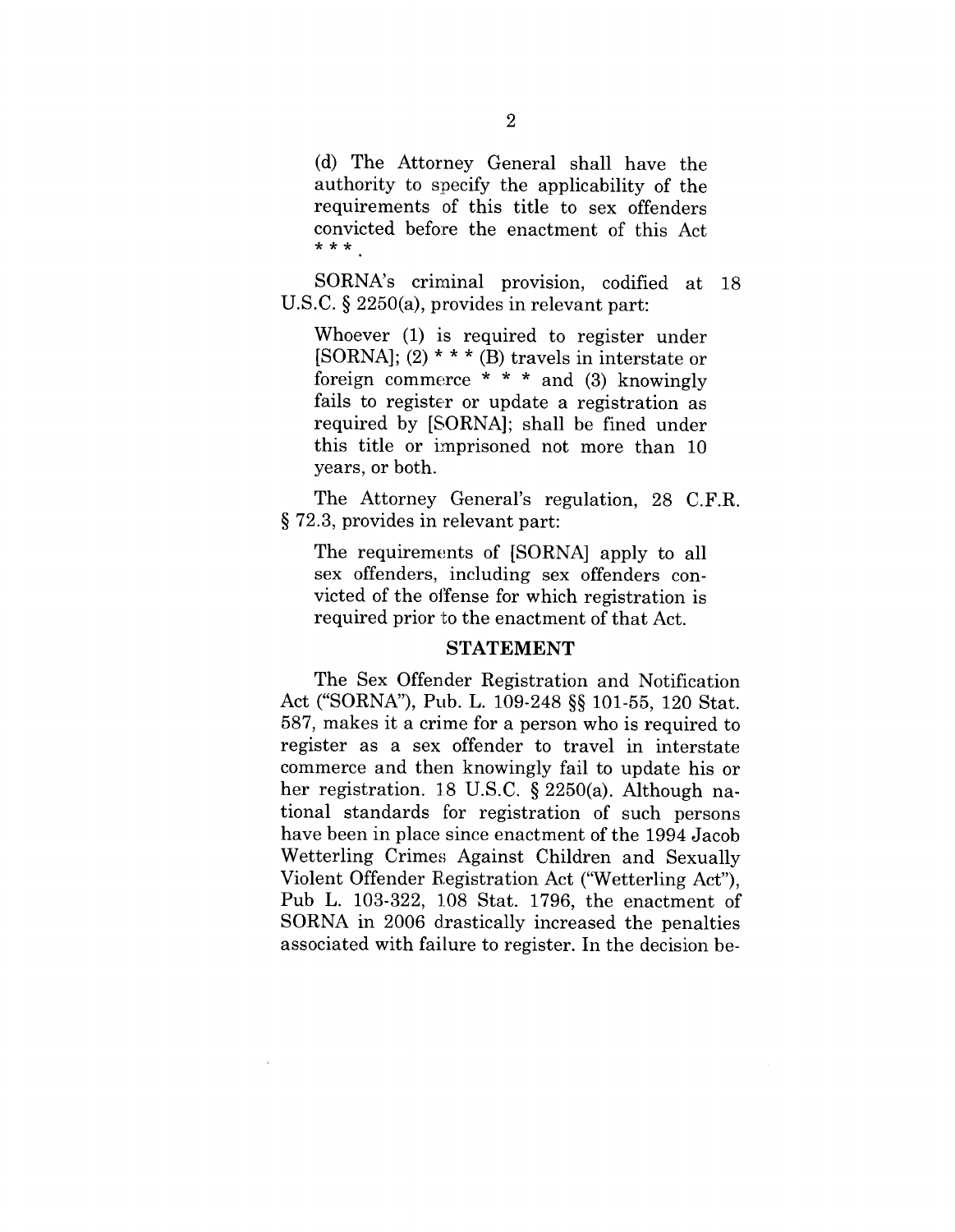low, the Seventh Circuit held that SORNA's enhanced penalties may be imposed retroactively upon a person who both committed the underlying offense and traveled in interstate commerce prior to enactment of the statute.

That holding contributes to extraordinary confusion in the lower courts on whether SORNA was meant to apply to registration-triggering conduct that took place prior to its enactment and, if so, whether the retroactive application of the statute violates the Ex Post Facto Clause. The Seventh Circuit's decision creates an acknowledged conflict in the circuits on the first of these questions, departing from the contrary rulings of three other courts of appeals and at least 17 district courts—none of which has been appealed by the government. And the ruling below that retroactive application of SORNA to persons who traveled in interstate commerce prior to enactment of the statute is constitutional conflicts with the holdings of more than a dozen district courts--again, none of which has been appealed by the government. Because the questions here are ones of tremendous practical importance (potentially affecting untold thousands of people), have led to extensive litigation and uncertainty in the lower courts, and were answered incorrectly by the Seventh Circuit, review by this Court is warranted.

#### **A. Statutory and Regulatory Background**

In 1994, Congress passed the Wetterling Act. Under that statute, as amended, "[a] person who has been convicted of an offense which requires registration \* \* \* and who moves to another State, shall report the change of address to the responsible agency in the State the person is leaving, and shall comply with any registration requirement in the new State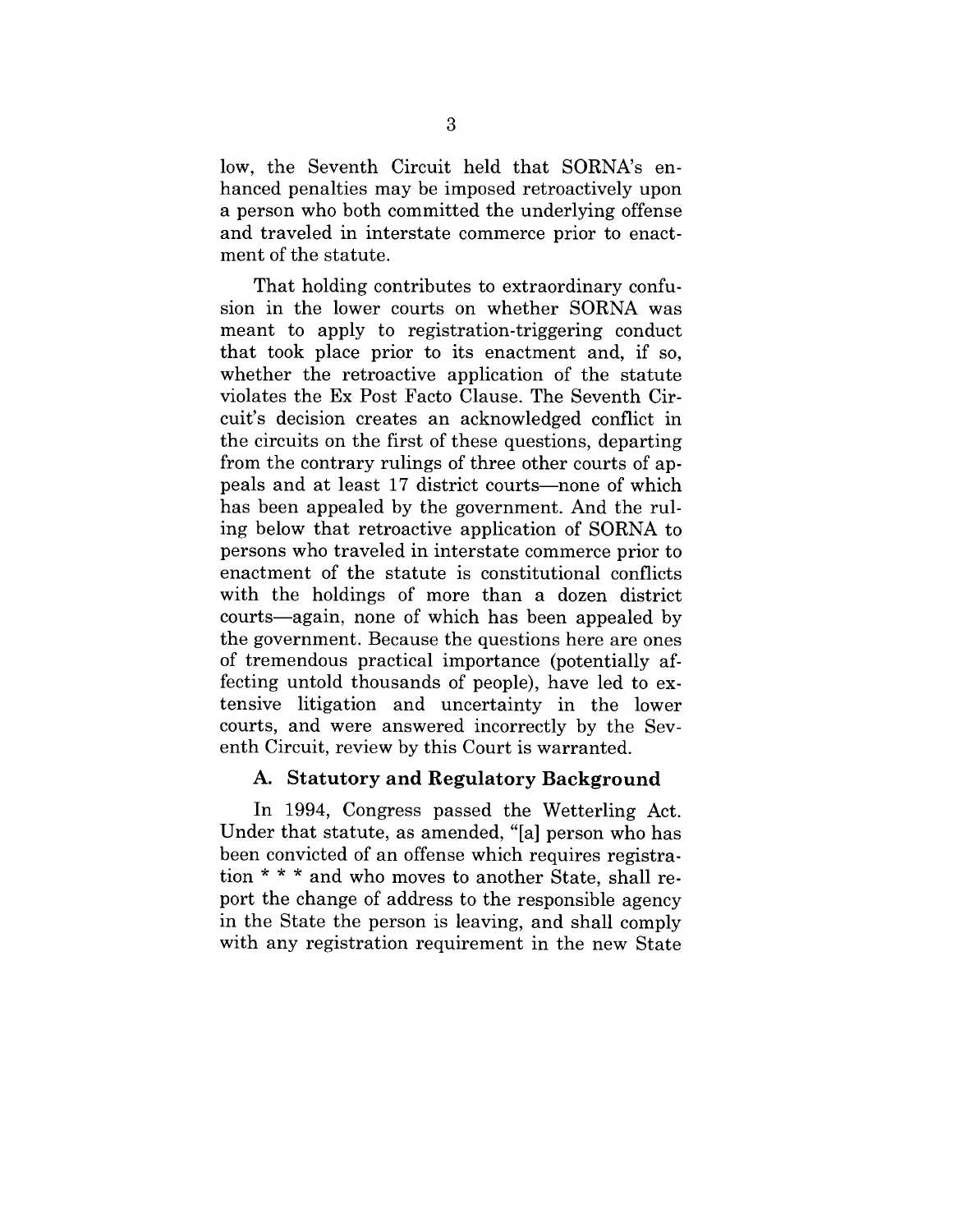of residence." 42 U.S.C. § 14071(b)(5). The maximum penalty for an offender's first conviction for failure to abide by this requirement was a one-year term of imprisonment. *Id.* § 14072(i)(4).

Congress amended the Wetterling Act several times but eventually decided that "the patchwork of standards that had resulted from piecemeal amendments should be replaced with a comprehensive new set of standards \* \* \* that would close potential gaps and loopholes under the old law, and generally strengthen the nationwide network of sex offender registration and notification programs." U.S. Dept. of Justice, National Guidelines for Sex Offender Registration and Notification, 73 Fed. Reg. 38,030, 38,045 (July 2, 2008). In 2006, Congress accordingly passed SORNA, which the President signed into law on July  $27, 2006$ . The statute created a new, national sex offender registry to supplement the one created by the Wetterling Act, but it has not yet completely supplanted the older law. Under SORNA's provision repealing the Wetterling Act, the earlier Act remains in effect until at least July 27, 2009, depending on the rate at which the States implement SORNA. See *infra* note 9.

SORNA requires all persons convicted of sex offenses to register and maintain their registration status wherever they live, work, or attend school. 42 U.S.C. § 16913(a). On its face, SORNA requires only that newly convicted persons register. See *id.* § 16913(b). On February 28, 2007, however, the Attorney General exercised his authority under 42 U.S.C. § 16913(b) to issue a regulation expanding SORNA's reach. The regulation provides that "[t]he requirements of [SORNA] apply to all sex offenders, including sex offenders convicted of the offense for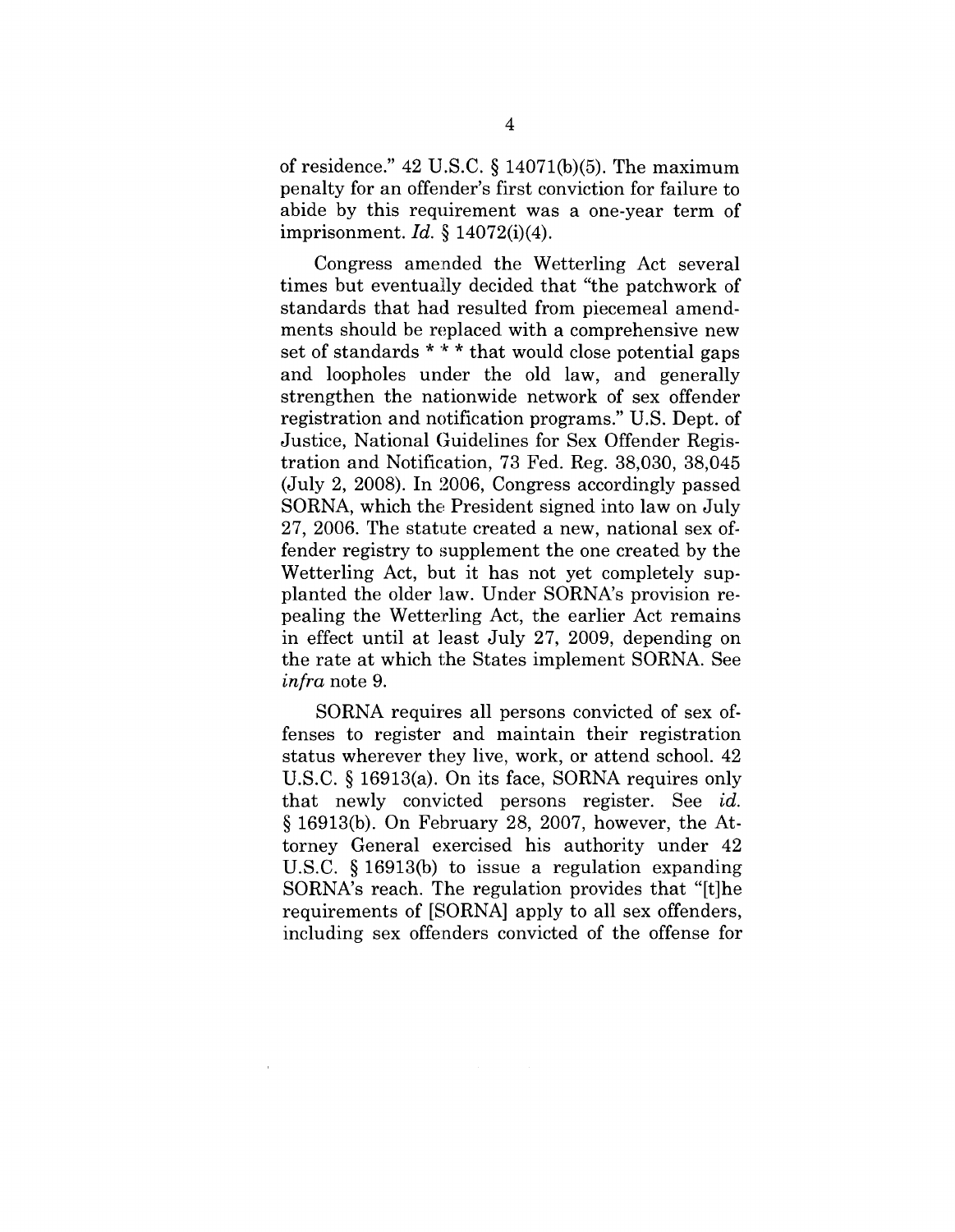which registration is required prior to the enactment of that Act." Office of the Attorney General, Applicability of the Sex Offender Registration and Notification Act, 72 Fed. Reg. 8896, codified at 28 C.F.R. § 72.3.

While SORNA's registration requirements apply to all persons convicted of certain offenses, the statute strictly limits the circumstances under which persons convicted of *state-law* offenses may be criminally convicted for failure to register under federal law. Any person may be prosecuted for failing to register if he or she was convicted under federal law, the law of the District of Columbia, Indian tribal law, or the law of any territory or possession of the United States. 18 U.S.C. § 2250(a)(2)(A). But a person who was initially convicted under state law may be prosecuted under § 2250(a) only if he or she "travels in interstate or foreign commerce, or enters or leaves, or resides in, Indian country."  $\S 2250(a)(2)(B)$ .

#### **B. Procedural Background**

1. On May 18, 2004, petitioner pled guilty to first-degree sexual abuse in the Circuit Court of Walker County, Alabama. See App., *infra,* 15a. He was sentenced to serve two years in prison and thirteen years' probation, but received credit for time served and was released from prison on July 6, 2004. He was also required to register as a sex offender, and he complied with Alabama's registration requirement upon his release. See *ibid.*

Sometime in 2004 or 2005, petitioner relocated from Alabama to Fort Wayne, Indiana. App., *infra,* 15a. He was arrested there on unrelated charges on July 9, 2007. As of that date, he had not complied in Indiana with SORNA's registration requirements, to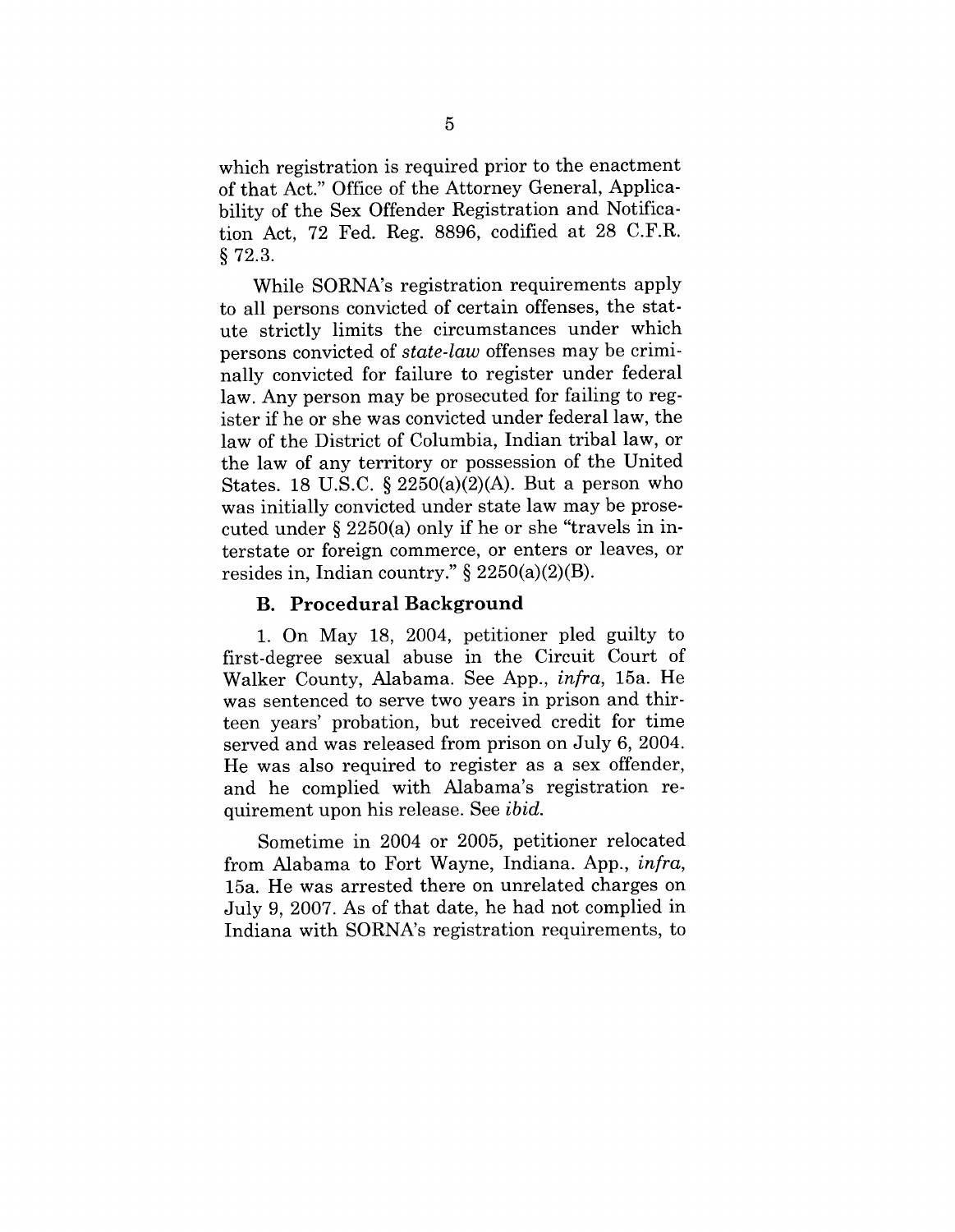which he was subject pursuant to the Attorney General's regulation issued on February 28, 2007. *Ibid.*

2. On August 27, 2007, petitioner was indicted in the United States District Court for the Northern District of Indiana for violation of SORNA's registration requirement. App., *infra,* 3a, 12a. He moved to dismiss his indictment on the ground that his travel in interstate commerce predated the enactment of the statute. *Id.* at 14a. The district court denied the motion. *Id.* at 18a. Petitioner thereafter entered a conditional guilty plea and was eventually sentenced to serve a 37-month prison sentence.

The Seventh Circuit consolidated petitioner's case with an appeal from a similarly situated defendant and affirmed Carr's conviction. App., *infra,* la-12a. Regarding the meaning of SORNA, the court of appeals held that "the statute does not require that the defendant's travel postdate the Act, any more than it requires that the conviction of the sex offense that triggers the registration requirement postdate it." *Id.* at 3a-4a. The court reasoned that Congress intended the interstate travel element "to establish a constitutional predicate for the statute \* \* \* rather than to create a temporal requirement." *Id.* at 5a.1

 $<sup>1</sup>$  Although the decision below suggests that "the only ground of</sup> [petitioner's] appeal is that his conviction violates the ex post facto clause," App., *infra,* 12a, petitioner also pressed the antecedent statutory interpretation issue in the proceedings below, citing numerous district court decisions that avoid the ex post facto issue by resolving the statutory question in defendants' favor. See Pet. Br. to 7th Cir. at 16-17 (June 23, 2008). In any event, even if petitioner had not advanced the statutory issue below, this Court's practice "permits[s] review of an issue not pressed so long as it has been passed upon," *United States v.*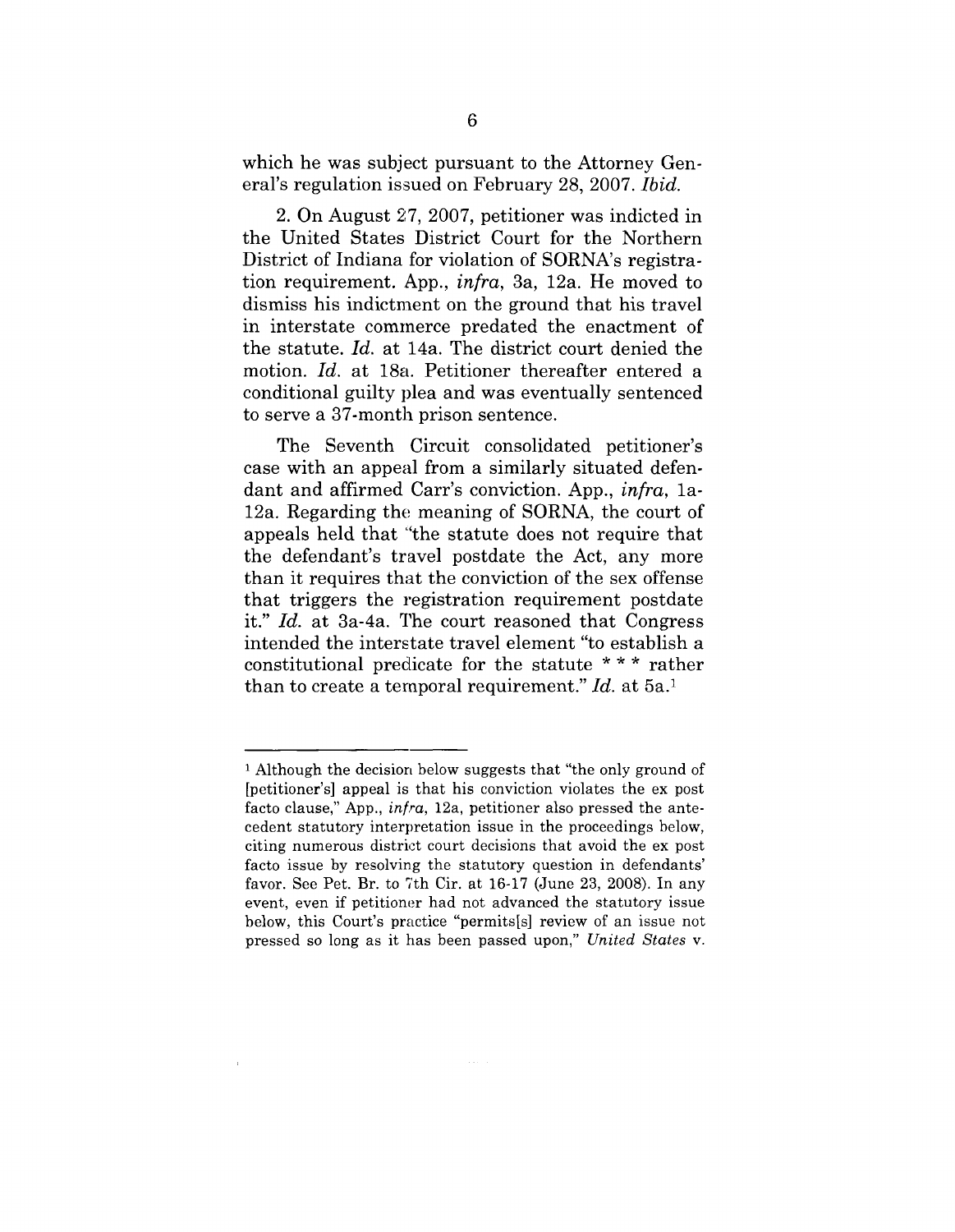The court of appeals also held that applying SORNA to defendants who were convicted and traveled in interstate commerce before the statute was enacted does not violate the Ex Post Facto Clause so long as the defendant is given a "reasonable time" in which to register. App., *infra,* 9a. In the court's view, SORNA "creates a continuing offense in the sense of an offense that can be committed over a length of time," meaning that "the violation continues until [the defendant] does register." *Id.* at 2a-3a. The court affirmed petitioner's conviction under this standard because he was indicted for failing to register by July 2007, providing "a sufficient grace period" to allow him to register after promulgation of the Attorney General's regulation on February 28, 2007. *Id.* at 11a. The court reversed the other appellant's conviction on the ground that his indictment did not give him sufficient notice to allow him to register. *Id.* at 9a-11a.

The Seventh Circuit acknowledged that its construction of SORNA "creates an intercircuit conflict" with the Tenth Circuit. App., *infra,* 6a. *United States v. Husted* also involved a defendant prosecuted under SORNA, who had last traveled in interstate commerce prior to SORNA's enactment. 545 F.3d 1240, 1241-1242 (10th Cir. 2008). The Tenth Circuit held that, "[b]ased on SORNA's plain language, \*\*\*  $\S 2250(a)(2)(B)$  does not apply to an individual whose interstate travel is complete before July 27, 2006." *Id.* at 1243. But the Seventh Circuit reasoned that the Tenth Circuit's reading of SORNA "makes no

*Williams,* 504 U.S. 36, 41 (1992)—as the SORNA construction question certainly was.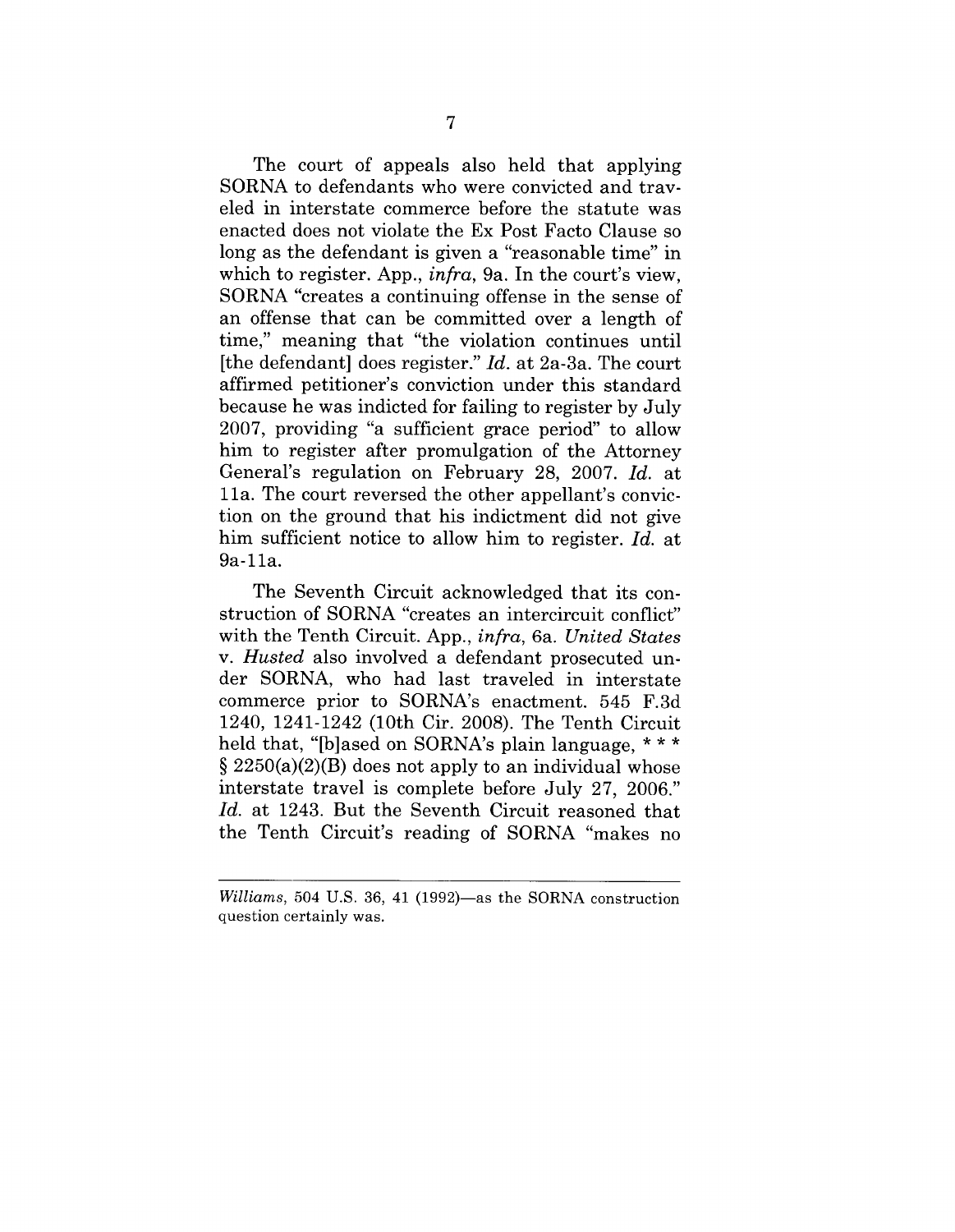sense" and it "therefore disagree[d] with the Tenth Circuit's interpretation." App., *infra,* 5a-6a.

#### **REASONS FOR GRANTING THE PETITION**

Both the statutory and the constitutional aspects of the holding below warrant this Court's attention. The Seventh Circuit acknowledged that its reading of SORNA differs from that of the Tenth Circuit, and that conflict in the courts of appeals has grown since the decision below was issued. In addition, at least two dozen district courts have held that SORNA either does not apply retroactively or cannot constitutionally be applied to persons whose interstate travel predated the statute's enactment. As a consequence, identical conduct is resulting in wildly divergent treatment of criminal defendants depending upon the circuit or district in which they reside. Particularly because the holding below cannot be squared either with the language and purpose of SORNA or with this Court's precedents, further review is in order.

**I. THE COURT SHOULD GRANT REVIEW TO DECIDE WHETHER A PERSON MAY BE PROSECUTED UNDER SECTION 2250(a) FOR FAILURE TO REGISTER WHEN THE UNDERLYING OFFENSE AND TRAVEL IN INTERSTATE COMMERCE PREDATED SORNA'S ENACTMENT.**

The Court should settle whether Congress meant SORNA to apply retroactively to persons whose underlying offense and interstate travel both predated enactment of the statute. The Seventh Circuit's holding on this point conflicts with decisions of other courts of appeals (as the court below acknowledged) and of numerous district courts. And that holding is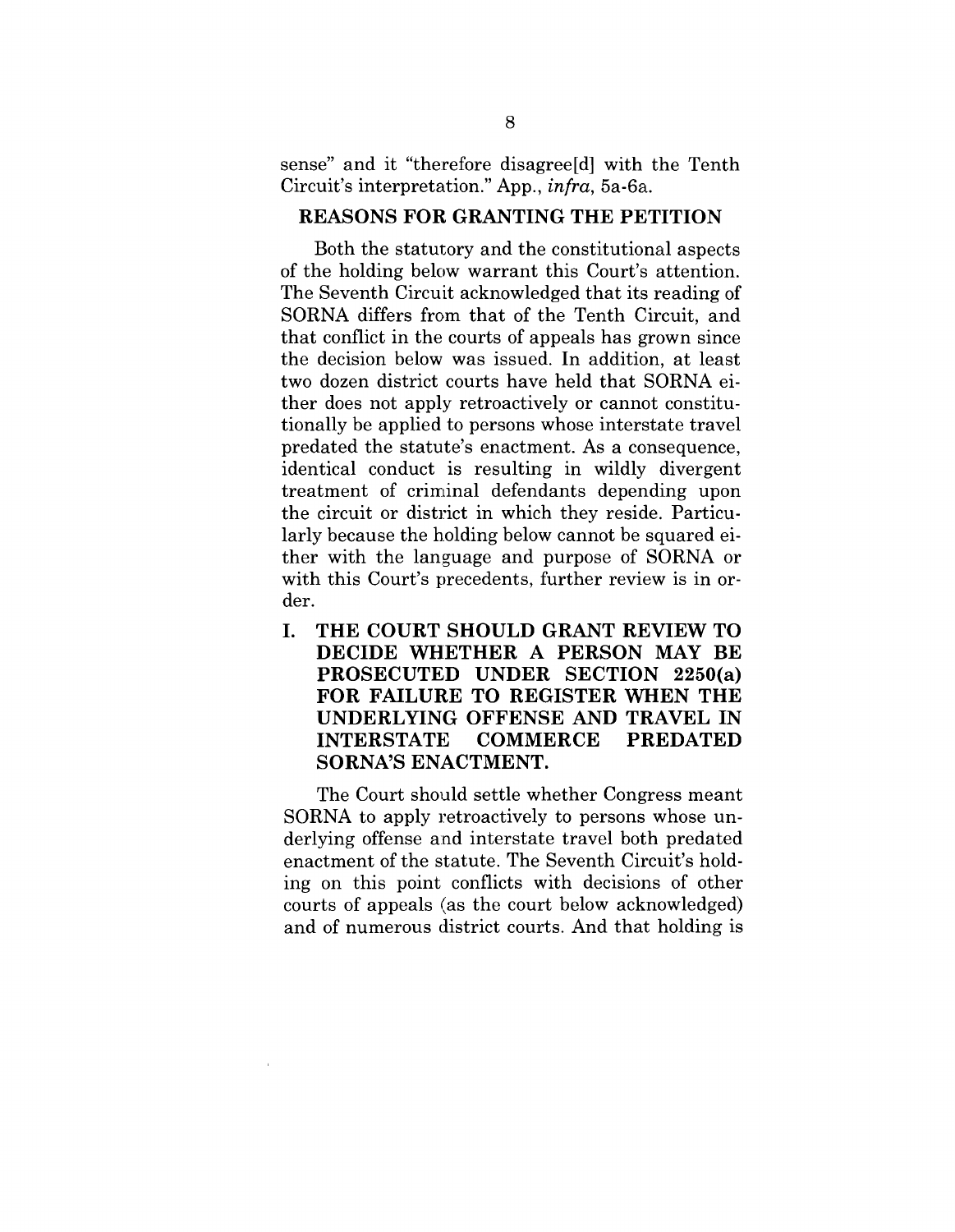wrong: It departs from the plain statutory text; misstates the congressional purpose; and disregards the presumptions against retroactivity, and in favor of lenity and the avoidance of constitutional questions, that have been consistently applied by this Court. Review of the decision below accordingly is warranted.

### A. **The Seventh Circuit's Construction Of Section 2250(a) Squarely Conflicts With Decisions Of Other Courts Of Appeals.**

At the outset, there is a clear conflict in the circuits and pervasive confusion in the district courts on whether SORNA applies to persons whose travel in interstate commerce took place prior to passage of the statute. The Seventh Circuit, of course, held in this case that it does, and the Eleventh Circuit arguably agrees.2

<sup>2</sup> In *United States v. Dumont,* 555 F.3d 1288 (11th Cir. 2009), the Eleventh Circuit addressed the case of a defendant who had traveled in interstate commerce after SORNA's enactment but prior to issuance of the Attorney General's rule. *Id.* at 1290. The court held that the defendant was not required to register under SORNA until the Attorney General issued the rule. *Id.* at 1291. But the court also held that the "travels" element of § 2250 is simply a jurisdictional hook, and therefore could be applied retroactively. *Ibid.* Thus, the defendant could be prosecuted under SORNA even though his travel occurred before the Act was applicable to him. This same logic would apply to an individual who traveled prior to enactment of the statute, making the Eleventh Circuit's approach consistent with the Seventh Circuit's decision below. The Eleventh Circuit recently affirmed the *Dumont* rule in dicta in *United States v. Ambert,* No. 08- 13139, 2009 WL 564677, at \*3 (11th Cir. Mar. 6, 2009). But see *United States v. Chatterson, No. 2:08-cr-144, 2009 WL 804617* (M.D. Fla. Mar. 26, 2009) (finding that Eleventh Circuit has reserved this issue).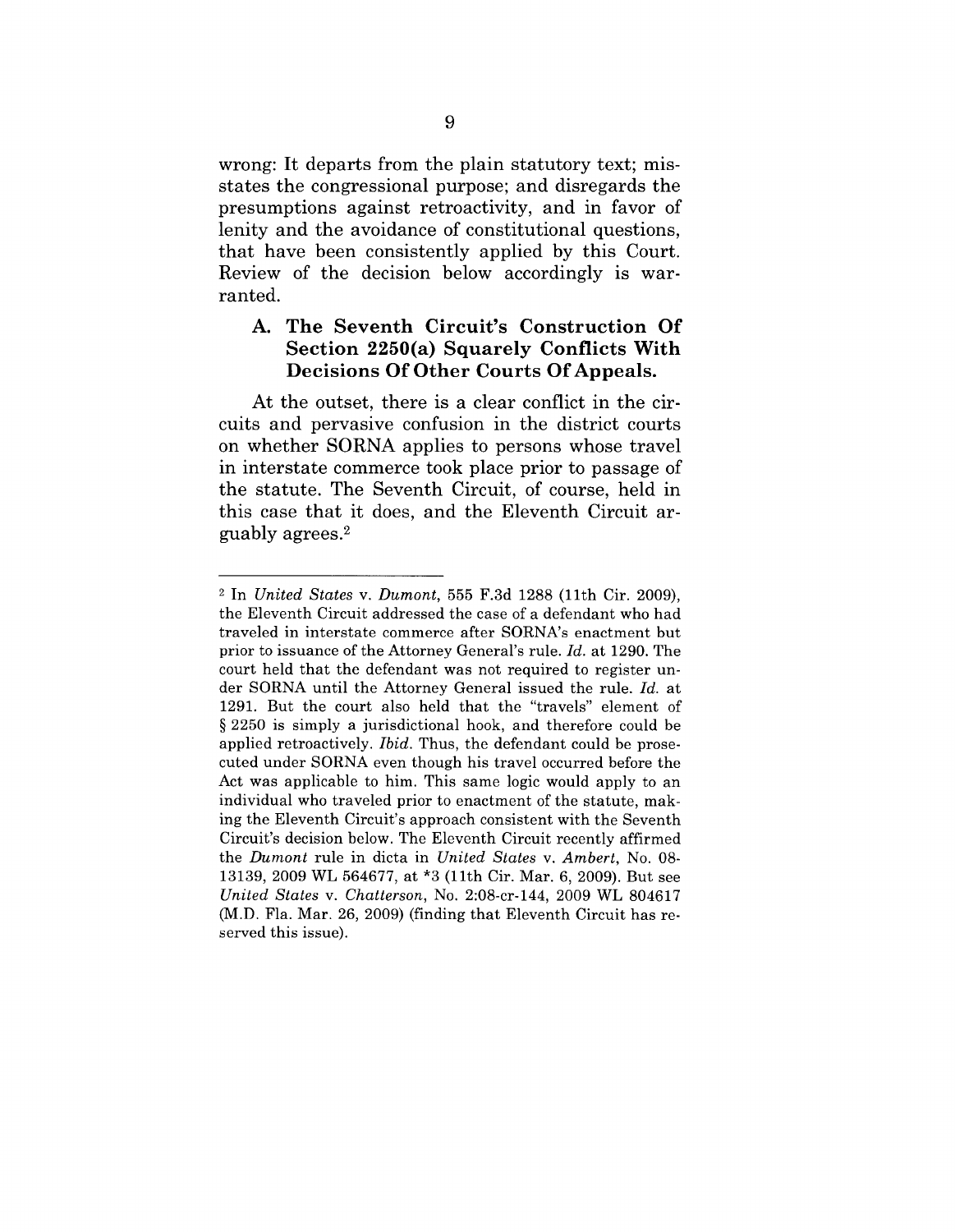The Tenth and Eighth Circuits, in contrast, both relied on the plain meaning of the statutory language to hold that  $\S 2250(a)(2)(B)$  applies only to travel completed after the enactment of SORNA. In *Husted,* the Tenth Circuit reversed the conviction of an individual who moved from Oklahoma to Missouri, and failed to register in Missouri, prior to enactment.<sup>3</sup> 545 F.3d at 1241-1242. The court held that, "[blased] on SORNA's plain language, \*\*\*  $§ 2250(a)(2)(B)$ does not apply to an individual whose interstate travel is complete before July 27, 2006." *Id.* at 1243. The court relied on Congress's use of the present tense "travels" where it could just as easily have used the past tense ("traveled") or present perfect tense ("has traveled"). *Id.* at 1243-1244. The Tenth Circuit buttressed its statutory interpretation with the presumption against retroactivity, noting that Congress had not clearly stated its intention to apply SORNA to conduct predating its enactment. *Id.* at 1246-1247.

In reaching this conclusion, the Tenth Circuit rejected the government's request that it apply the "absurdity doctrine" to ignore the statute's plain language, finding that Congress's decision to apply the criminal penalties of § 2250 only to sex offenders who travel in interstate commerce after SORNA's enactment does not "shock $\parallel$  the general moral or common sense." *Husted,* 545 F.3d at 1244-1245. To the contrary, the court opined that Congress had good reason to apply  $\S 2250(a)(2)(B)$  prospectively only, as "prospective legislation is typical of the legislative

<sup>3</sup> While the exact date of Husted's move was unclear from the record, there was no dispute that it occurred prior to SORNA's enactment. *Husted,* 545 F.3d at 1242.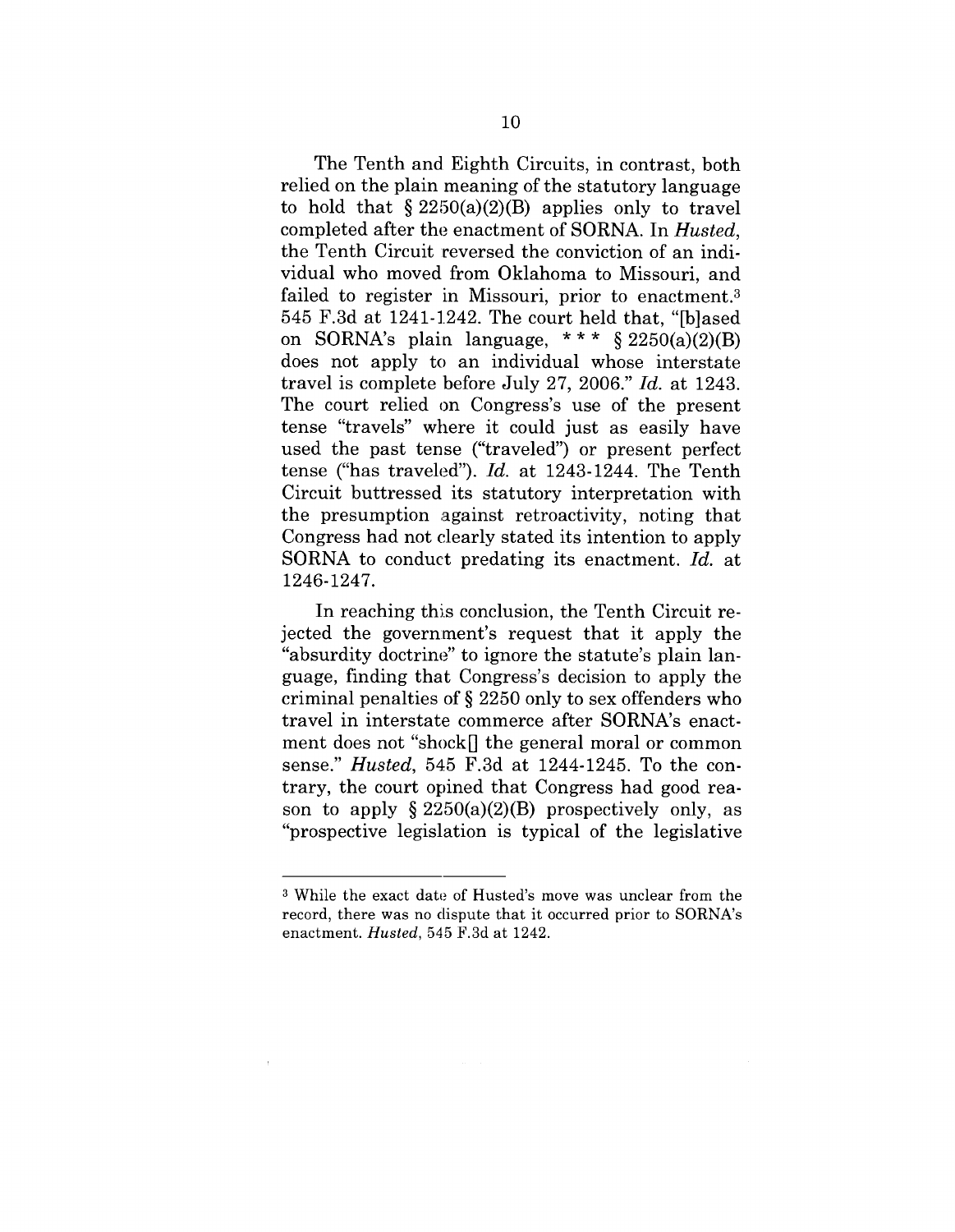task, and Congress may well have wished to avoid the very ex post facto concerns Husted raises before this court." *Id.* at 1245.

The Eighth Circuit reached the same conclusion in *United States v. May,* 535 F.3d 912 (8th Cir. 2008). Although it there upheld the conviction of a defendant who traveled in interstate commerce in the "gap" period between the enactment of SORNA and the issuance of the Attorney General's regulation applying the Act to offenders convicted prior to SORNA's enactment, the court stated that "It]he only punishment that can arise under SORNA comes from a violation of § 2250, which punishes convicted sex offenders *who travel in interstate commerce after the enactment of SORNA \* \* \* ." Id.* at 920 (emphasis added). The government has since conceded, and the Eighth Circuit has agreed, that *May's* dicta is the law of the Eighth Circuit, putting that court squarely in conflict with the Seventh Circuit's decision below. *United States v. Hulen,* Nos. 08-2265 & 08-2379, 2009 WL 174951, at "1 (8th Cir. Jan. 27, 2009) (referring to *May* as deciding the question in the Eighth Circuit, and stating that "[t]he government concedes that 'pre-SORNA interstate travel cannot violate SORNA' and that it did not have evidence that either defendant had traveled interstate after the effective date of the statute").4

<sup>4</sup> The Fourth Circuit also came to a conclusion that necessarily conflicts with the Seventh Circuit's opinion below. In *United States ~'. Hatcher,* Nos. *07-4839,* 07-5070, 07-4845 & *07-5008,* 2009 WL 638964 (4th Cir. Mar. 13, 2009), appellants' underlying offenses and interstate travel both occurred prior to February 28, 2007--the date that the Attorney General adopted the interim rule--and they were indicted after that date. 2009 WL 638964, at  $*1$ . The court held that, "as a matter of statutory in-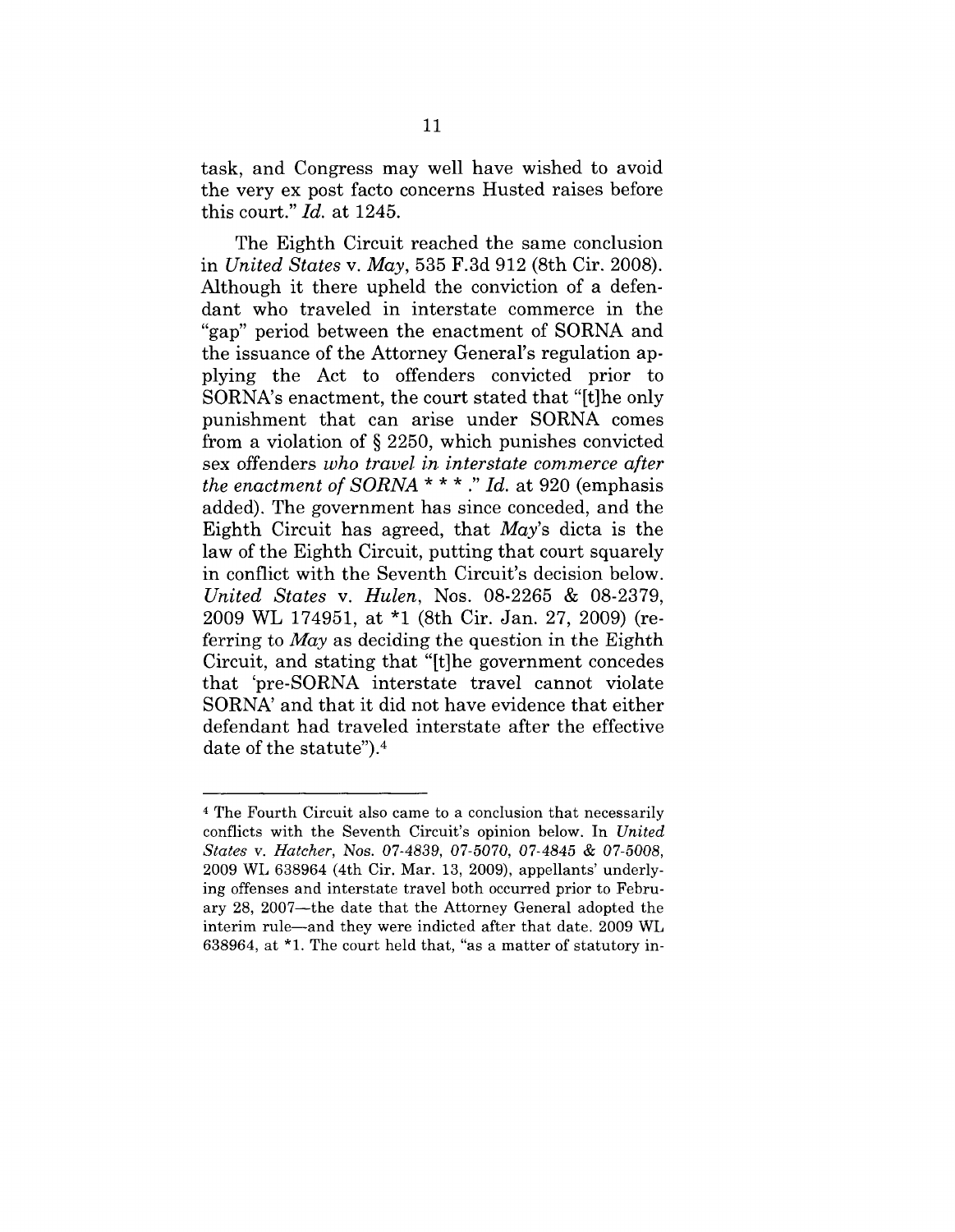In addition, there has been an extraordinary volume of litigation on this question in the district courts, leading to a nationwide division of authority.5 At least 17 district court decisions have concluded that SORNA does not apply to pre-enactment travel, $6$ 

terpretation, SORNA's registration requirements did not apply to the Appellants at the time they committed the acts giving rise to their indictmeats." *Ibid.* Although the Fourth Circuit based its opinion on an interpretation of 42 U.S.C. § 16913(d) rather than § 2250, its ultimate conclusion is that SORNA's criminal penalties do not apply to an individual in petitioner's position. Thus, the Fourth Circuit's holding necessarily conflicts with the decision below.

5 The numbers in text are based on an April 15, 2009, Westlaw search of the term "SORNA" in the "District Court Cases" database. Cases not appearing in the Westlaw database on this date are not included in the total count and not listed here. Thus, these numbers undoubtedly represent only a subset of all relevant cases.

<sup>6</sup> United States v. Chatterson, No. 2:08-cr-144-FtM-99DNF, 2009 WL 804617 (M.D. Fla. Mar. 26, 2009); *United States v. Hardy,* No. 07-mj-108-FHM, 2008 WL 5070945 (N.D. Okla. Nov. 21, 2008) (granting motion to reconsider in light of *Husted); United States v. Slater,* No. MO-08-CR-131, 2008 WL 4368581 (W.D. Tex. Sept. 16, 2(}08) (dicta); *United States v. Young,* 582 F. Supp. 2d 846 (W.D. Tex. 2008) (dicta); *United States v. Natividad-Garcia,* 560 F. Supp. 2d 561 (W.D. Tex. 2008); *United States v. Gillette,* 553 F. Supp. 2d 524 (D.V.I. 2008); *United States v. Kent,* No. 07.00226-CG, 2008 WL 360624 (S.D. Ala. Feb. 8, 2008), called into question by *Dumont; United States v. Howell,* No. CR07-2013-MWB, 2008 WL 313200 (N.D. Iowa Feb. 1, 2008); *United States v. Terwilliger,* No. 07CR1254 BTM, 2008 WL 50075 (S.D. Cal. Jan. 3, 2008); *United States v. Bonner,* No. 07-00264-KD, 2007 WL 4372887 (S.D. Ala. Dec. 11, 2007), called into question by *Dumont; United States v. Mantia,* No. 07-60041, 2007 WL 4730120 (W.D. La. Dec. 10, 2007); *United States v. Rich, No. 07-00274-01-CR-W-HFS, 2007 WL 4292394* (W.D. Mo. Dec. 5, 2007); *United States v. Wilson,* No. 2:06-cr-867 TC, 2007 WL 3046290 (D. Utah Oct. 16, 2007); *United States v. Deese,* No. CR-07-167-L, 2007 WL 2778362 (W.D.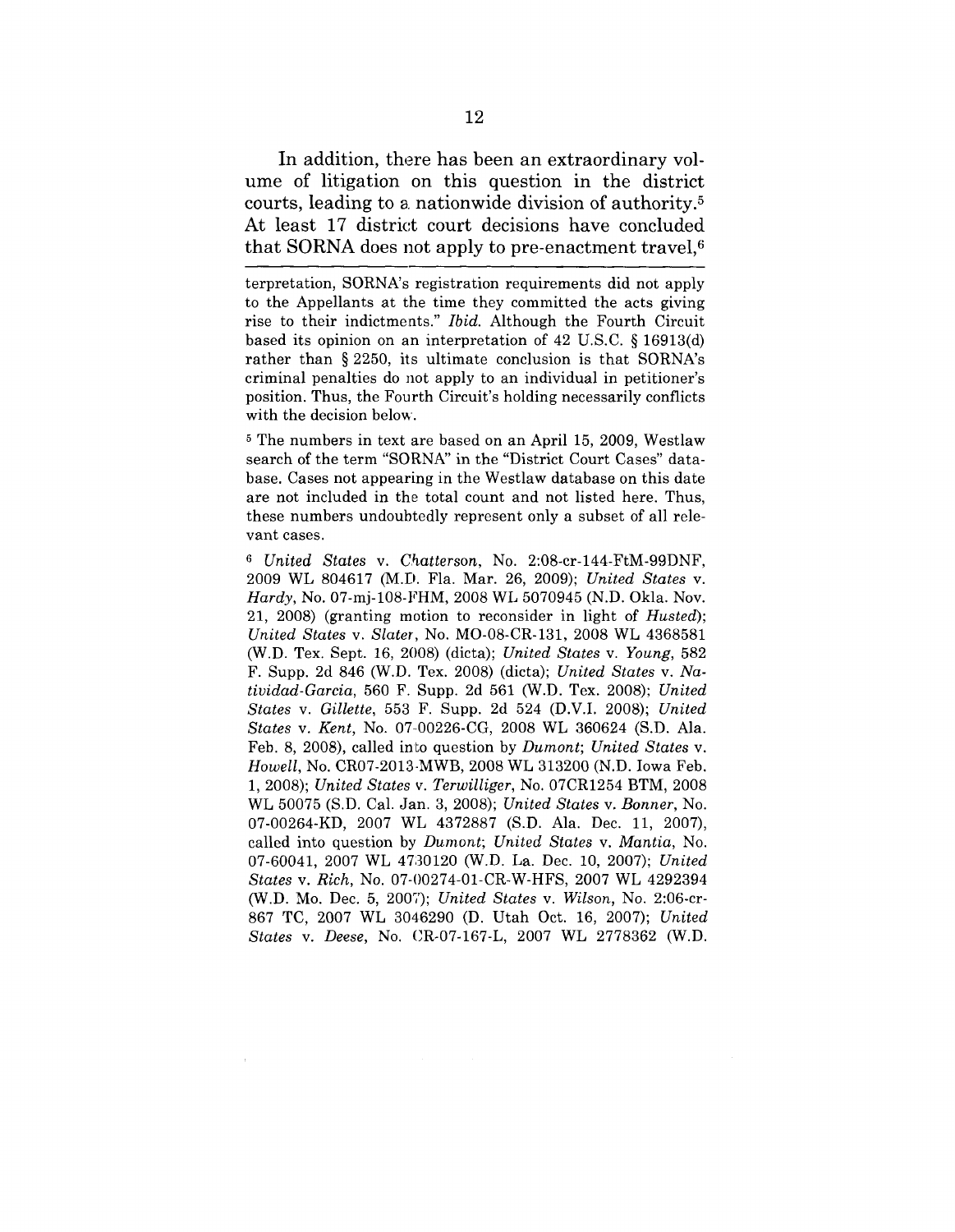Okla. Sept. 21, 2007); *United States v. Sallee,* No. CR-07-152-L, 2007 WL 3283739 (W.D. Okla. Aug. 13, 2007); *United States v. Bobby Smith,* 481 F. Supp. 2d 846 (E.D. Mich. 2007). In addition, at least seven district courts have found that retroactive application of SORNA would violate the Ex Post Facto Clause. See cases cited *infra note 12.*

The district courts are equally confused about SORNA's applicability to travel in the period between the statute's enactment and the Attorney General's promulgation of the interim rule ("gap" travel). The list of cases above includes cases where the defendant travelled in the "gap" period, as any court that finds that SORNA does not apply to "gap" travel would necessarily come to the same conclusion regarding pre-enactment travel. In fact, the language of such holdings almost always encompasses both "gap" and pre-enactment travel. See, *e.g., Natividad-Garcia,* 560 F. Supp. 2d at 570 ("[U]se of the present tense 'travels' shows that Congress did not intend for sex offenders to be prosecuted based on travel done before SORNA was made retroactive."); *Mantia,* 2007 WL 4730120, at \*5 ("Clearly, Congress, in enacting § 2250, used the present tense 'travels' rather than the past-tense 'traveled' or past-participle 'has traveled.'").

On the other hand, at least 20 district court decisions have held that the Act does apply to "gap" travel. See *United States vo Stevens,* 578 F. Supp. 2d 172 (D. Me. 2008); *United States v. Elmers,* No. 08-20033-01-KHV, 2008 WL 4369310 (D. Kan. Sept. 23, 2008); *United States v. Fuller,* No. 5:07-CR-462 (FJS), 2008 WL 4240485 (N.D.N.Y. Sept. 12, 2008); *United States v. Gagnon,* 574 F. Supp. 2d 172 (D. Me. 2008); *United States v. Zuniga,* No. 4:07CR3156, 2008 WL 2184118 (D. Neb. May 23, 2008); *United States v. Cardenas,* No. 07-80108-CR, 2008 WL 896206 (S.D. Fla. Mar. 31, 2008); *United States v. Samuels,* 543 F. Supp. 2d 669 (E.D. Ky. 2008); *United States v. LeTourneau,* 534 F. Supp. 2d 718 (S.D. Tex. 2008); *United States v. EIIiott,* No. 07-14059-CR, 2007 WL 4365599 (S.D. Fla. Dec. 13, 2007); *United States v. Gould,* 526 F. Supp. 2d *538* (D. Md. 2007); *United States v. Ambert,* No. 4:07-CR-053-SPM, 2007 WL 2949476 (N.D. Fla. Oct. 10, 2007); *United States v. Beasley,* No. I:07-CR-115-TCB, 2007 WL 3489999 (N.D. Ga. Oct. 10, 2007); *United States v. May,* Nos. 4:07-cr-00164-JEG, l:07-cr-00059- JEG, 2007 WL 2790388 (S.D. Iowa Sept. 24, 2007); *United*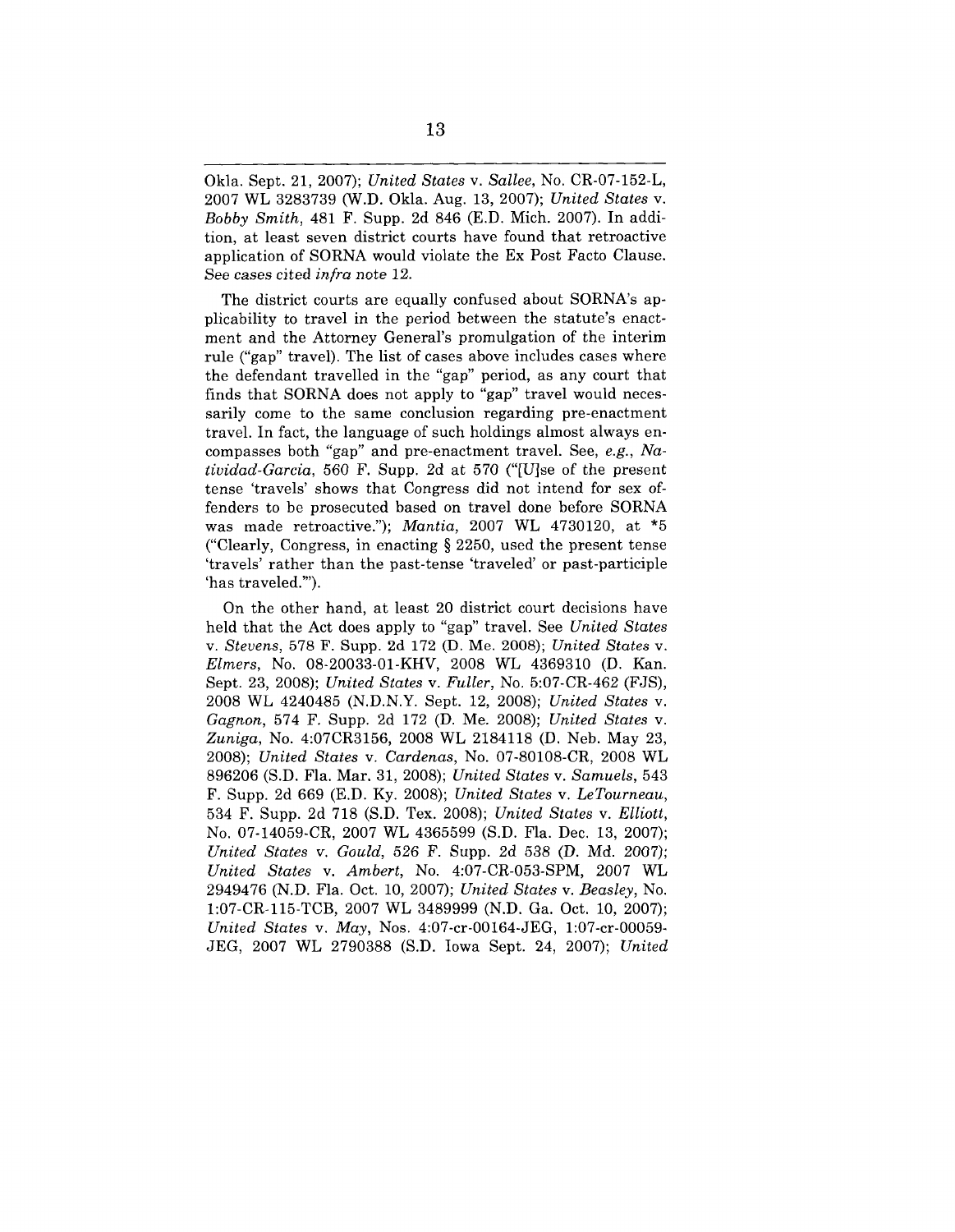while 13 district court decisions have concluded that it does (although some were overruled in light of *Hulen*).<sup>7</sup> It is worth noting that the government ei-

*States v. Mitchell,* No. 07CR20012, 2007 WL 2609784 (W.D. Ark. Sept. 6, 2007); *United States v. Sawn,* No. 6:07cr00020, 2007 WL 2344980 (W.D. Va. Aug. 15, 2007); *United States v. Gonzales,* No. 5:07cr27-.RS, 2007 WL 2298004 (N.D. Fla. Aug. 9, 2007); *United States v. Marcantonio,* No. 07-60011, 2007 WL 2230773 (W.D. Ark. July 31, 2007); *United States v. Roberts,* No. 6:07-CR-70031, 2007 WL 2155750 (W.D. Va. July 27, 2007); *United States v. Masor~,* 510 F. Supp. 2d 923 (M.D. Fla. 2007); *United States v. Hinen,* 487 F. Supp. 2d 747 (W.D. Va. 2007). It is often unclear whether a court applying SORNA to "gap" travel would come to the same conclusion with regard to preenactment travel. See, *e.g., Elmers,* 2008 WL 4369310 at \*5 (holding that "any travel in interstate commerce after the effective date of SORNA (July 26, 2006) is covered by the express language of Section 2250," which suggests that this court would have held that SORNA *does not* apply to pre-enactment travel).

Finally, the courts of appeals also disagree about SORNA's applicability to "gap" travel. The Sixth, Eighth, Tenth, and Eleventh Circuits have held that SORNA applies to travel in the "gap" period, while the Fourth Circuit has reached the opposite conclusion. Compare *United States v. Samuels,* No. 08- 5537, 2009 WL 877698 (6th Cir. Apr. 2, 2009); *Dumont,* 555 F.3d 1288 (11th Cir. 2009); *United States v. May,* 535 F.3d 912 (Sth Cir. 2008); *United States v. Lawrance,* 548 F.3d 1329 (10th Cir. 2008); with *Hatcher,* 560 F.3d 222 (4th Cir. 2009).

*7 United States v. Narn Van Hoang,* No. 07-267-FJP-SCR, 2008 WL 4610249 (M.D. La. Oct. 16, 2008); *United States v. Akers,* No. 3:07-CR-00086(01)RM, 2008 WL 914493 (N.D. Ind. Apr. 3, 2008); *United States v. Dixon,* No. 3:07-CR-72(01) RM, 2007 WL 4553720 (N.D. Ind. Dec. 18, 2007), rev'd on other grounds, App., *infra,* 1a-13a; *United States v. Adkins,* No. 1:07-CR-59, 2007 WL 4335457 (N.D. Ind. Dec. 7, 2007); *United States v. Pitts,* No. 07-157-A, 2007 WL 3353423 (M.D. La. Nov. 7, 2007); *United States v. Carr,* No. 1:07-CR-73, 2007 WL 3256600 (N.D. Ind. Nov. 2, 2007), affd, App., *infra,* la-13a; *United States v. Bennett,* No. 07CR20040, 2007 WL 2461696 (W.D. Ark. Aug. 27, 2007), overruled by *Hulen,* 2009 WL 174951; *United States v.*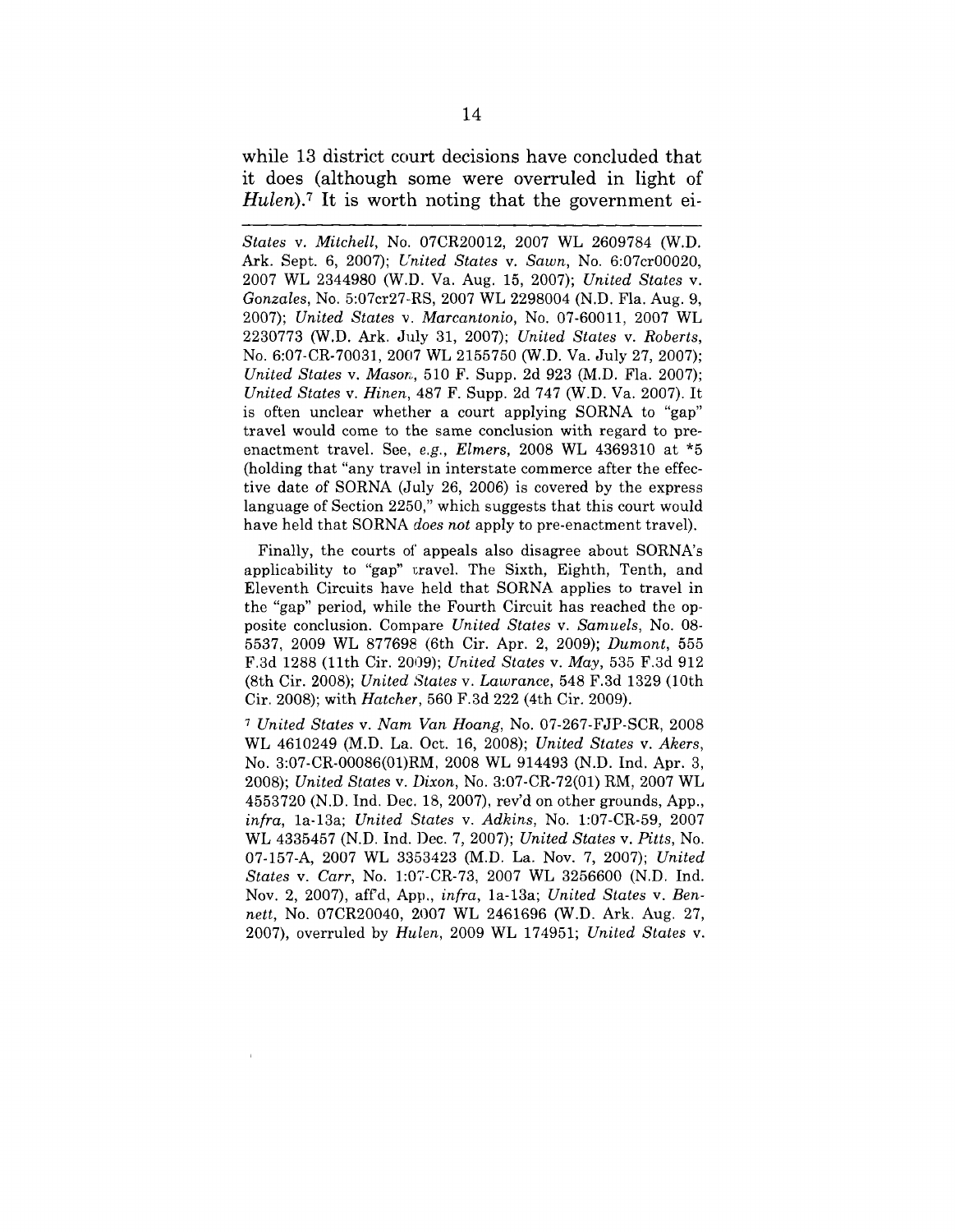ther failed to appeal or withdrew its appeal in *all* of the cases in which it lost on this question, which gives every appearance that the government is concerned about the strength of its position or is attempting to avoid additional losses at the appellate level. But whatever the government's reasoning on this score, the Court should cure this lack of uniformity.

### **B. The Seventh Circuit's Construction Of Section 2250(a) Is Wrong.**

The need for review is particularly acute because the Seventh Circuit's analysis is wrong. In the decision below, the Seventh Circuit rejected a plainmeaning interpretation of the statute, instead holding that the tense of the word "travels" is not dispositire and that SORNA does not require the defendant's travel to postdate enactment. App., *infra,* 5a-6a. The court further reasoned that  $\S 2250(a)(2)(B)$  is simply a jurisdictional hook and that the word "travels" therefore should not be read to "create a temporal requirement." *Id.* at 6a. Finally, the court rejected any invocation of the presumption against retroactivity. *Ibid.* But none of this reasoning withstands scrutiny.

*Torres,* No. 07-50035, 2007 WL 2343884 (W.D. Ark. Aug. 15, 2007), overruled by *Hulen; United States v. Hulen,* No. 07- 30004, 2007 WL 2343885 (W.D. Ark. Aug. 15, 2007), rev'd, 2009 WL 174951; *United States v. Markel,* No. 06-20004, 2007 WL 1100416 (W.D. Ark. Apr. 11, 2007), overruled by *Hulen; United States v. Manning,* No. 06-20055, 2007 WL 624037 (W.D. Ark. Feb. 23, 2007), overruled by *Hulen; United States v. Templeton,* No. CR-06-291-M, 2007 WL 445481 (W.D. Okla. Feb. 7, 2007), overruled by *Husted,* 545 F.3d 1240; *United States v. Madera,* 474 F. Supp. 2d 1257 (M.D. Fla. 2007), rev'd on other grounds, 528 F.3d 852 (llth Cir. 2008).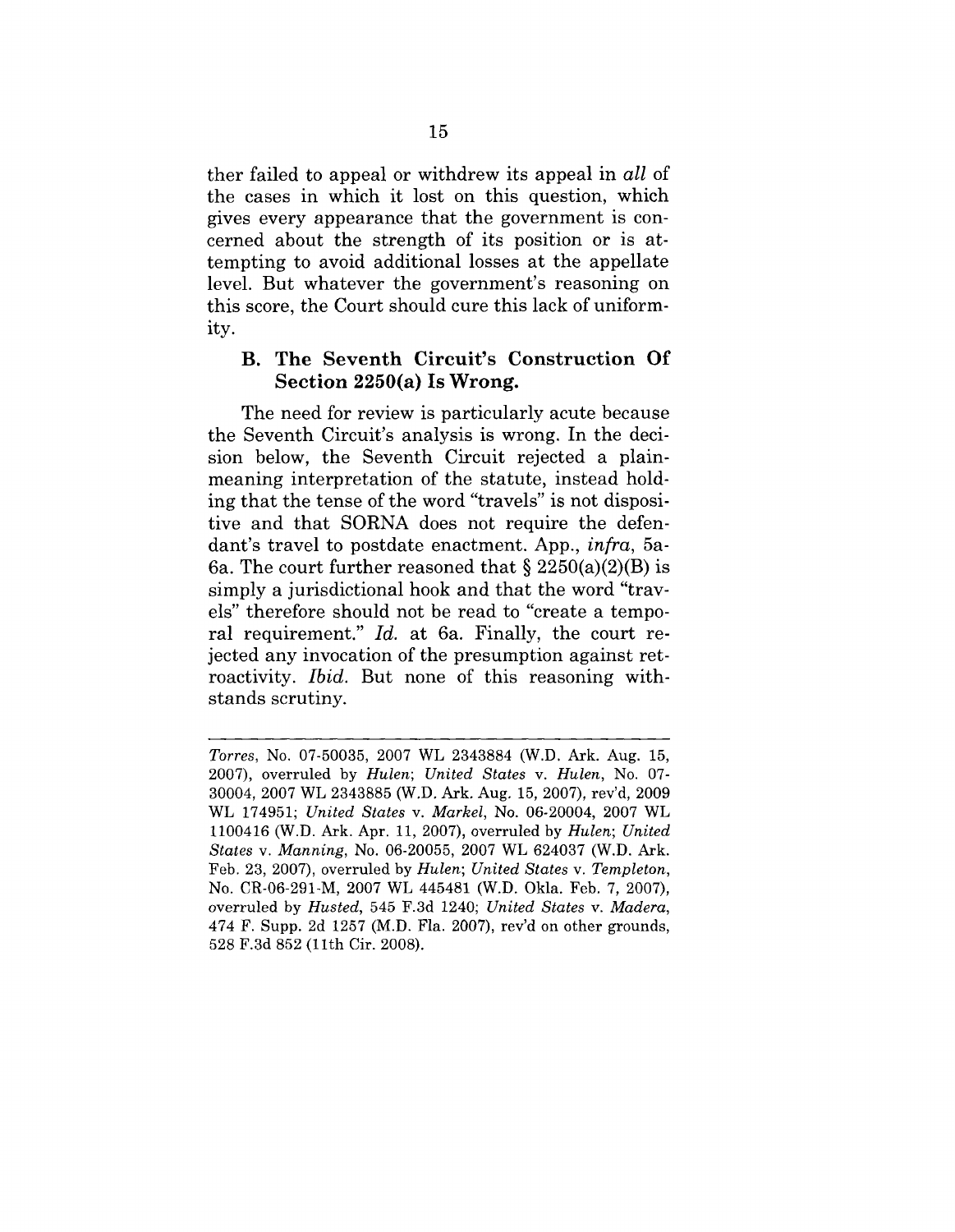The plain language of the statute limits applicability to offenders who travel in interstate commerce after SORNA's enactment. Even if it were appropriate to look beyond the unambiguous language of the statute, the policy underlying SORNA does not support the conclusion that the "travels" requirement should be applied retroactively. Finally, the court of appeals disregarded the presumption against retroactivity, the constitutional avoidance canon, and the rule of lenity.

#### *1. Plain Meaning*

Statutory interpretation begins, of course, with the language of the statute; where the language is clear, courts need look no further. See, *e.g., Carcieri v. Salazar,* 129 S. Ct. 1058 (2009). In construing a statute, "unless otherwise defined, words will be interpreted as taking their ordinary, contemporary, common meaning." *Perrin v. United States,* 444 U.S. 37, 42 (1979).

The Seventh Circuit disregarded that rule here. Congress chose to use the present tense of the word "travels" in  $\S 2250(a)(2)(B)$ . One need not look to a dictionary to understand that the common understanding of that word implies present or future action. "Congress' use of a verb tense is significant in construing statutes." *United States v. Wilson,* 503 U.S. 329, 333  $(1992)$ . The Seventh Circuit's reading presumes "that Congress chose a surprisingly indirect route to convey an important and easily expressed message" concerning  $\S 2250(a)(2)(B)$ 's retroactivity. *Landgraf v. USI Film Products,* 511 U.S. 244, 262 (1994).

Congress could easily have made the travel element retroactive by using the past tense ("traveled")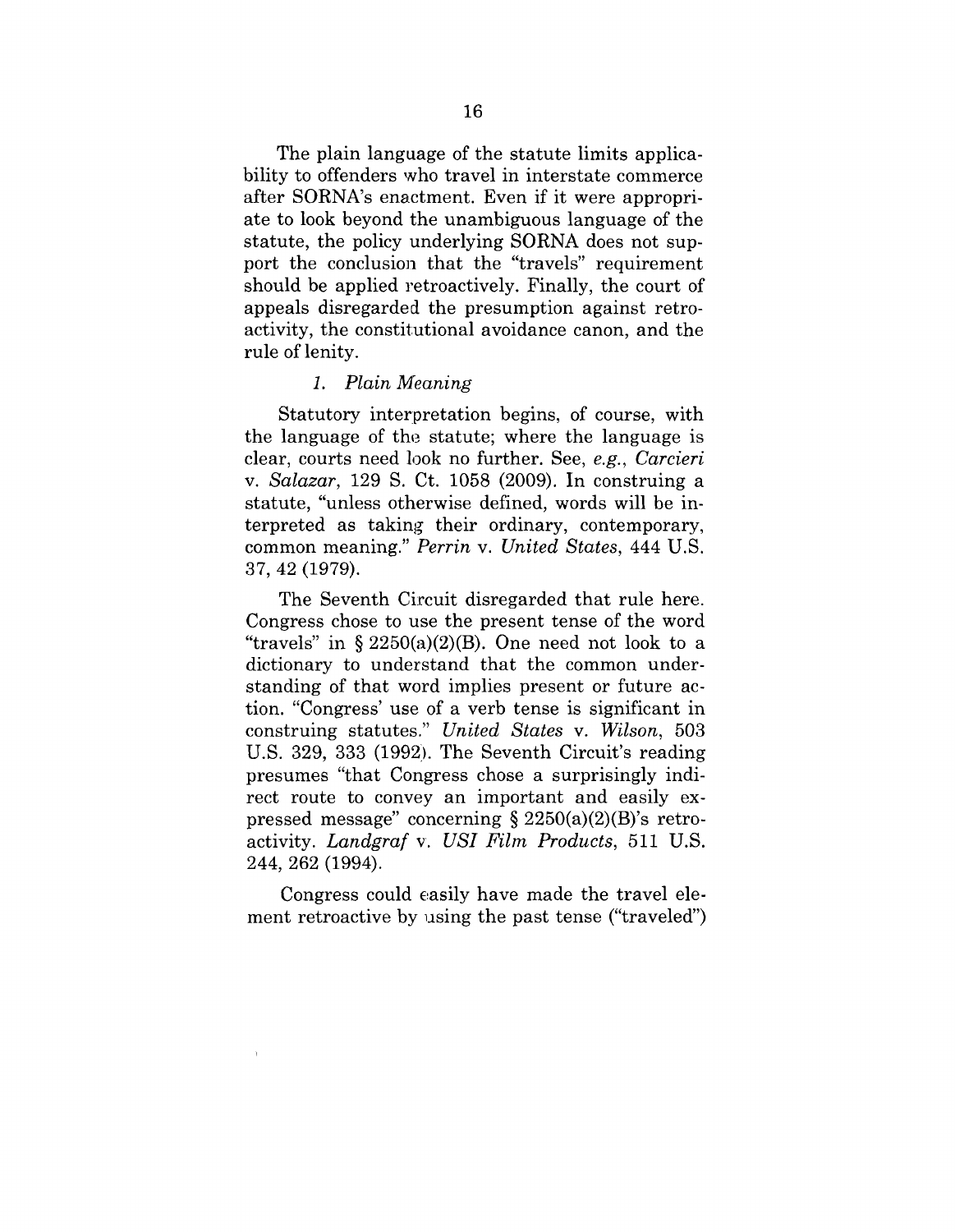or present perfect tense ("has traveled"), but it chose not to do so. And this omission is especially significant when considered in conjunction with language in SORNA specifically addressing the statute's retroactive application to offenses (as opposed to travel) that predate the enactment of SORNA. See 42 U.S.C. § 16913(d). The Act expressly delegates authority to the Attorney General to determine whether the requirements of the Act should be made applicable to offenses committed before the enactment of the statute. But no such delegation was included authorizing the Attorney General (or anyone else) to determine whether the Act could apply to travel that occurred before the enactment of the statute. When Congress wanted to make a provision of SORNA retroactive, it did so explicitly. Thus, the Seventh Circuit was wrong when it reasoned that "the statute does not require that the defendant's travel postdate the Act, any more than it requires that the conviction of the sex offense that triggers the registration requirement postdate it." App., *infra,* 4a. In fact, that is precisely what the statute requires.

The Seventh Circuit based its disregard for the plain meaning of the statute, in part, on the view that "subsection  $(a)(2)(B)$  is designed to establish a constitutional predicate for the statute \* \* \* rather than to create a temporal requirement." App., *infra,* 6a. But this reasoning is flawed in two respects. First, the Seventh Circuit provides no support for its view that the plain language of the statute may be ignored when a provision serves as a constitutional predicate. If anything, one might expect Congress to be especially careful when crafting language that will bear on the constitutionality of the legislation.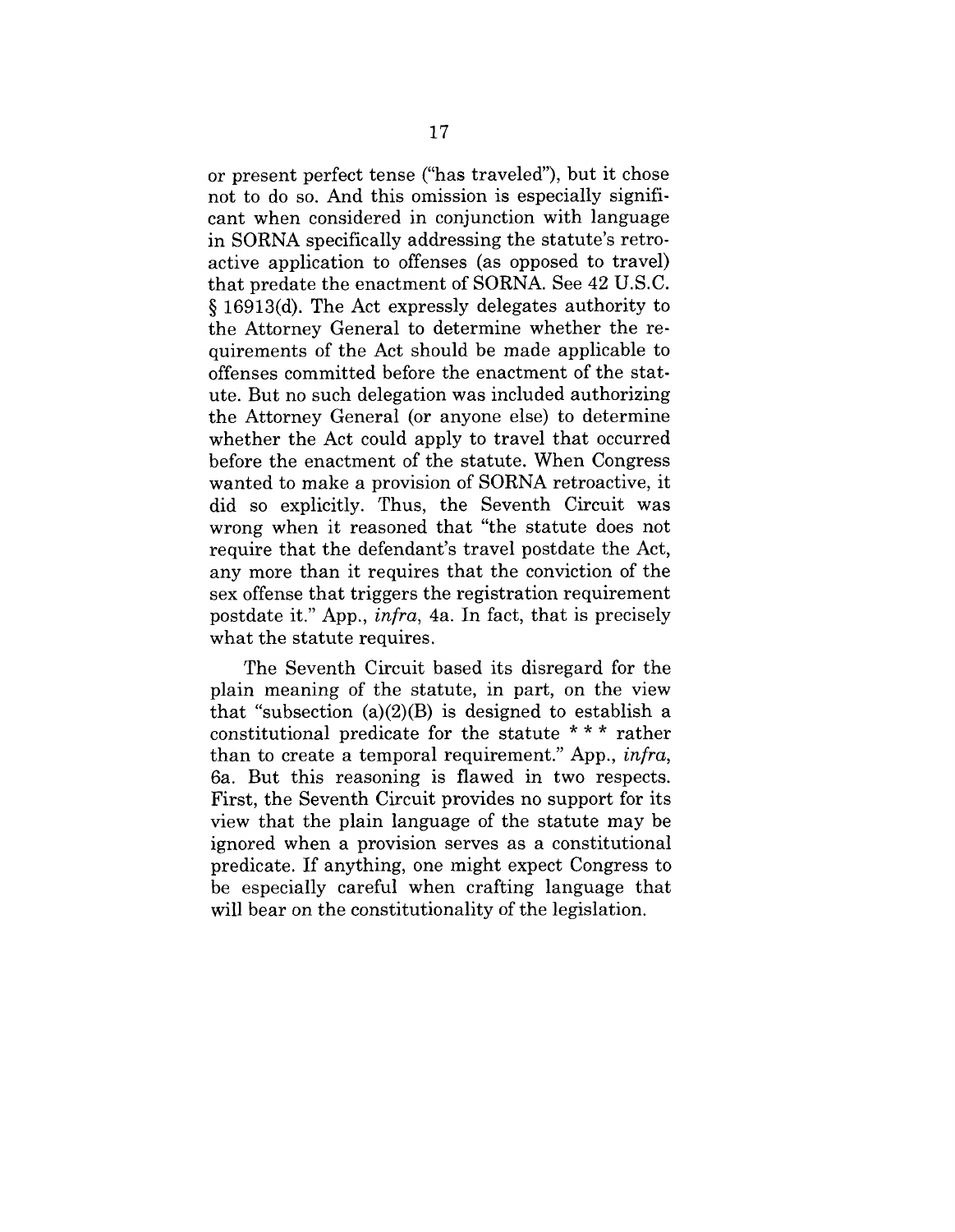Second, while  $\S 2250(a)(2)(B)$  is certainly a hook on which Congress rested federal jurisdiction, it is *also* an element of the crime of failing to register under SORNA. See *Husted*, 545 F.3d at 1246 ("At argument, the government conceded that interstate travel is an element of the failure to register offense under 18 U.S.C.  $\S$  2250."). To the extent that a distinction between a constitutional predicate and an element of the crime matters in statutory construction, the provision at issue here serves both purposes. There accordingly is every reason to apply in this case the "cardinal canon" of statutory construction and presume that Congress "says in a statute what it means and means in a statute what it says there." *Conn. Nat'l Bank v. Germain,* 503 U.S. 249, 253-254 (1992).

#### *2. Congressional Purpose*

Rather than look to the statutory language, the court below relied on what it thought to be the policy underlying SORNA. But as the Tenth Circuit explained in *Husted,* a '%road purpose cannot create ambiguity in a separate, specific portion of the statute where ambiguity does not otherwise exist. Such a reading would contravene the axiom that a specific provision controls over a general one." 545 F.3d at 1246; see, *e.g., Jefferson County v. Acker,* 527 U.S. 423, 434 (1999).

Moreover, even disregarding the statutory language, the Seventh Circuit misunderstood Congress's interest in enacting SORNA. The court reasoned:

The evil at which [SORNA] is aimed is that convicted sex offenders registered in one state might move to another state, fail to register there, and thus leave the public unpro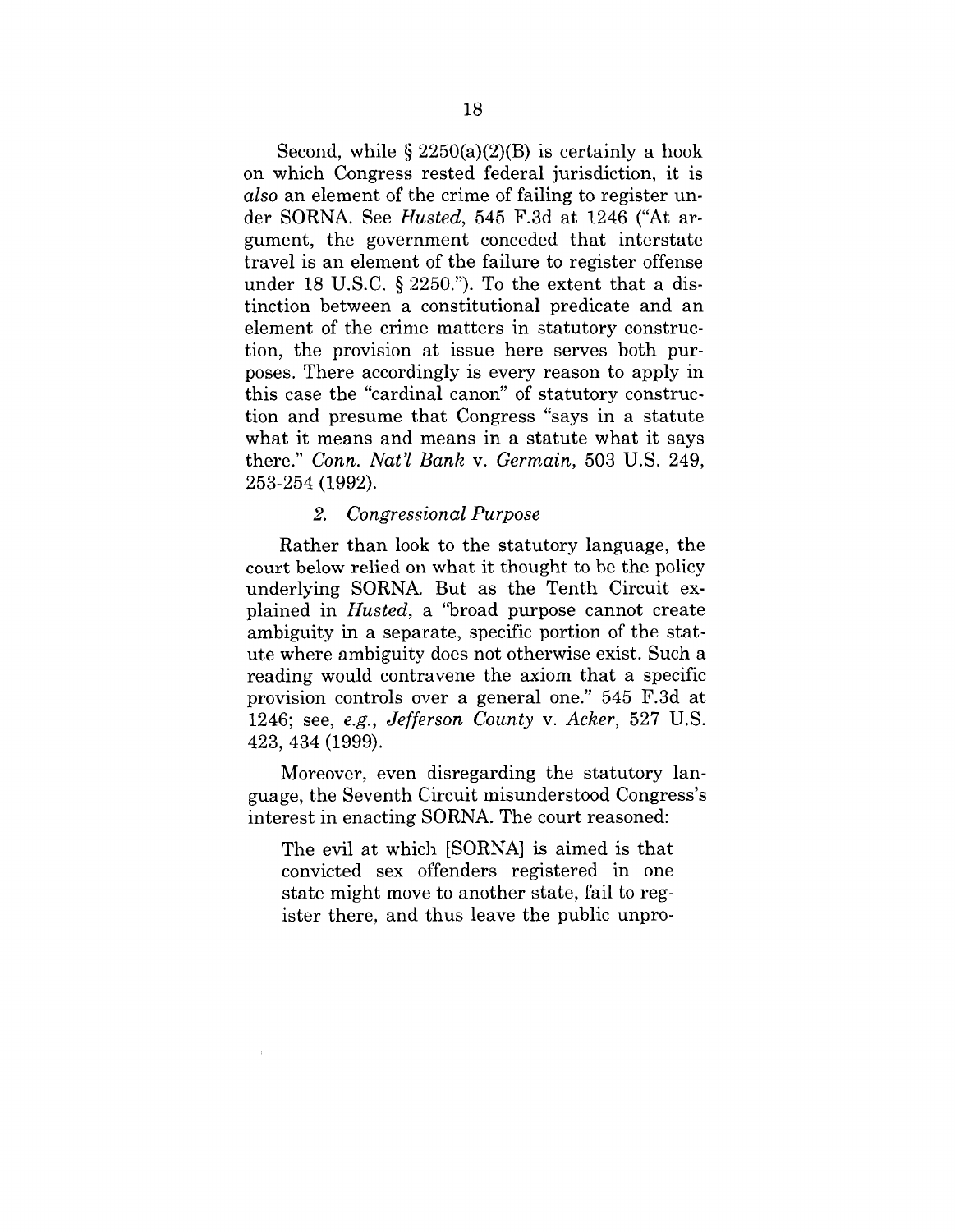tected. \* \* \* The concern is as acute in a case in which the offender moved before the Act was passed as in one in which he moved afterward.

App., *infra,* 4a. As a justification for the holding below, however, this reasoning is insupportable. AIthough there is no question that Congress intended to create a "comprehensive national system for the registration of [sex] offenders," 42 U.S.C. § 16901, there are two reasons why this general purpose is consistent with a prospective reading οf  $\S 2250(a)(2)(B)$ , and is certainly not sufficient to disregard the plain language of that subsection.

First, Congress may have intended to bring as many sex offenders as possible within SORNA's ambit and, at the same time, still have been concerned with potential constitutional problems were it to apply § 2250 to pre-enactment travel. There is no inconsistency between these two positions, and it is in fact the most logical reading of § 2250. See *United States v. Hinckley,* 550 F.3d 926, 944 n.3 (10th Cir. 2008) (Gorsuch, J., concurring) ("The requirement that an offender travel in interstate commerce after the Act's effective date is plainly designed to ensure consistency with the Constitution--both with respect to Congress's power to legislate under the Commerce Clause as well as the prohibition against ex post facto laws. Congress desired SORNA to be both comprehensive *and* constitutional."). As this Court has explained *(Landgraf,* 511 U.S. at 285-286):

It will frequently be true \* \* \* that retroactive application of a new statute would vindicate its purpose more fully. \* \* \* Statutes are seldom crafted to pursue a single goal, and compromises necessary to their enactment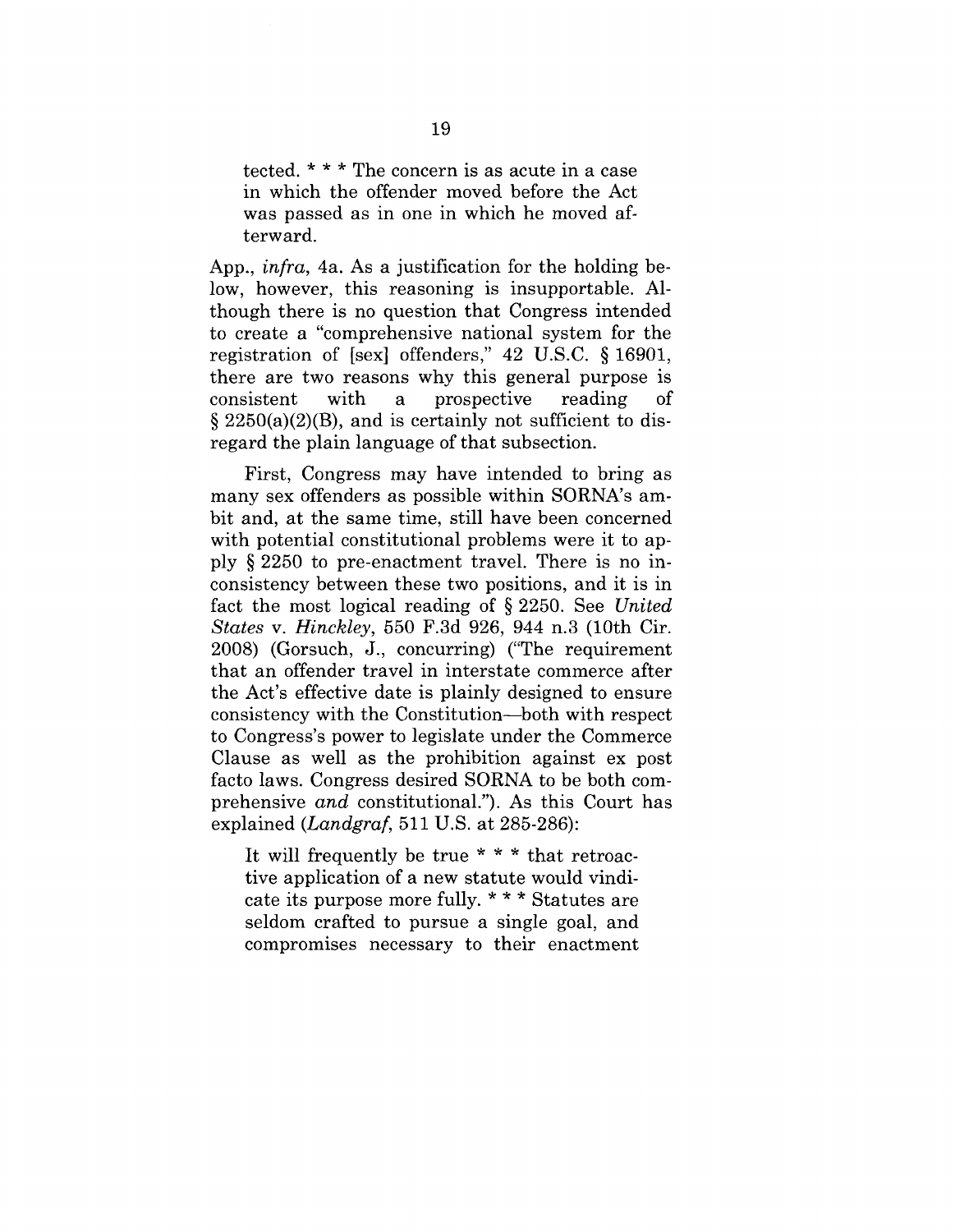may require adopting means other than those that would most effectively pursue the main goal. A legislator who supported a prospective statute might reasonably oppose retroactive application of the same statute.

Second, limiting the applicability of  $\S 2250(a)(2)(B)$  to post-enactment travel does not frustrate the overall intent of Congress. The purpose of SORNA is to create "a comprehensive national system for the registration of [sex] offenders." 42 U.S.C. § 16901; see also 73 Fed. Reg. 38,030, 38,045 (July 2, 2008) ("Congress concluded that the patchwork of standards that had resulted from piecemeal amendments should be replaced with a comprehensive new set of standards"). SORNA accomplishes this goal in a myriad of ways wholly apart from the criminal provisions of § 2250 that are unaffected by whether  $\S 2250(a)(2)(B)$  applies retrospectively rather than prospectively.

For example, SORNA requires each jurisdiction to maintain a registry consistent with the requirements of the Act, 42 U.S.C. § 16912, and make registry information available to the public via the Internet, as well as to ensure compatibility with a national public website, 42 U.S.C. § 16918. The statute also provides for the creation of a National Sex Offender Registry maintained at the FBI, 42 U.S.C. § 16919, and the aforementioned national website, 42 U.S.C. § 16920. SORNA ensures the sharing of information between jurisdictions by requiring each to report changes in its registry to the national registry, as well as to each other jurisdiction to which the information is directly relevant. 42 U.S.C. § 16921. Any jurisdiction that fails to comply with these re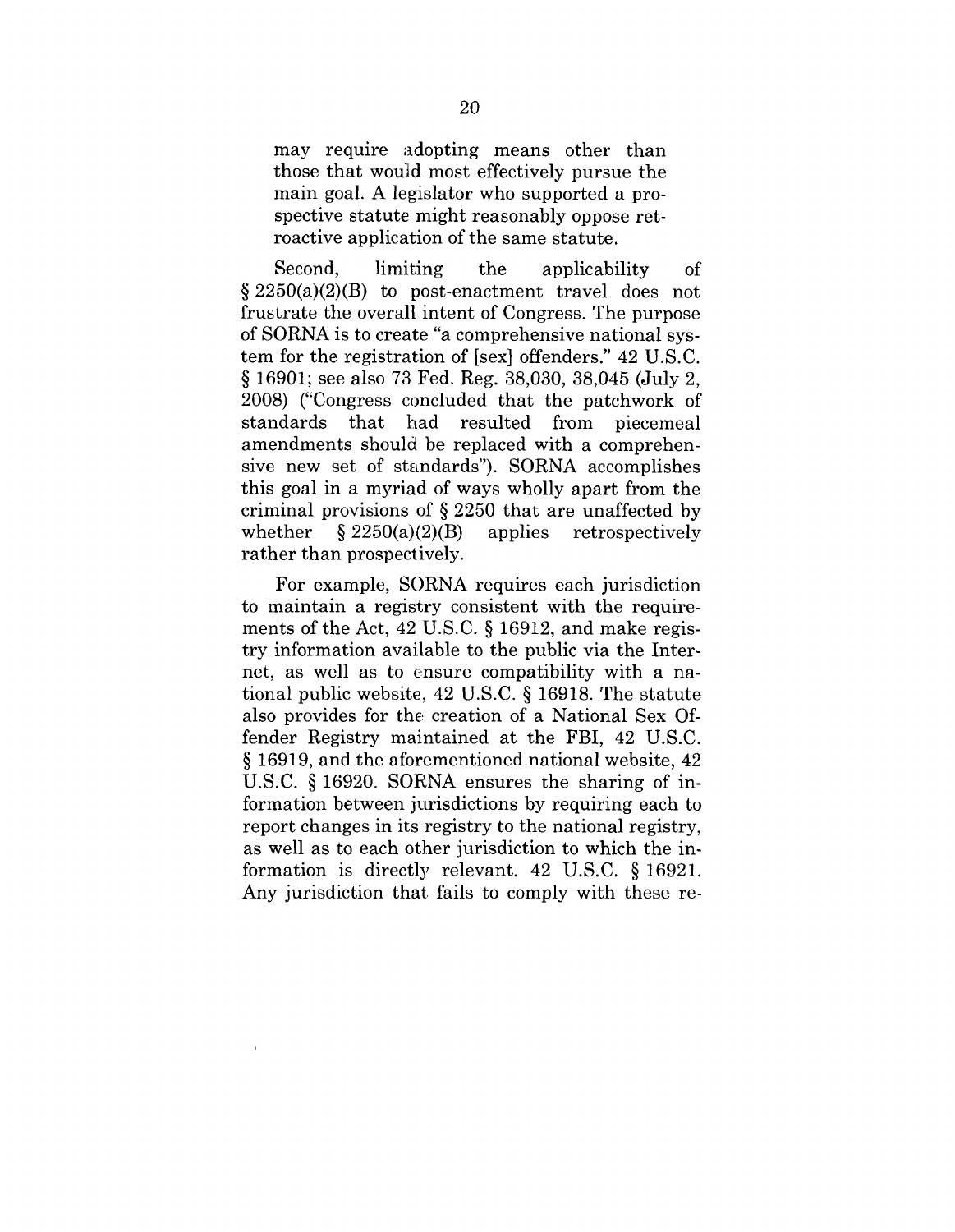quirements faces the loss of a portion of its federal crime-control funding. 42 U.S.C. § 16925.

Furthermore, Congress's decision to make  $§ 2250(a)(2)(B)$  prospective is understandable when one considers the other existing enforcement mechanisms acting on individual sex offenders who are beyond the reach of SORNA's criminal penalties because their last interstate travel predated enactment. This class of offenders is still subject to state laws requiring registration. See *Smith v. Doe,* 538 U.S. 84, 90 (2003) (explaining that every State and the District of Columbia adopted a sex offender registration law by 1996). States will be better able to enforce these laws under the information-sharing regime created by SORNA, as fewer offenders will fall through the cracks. In addition, SORNA requires States to establish a criminal penalty with a maximum term of imprisonment of more than one year for individuals failing to register as required by the Act. 42 U.S.C. § 16913(e).s

Finally, the Wetterling Act remains in effect until at least July 2009.9 SORNA § 129(b). The Wetterling Act provides for a penalty of up to one-year imprisonment for a first offense of failing to register, and up to 10 years for a second offense. 42 U.S.C.

s This section applies to all sex offenders who fail to register, and is not subject to the interstate travel limitation of § 2250 (or any other federal jurisdictional hook).

<sup>9</sup> The date of repeal of the Wetterling Act is based on the deadline for jurisdictions to implement SORNA, described in 42 U.S.C. § 16924. This deadline may be extended in many jurisdictions, as States have been slow to comply with SORNA's requirements. See Abby Goodnough & Monica Davey, *Effort to Track Sex Offenders Draws Resistance From States,* N.Y. Times (Feb. 9, 2009), at A1.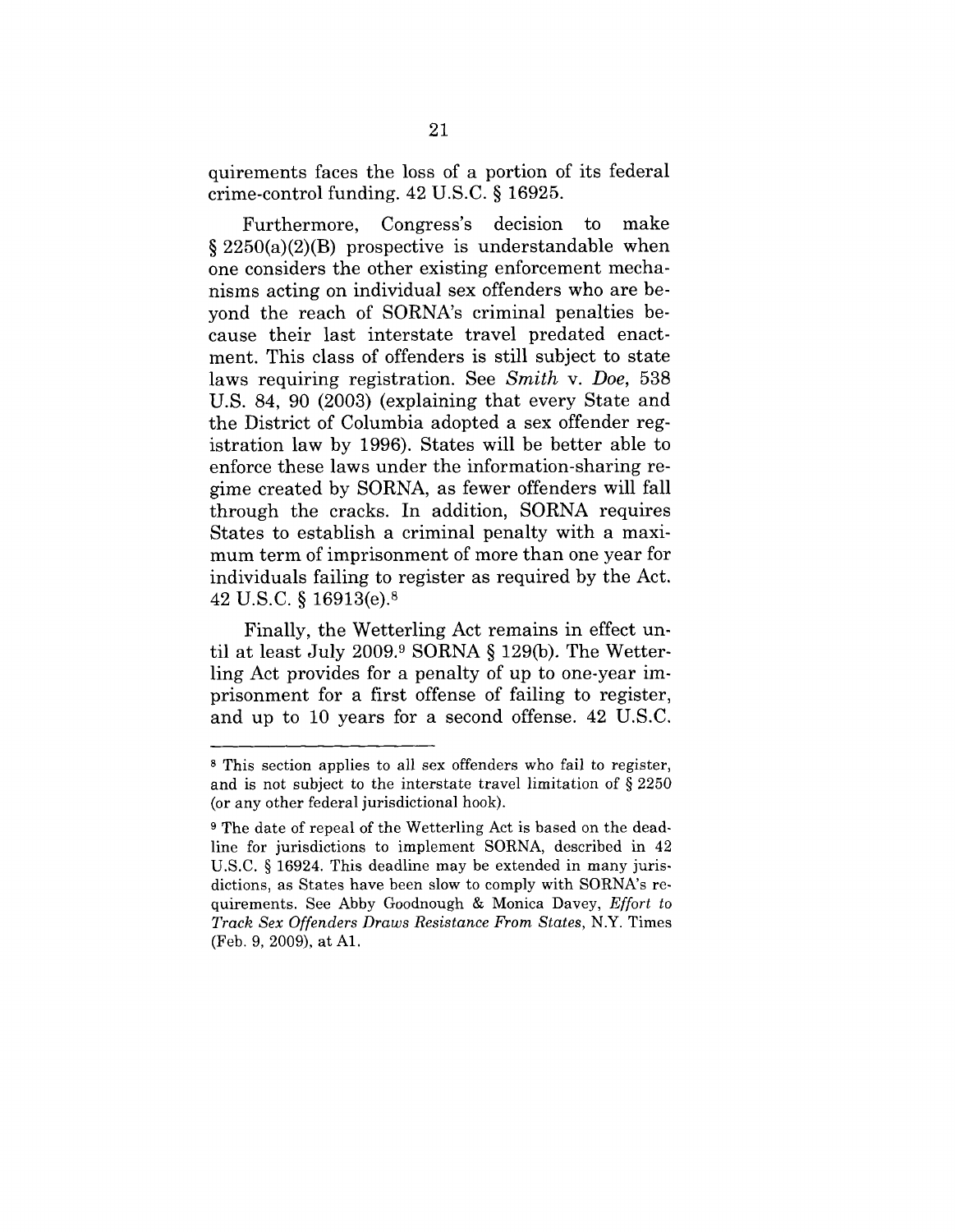§ 14072(i)(4). Therefore, in light of the existing individual enforcement mechanisms, Congress seems to have made a reasonable calculation that the marginal cost of making § 2250(a)(2)(B) retroactive (in the form of risk that the provision would be held unconstitutional if made retroactive) outweighed the marginal benefit.

### *3. The Presumption Against Retroactivity, The Constitutional Avoidance Doctrine, And The Rule Of Lenity*

In holding that interstate travel pre-dating SORNA's enactment is made criminal by  $§ 2250(a)(2)(B)$ , the Seventh Circuit ignored three additional principles of statutory construction. First, the court failed to adhere to the rule requiring a clear statement from Congress before applying a statute retroactively. Second, by failing to adhere to the presumption against retroactivity, the Seventh Circuit was required to decide important constitutional issues that it need not have addressed, in violation of the constitutional avoidance canon. Finally, even if the court below were correct in determining that the statutory language is ambiguous, the rule of lenity should have led to a result in petitioner's favor.

*First,* the presumption against applying a statute retroactively "is deeply rooted in our jurisprudence, and embodies a legal doctrine centuries older than our Republic. Elementary considerations of fairness dictate that individuals should have the opportunity to know what the law is and to conform their conduct accordingly; settled expectations should not be lightly disrupted." *Landgraf,* 511 U.S. at 265 (internal footnotes omitted). This presumption is embodied in several provisions of the Constitution, including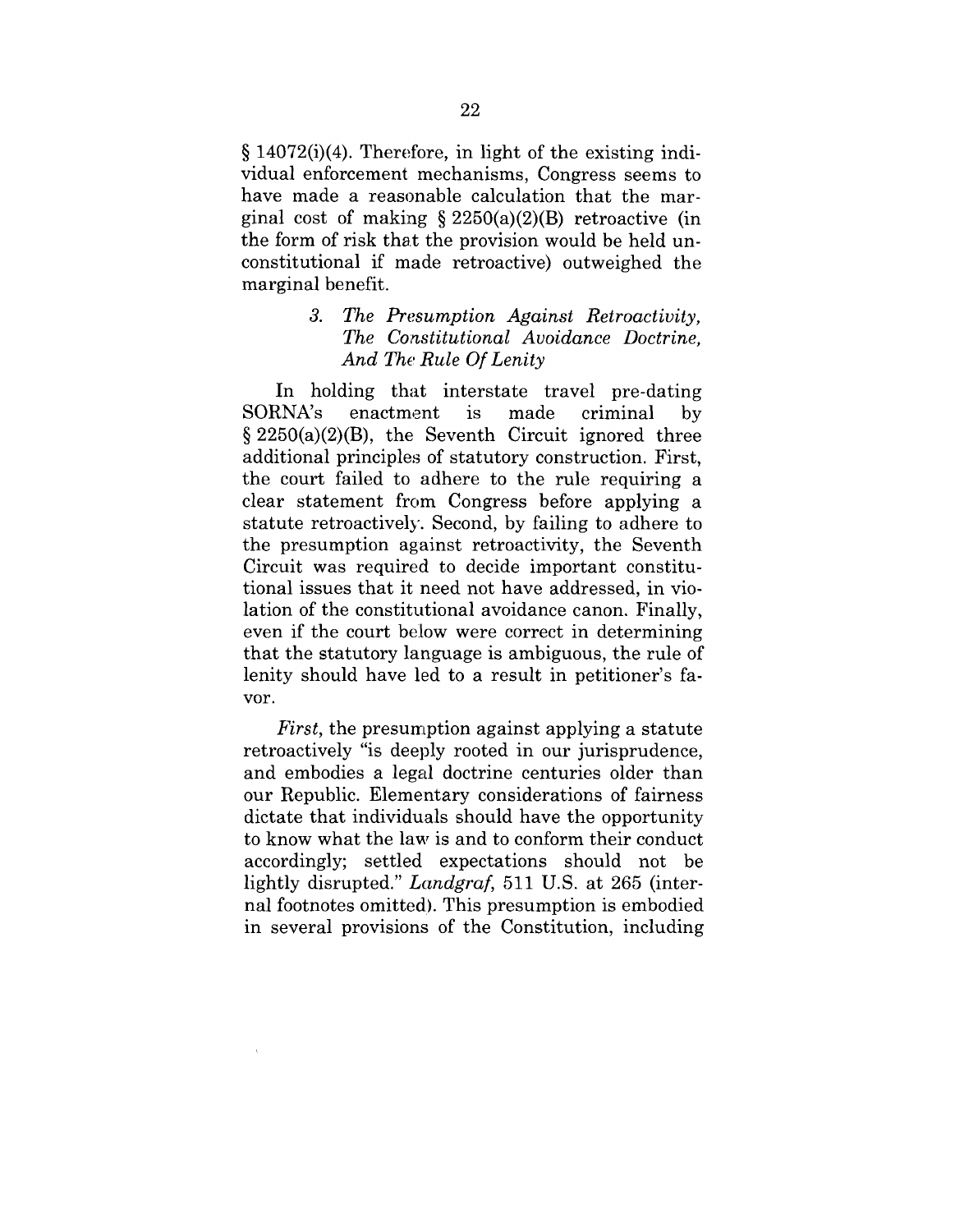the Ex Post Facto and Due Process Clauses. See *id.* at 266.l°

The Court accordingly has required that "Congress first make its intention clear [to help] ensure that Congress itself has determined that the benefits of retroactivity outweigh the potential for disruption or unfairness." *Landgraf,* 511 U.S. at 268; see also *id.* at 272-273; *I.N.S.v. St. Cyr,* 533 U.S. 289, 315- 316 (2001). Therefore, "[a] statute may not be applied retroactively \* \* \* absent a clear indication from Congress that it intended such a result. \* \* \* The standard for finding such unambiguous direction is a demanding one." *St. Cyr,* 533 U.S. at 316; see also *Landgraf,* 511 U.S. at 286-288 (Scalia, J., concurring) ("clear statement" must appear in the text of the statute itself); *United States v. Sec. Indus. Bank,* 459 U.S. 70, 79-80 (1982) ('"The presumption is very strong that a statute was not meant to act retrospectively, and it ought never to receive such a construction if it is susceptible of any other."') (quoting *United States Fidelity & Guaranty Co. v. Struthers Wells Co.,* 209 U.S. 306, 314 (1908)).

In the case of  $\S 2250(a)(2)(B)$ , there is no indication from Congress remotely sufficient to overcome this strong presumption against retroactivity. As we have explained, the plain language of the statute suggests that it was meant to be prospective, and this is not contradicted by the policy underlying the Act. See *Husted,* 545 F.3d at 1247 ("the legislative history [of SORNA] is not sufficiently clear to pre-

<sup>10 &</sup>quot;Even when the conduct in question is morally reprehensible or illegal, a degree of unfairness is inherent whenever the law imposes additional burdens based on conduct that occurred in the past." *Landgraf,* 511 U.S. at 282-283 n.35.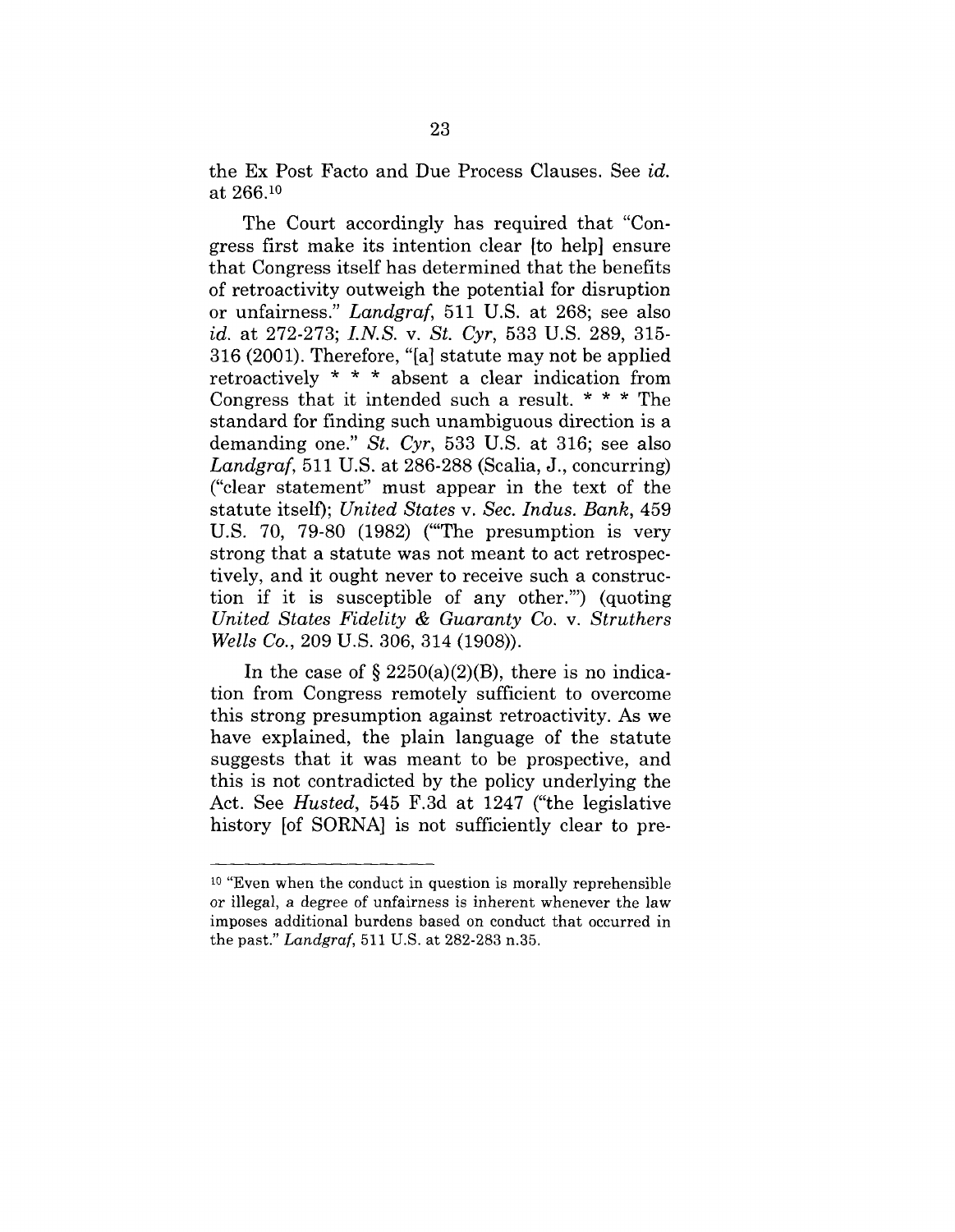clude the effect of' the "longstanding canon" against retroactivity).

*Second,* in rejecting the presumption against retroactivity and applying  $\S 2250(a)(2)(B)$  retroactively, the Seventh Circuit's decision necessarily raises the constitutional concerns that justify the presumption in the first place. See *Landgraf,* 511 U.S. at 267-268 n.21. Thus, the Seventh Circuit failed to apply the doctrine of constitutional avoidance, a "cardinal principle" of statutory construction. *Edward J. DeBartolo Corp. v. Florida Gulf Coast Bldg. & Constr. Trades Council,* 485 U.S. 568, 575 (1988). By interpreting SORNA to apply to pre-enactment travel, the court below was required to resolve important constitutional issues that it need not have addressed. Indeed, as we describe in more detail below, numerous federal district courts have held that retroactive application of the SORNA travel element violates the Ex Post Facto Clause.

This Court has explained that,

where an otherwise acceptable construction of a statute would raise serious constitutional problems, the Court will construe the statute to avoid such problems unless such construction is plainly contrary to the intent of Congress.  $* * * "T]$ he elementary rule is that every reasonable construction must be resorted to, in order to save a statute from unconstitutionality."

*DeBartolo,* 485 U.S. at 575 (quoting *Hooper v. California,* 155 U.S. 648, 657 (1895)); see also *St. Cyr,* 533 U.S. at 299-300. And as other courts have held, there is certainly a reasonable interpretation of SORNA that avoids potential constitutional prob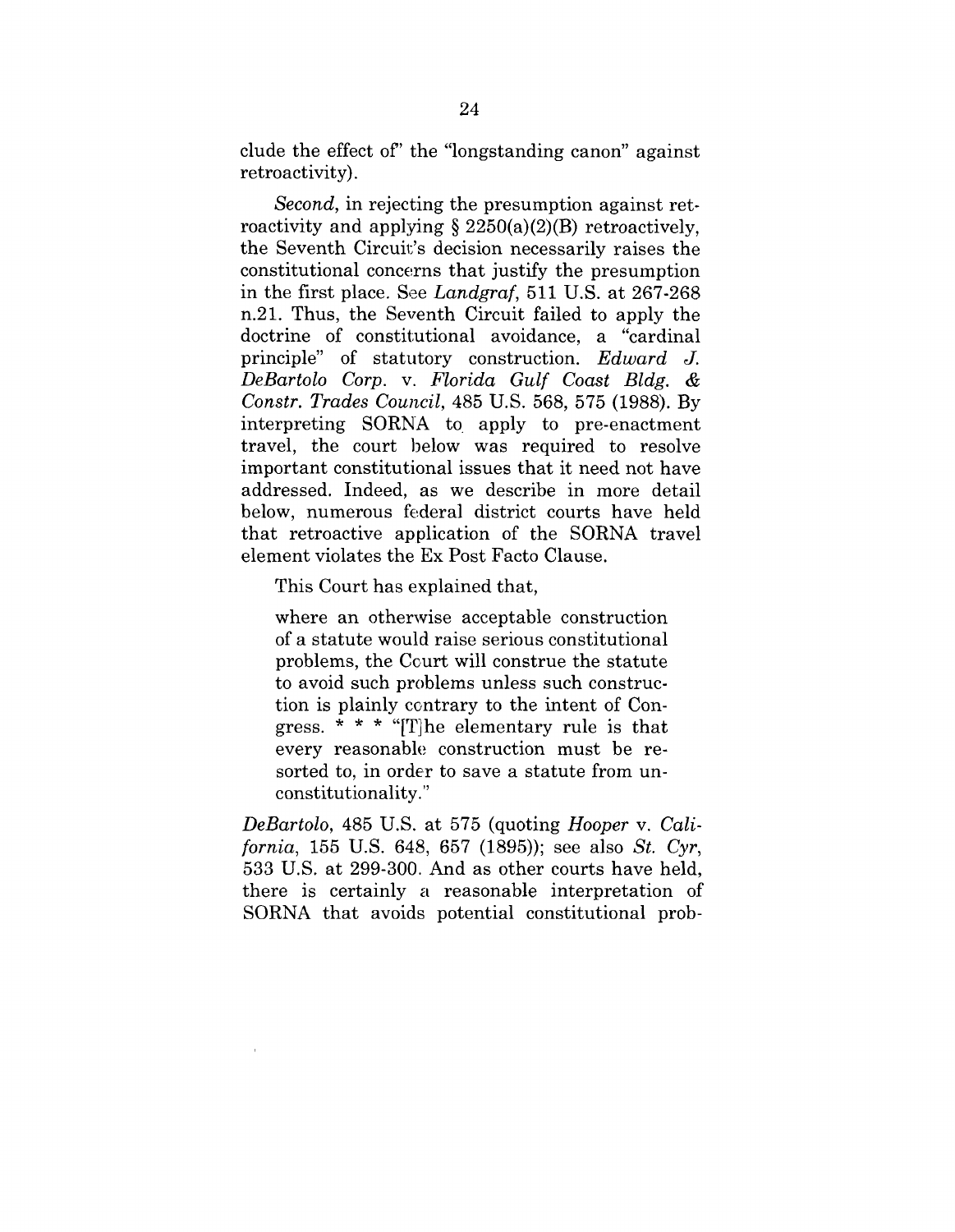lems. The Seventh Circuit should have followed that approach.

*Third,* the rule of lenity dictates that the court below should have resolved any ambiguity in petitioner's favor. See *United States v. R.L.C.,* 503 U.S. 291, 305-306 & n.6 (1992); *United States v. Bass,* 404 U.S. 336, 347 (1971). To bypass the rule of lenity in this case, the Seventh Circuit would have had to find that the statute unambiguously requires a retroactive application of  $\S 2250(a)(2)(B)$ . As we have explained, there is no such clear statement in SORNA.

**II. THE COURT SHOULD GRANT REVIEW TO DECIDE WHETHER PROSECUTING A PERSON UNDER SECTION 2250(a) WHEN** THE UNDERLYING OFFENSE AND<br>TRAVEL IN INTERSTATE COMMERCE  $\blacksquare$  **INTERSTATE BOTH PREDATED SORNA'S ENACTMENT VIOLATES THE EX POST FACTO CLAUSE.**

Because the Seventh Circuit decided the question of statutory interpretation as it did, it was required to resolve the important constitutional question whether retroactive application of SORNA's criminal penalties violates the Ex Post Fact Clause. Its decision on that question also warrants review. The district courts are deeply divided on the question- although the government has managed to suppress creation of a conflict in the courts of appeals by failing to appeal in those cases where it has been unsuccessful. Particularly in light of substantial flaws in the Seventh Circuit's constitutional analysis, this Court's guidance on the issue is essential.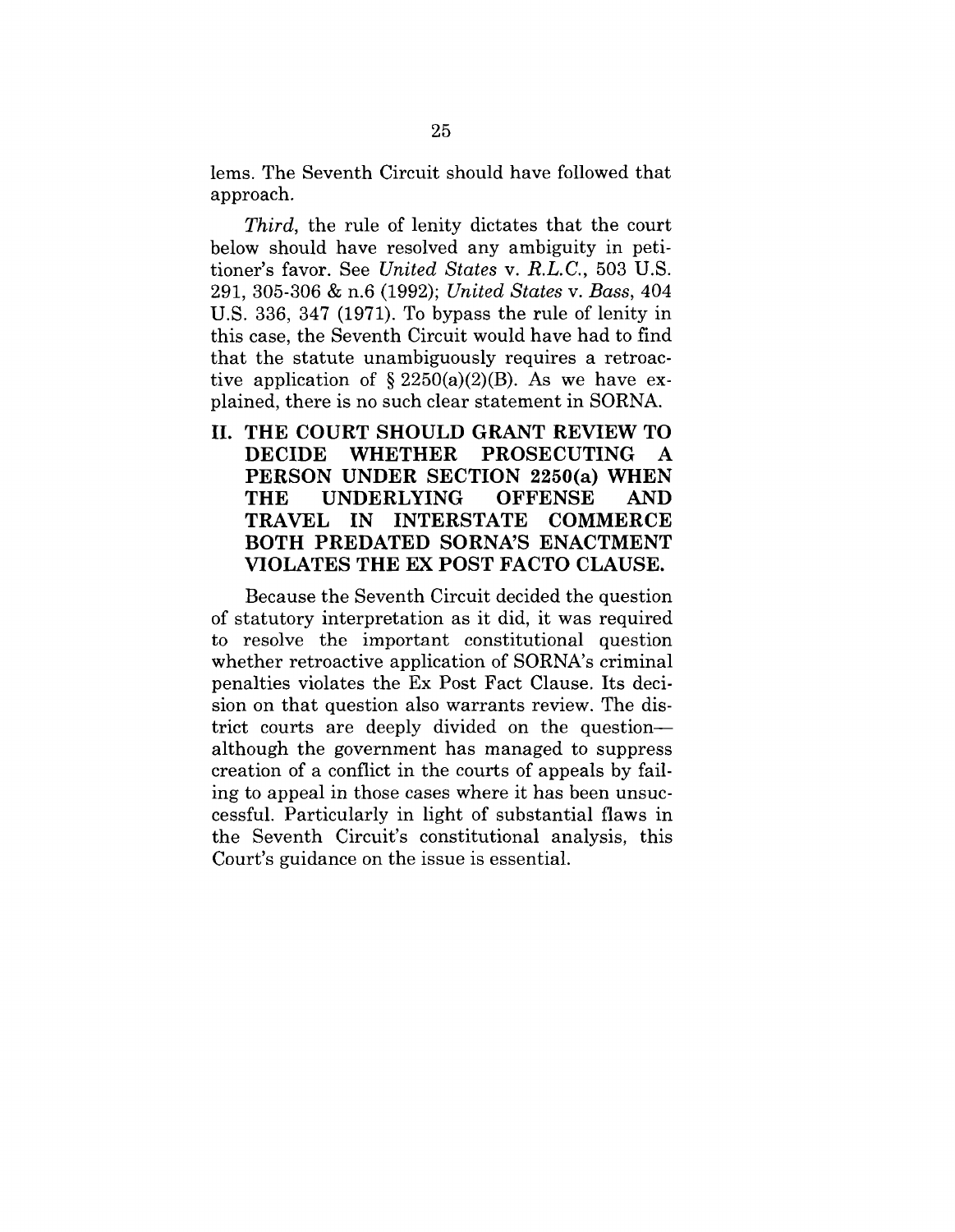**A. The Decision Below Conflicts With Decisions Of Other Federal Courts On The Constitutionality Of Convicting A Person Under Section 2250(a) When The Underlying Offense And Travel In Interstate Commerce Both Predated SORNA's Enactment.**

As with the statutory construction issue addressed above, the question whether prosecuting preenactment travel under SORNA violates the Ex Post Facto Clause has been widely litigated across the Nation and has deeply divided the district courts.<sup>11</sup> At least seven courts, disagreeing with the conclusion of the Seventh. Circuit in this case, have concluded that such a retroactive application of SORNA is *not* constitutional.12 These courts have reasoned

<sup>11</sup> In addition to the problem that the Seventh Circuit's interpretation renders SORNA unconstitutional under the Ex Post Facto Clause, several district courts have also found that SORNA exceeds Congress' power under the Commerce Clause. See, *e.g., United States v. Guzman*, 582 F. Supp. 2d 305 (N.D.N.Y. 2008), appeal docketed, No. 08-5561 (2d Cir. Mar. 27, 2009); *United States v. Hilton-Thomas,* No. 08-20721-CR, 2009 WL 89280 (S.D. Fla. Jan. 13, 2009), overruled by *Ambert,* 2009 WL 564677; *United States v. Waybright*, 561 F. Supp. 2d 1154 (D. Mont. 2008).

*<sup>12</sup> United States v. Nugent,* No. 07-5056-01-CRSW-GAF, 2008 WL 413273 (W.D. Mo. Feb. 13, 2008) (dicta); *United States v. Davis*, No. 07-60003, 2003 WL 510599 (W.D. La. Jan. 22, 2008); *United States v. Patterson,* No. 8:07CR159, 2007 WL 3376732 (D. Neb. Nov. 8, 2007); *United States v. Gill,* 520 F. Supp. 2d 1341 (D. Utah 2007); *United States v. Cole,* No. 07-cr-30062- DRH, 2007 WL 2714111 (S.D. Ill. Sept. 17, 2007), overruled by *Dixon, App., infra, 1a-13a; United States v. Stinson, 507 F.* Supp. 2d 560 (S.D.W. Va. 2007); *United States v. Muzio,* No. 4:07CR179 CDP, 2007 WL 2159462 (E.D. Mo. July 26, 2007). In addition, many of the 17 district court decisions holding that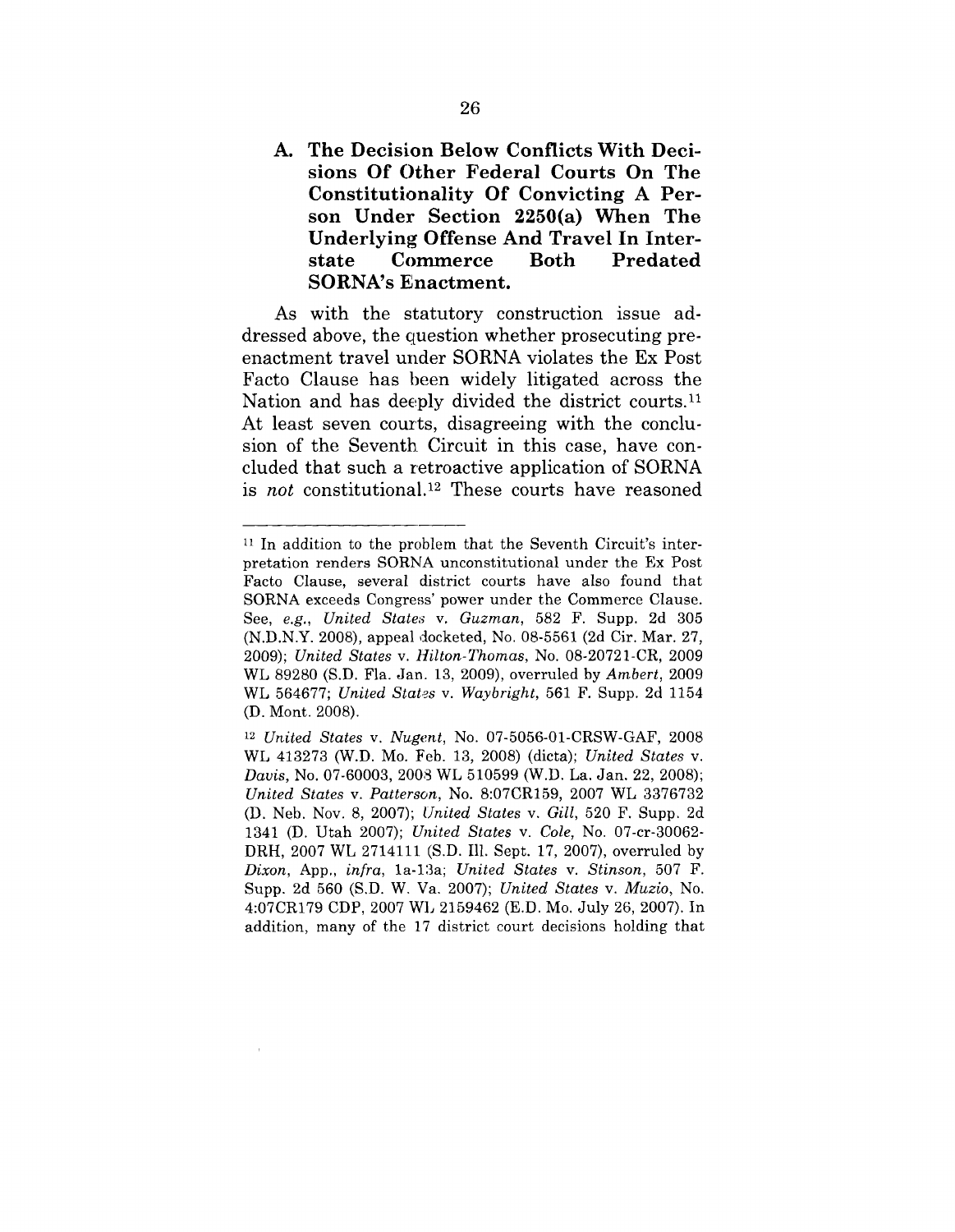that SORNA "violates the Ex Post Facto Clause because it increases the penalty, from 1 year to 10 years, for a first offender defendant who travels in interstate commerce prior to [its enactment]." *United States v. Bobby Smith,* 481 F. Supp. 2d 846, 853 (E.D. Mich. 2007). In each of these cases, the United States has either declined to appeal or withdrawn its appeal prior to an appellate decision. On the other hand, at least 14 district courts have reached the opposite conclusion, holding that retroactive application of SORNA is consistent with the Clause. See cases cited *supra* note 7; see also *United States v. Kelton,* No. 5:07-cr-30-Oc-10GRJ, 2007 WL 2572204 (M.D. Fla. Sept. 5, 2007).

This important question is ripe for consideration by this Court. Although a conflict in the circuits has not yet developed on the point, that is substantially attributable to the government's reluctance to appeal the decisions in which it has lost. Because the question is an important one that has been widely litigated and has generated considerable disagreement -- and because there is no prospect that this confusion will be dispelled absent intervention by this Court--further review is warranted.

SORNA does not apply to pre-enactment or gap travel on statutory construction grounds also state that to hold otherwise would raise serious ex post facto concerns. See, *e.g., Bobby Smith,* 481 F. Supp. 2d 846; see also cases cited *supra* note 6.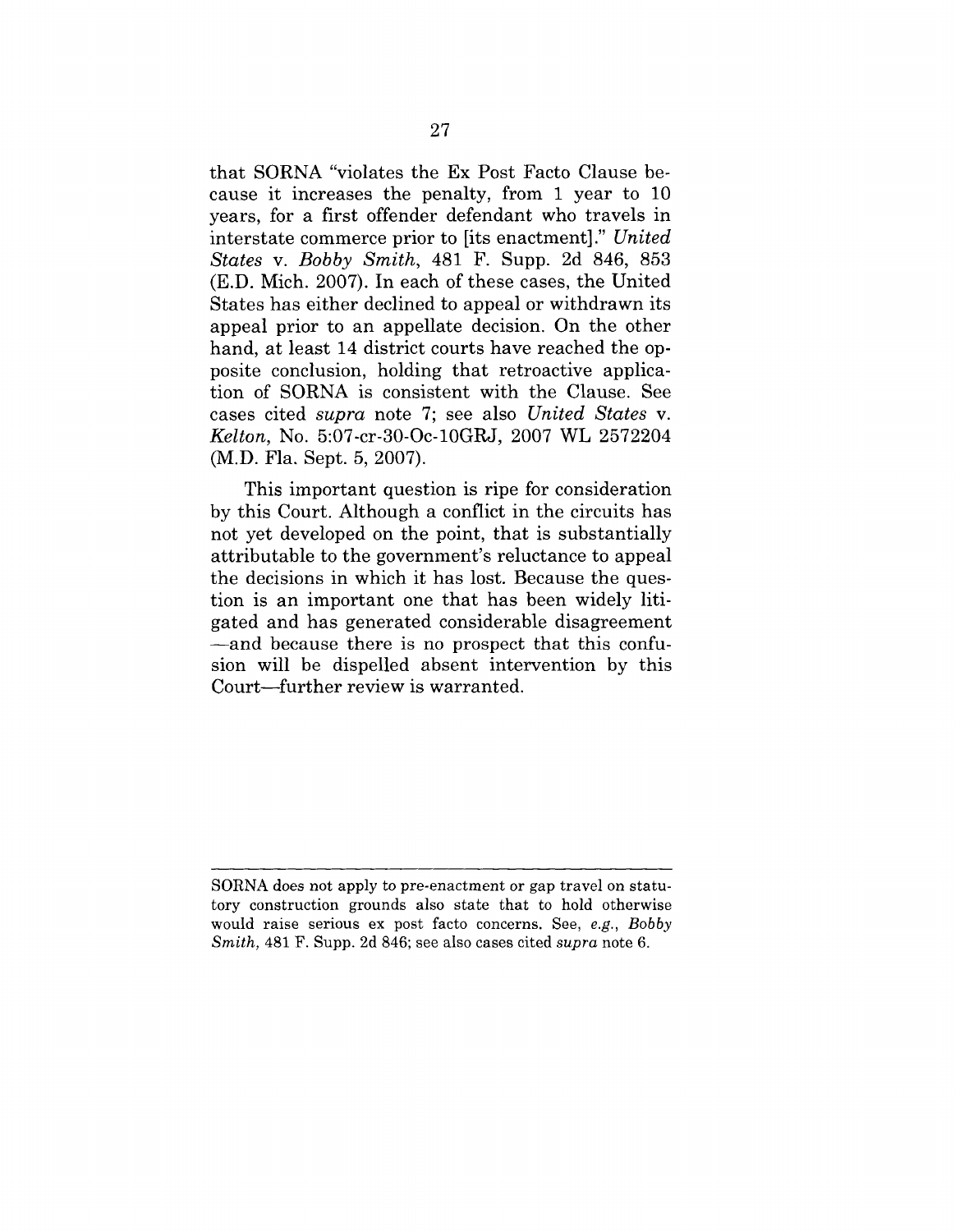#### **B. The Seventh Circuit's Ex Post Facto Analysis Is Wrong.**

### *1. As Interpreted By The Seventh Circuit, SORNA Violates The Ex Post Facto Clause.*

Because the application of SORNA to persons who traveled in interstate commerce prior to enactment "aggravates" petitioner's crime and "makes it greater than it was, when committed," that use of the statute violates the Ex Post Facto Clause. *Calder v. Bull,* 3 U.S. 386, 390 (1798). It is a long-settled principle that "[1legislatures may not retroactively \*\*\* increase the punishment for criminal acts." *Collins v. Youngblood,* 497 U.S. 37, 43 (1990). But SORNA's criminal sanctions are harsher than those to which petitioner was subject at the time of his criminal conduct.

Petitioner's failure to register when he moved to Indiana was a crime, under the Wetterling Act in effect at that time. But the maximum punishment to which an unregistered offender is subject under SORNA is a full order of magnitude greater than the punishment to which petitioner was subject at the time of his failure to register. Under the Wetterling Act, a first offender such as petitioner may be "imprisoned for not more than 1 year."  $42$  U.S.C. § 14072(i)(4). In contrast, SORNA's ten-year maximum sentence (and the 37-month sentence petitioner actually received) constitutes a dramatically "increase[d] punishment beyond what was prescribed when the crime was consummated." *Weaver v. Graham,* 450 U.S. 24, 30 (1981). Because retroactive application of SORNA "changes the legal consequences of acts completed before its effective date," the Ex Post Facto Clause prohibits the prosecution in this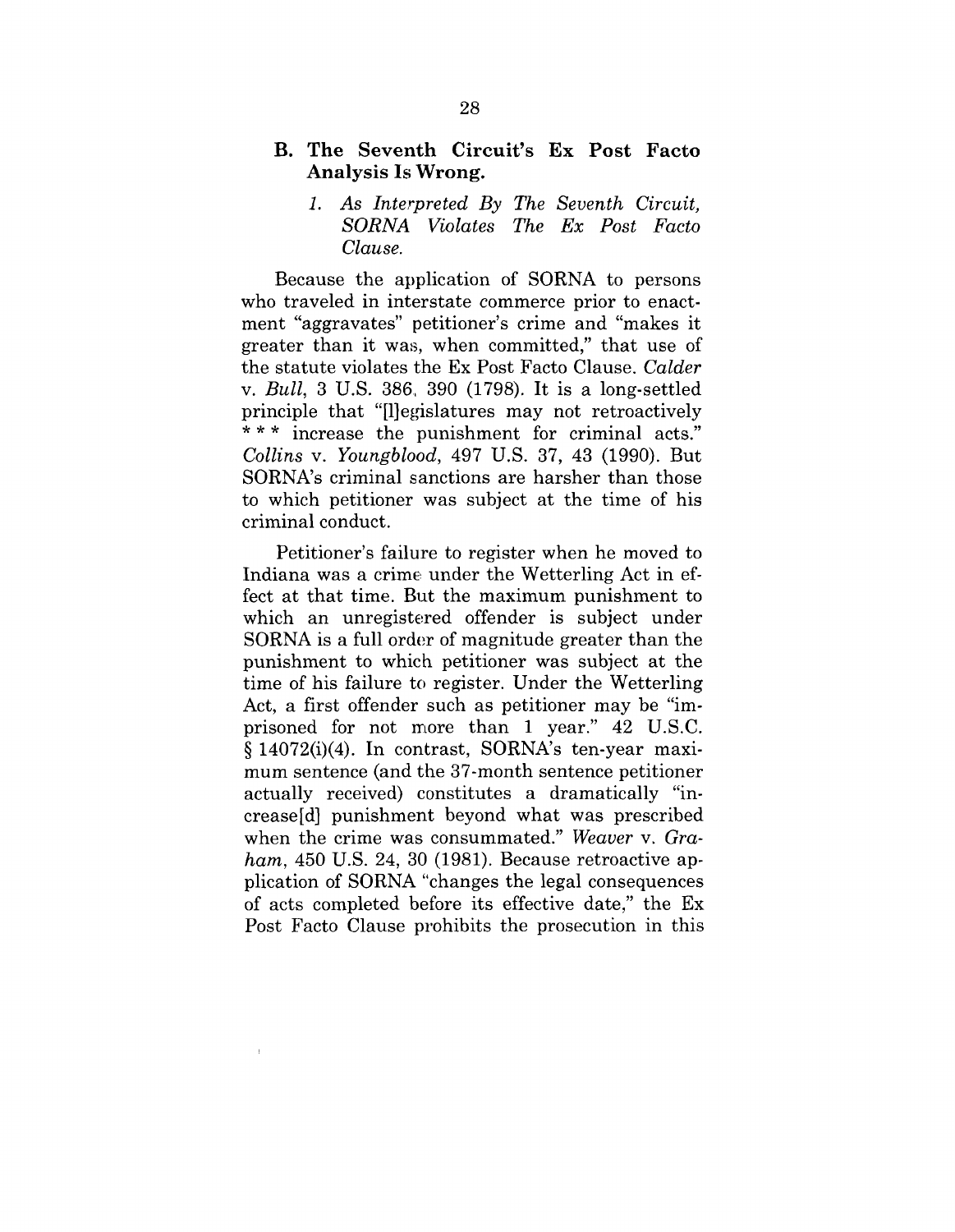case. *Id.* at 31; see also *Youngblood,* 497 U.S. at 46 ("[T]he constitutional prohibition is addressed to laws, 'whatever their form,' which \* \* \* alter the nature of the offense, or increase the punishment.").

### *2. Failure To Register Under SORNA Is Not A Continuing Offense Under The Ex Post Facto Clause.*

Although there is no doubt that SORNA increases the penalties for acts committed prior to its enactment, the Seventh Circuit held the statute consistent with the Ex Post Facto Clause because the court regarded failure to register as a "continuing offense." App., *infra,* 2a. But that holding disregarded this Court's instruction that "such offenses are not to be implied except in limited circumstances." *United States v. Toussie,* 397 U.S. 112, 121 (1970). The Seventh Circuit failed to deploy the textual and purposive analysis that this Court's precedents require.

*Toussie* instructed that courts should not construe criminal conduct as continuing "unless the explicit language of the substantive criminal statute compels such a conclusion, or the nature of the crime involved is such that Congress must assuredly have intended that it be treated as a continuing one." 397 U.S. at 115. Far from looking to the text and purpose of SORNA, however, the Seventh Circuit simply analogized the unregistered sex offender to an escaped prisoner, who is "guilty of escape \* \* \* as long as he remains at large." App., *infra,* 3a. But this conclusory analogy short-circuits the careful statutory analysis that *Toussie* commands. Because continuing offenses "are not to be implied except in limited circumstances," *Toussie* recognized a presumption against finding such offenses absent explicit language instructing otherwise. 397 U.S. at 121. In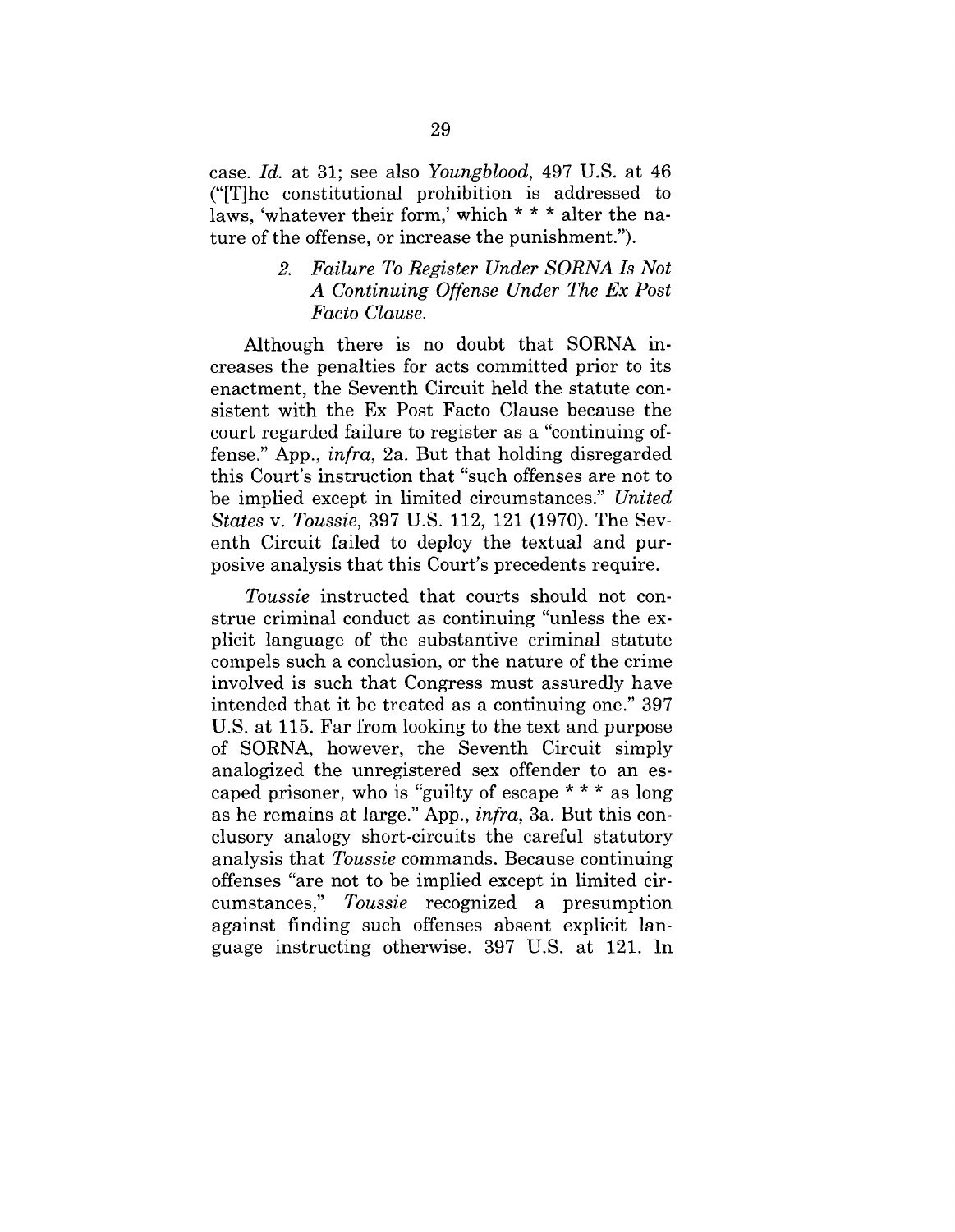*Toussie* "a somewhat ambiguous statute" and a government regulation imposing a "continuing duty" were not enough to establish a continuing offense, and SORNA's silence on this issue should similarly be construed as establishing a non-continuing crime. *Id.* at 119, 122.

The common congressional practice of using explicit language to create continuing offenses confirms this conclusion. See, *e.g.,* 22 U.S.C. § 618 (making failure to register as a foreign agent "a continuing offense"); 50 U.S.C. § 856 (making failure to register as a person trained in foreign espionage systems "a continuing offense"); 18 U.S.C. § 3284 (making concealment of debtor assets "a continuing offense"); see also *United States v. Del Percio,* 870 F.2d 1090, 1096 (6th Cir. 1989) (finding that the first prong of the *Toussie* test was not satisfied where statutory text did not specifically describe crime as a "continuing offense"). Notwithstanding this regular congressional practice, SORNA includes no such provision. For this reason, SORNA's "explicit language" does not "compel the conclusion" that failure to register is a continuing offense. *Toussie,* 397 U.S. at 115.

Not only does the text fail to support the Seventh Circuit's treatment of failure to register as continuing indefinitely until the offender does register, but "the nature of the crime involved" is not "such that Congress must assuredly have intended that it be treated as a continuing one." *Toussie,* 397 U.S. at 115. The Court held in *Toussie* that "[t]here is \* \* \* nothing inherent in the act of registration itself which makes failure to do so a continuing crime." *Id.* at 122. Although the *Toussie* Court addressed registration for the draft rather than for a sex offender database, its conclusion that registration is an "in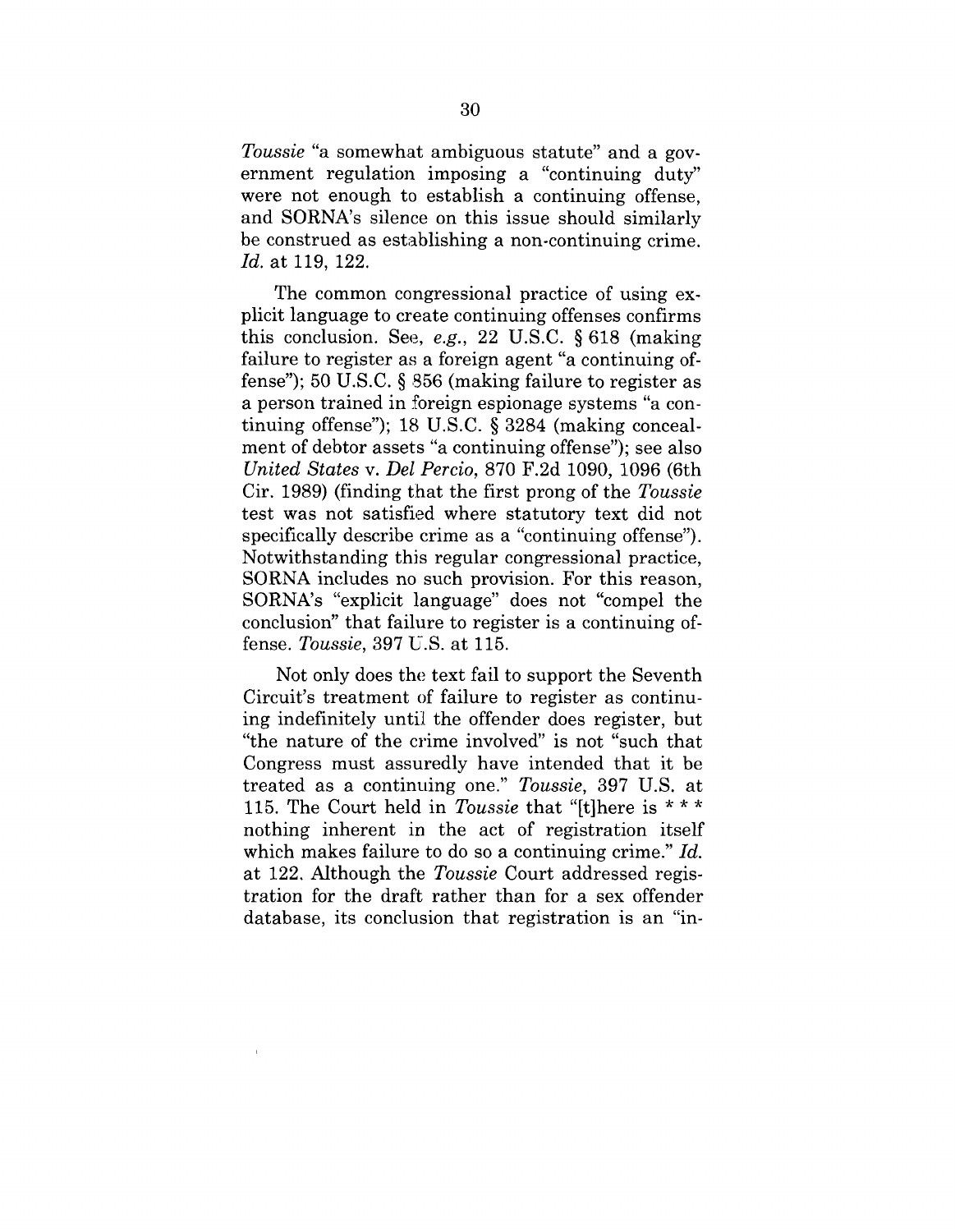stantaneous event<sup> $\parallel$ </sup> and not a continuing process" is squarely applicable here. *Ibid.* Like the defendant in *Toussie,* petitioner committed his offense when he failed to register within a specified period of time. His crime was an "instantaneous event" and should not be construed as continuing years after he failed to comply with the statute's requirements.

This understanding of SORNA's registration requirement comports with the general principle that a statute creates a continuing offense only if it involves "a prolonged course of conduct" rather than a single, discrete act or omission. *United States v. Rivera-Ventura,* 72 F.3d 277, 281 (2d Cir. 1995). Numerous courts have applied this principle across a wide range of criminal statutes. Compare *Toussie,* 397 U.S. 112 (failure to register for draft not continuing offense); *United States v. Trupin,* 117 F.3d 678 (2d Cir. 1997) (receipt of stolen goods not continuing offense); *United States v. Del Percio,* 870 F.2d 1090 (6th Cir. 1989) (failure to submit accurate regulatory compliance information not continuing offense); *United States v. Hare,* 618 F.2d 1085 (4th Cir. 1980) (payment of bribe in form of a long-term loan not continuing offense); *State v. Anderson,* 669 S.E.2d 793 (N.C. Ct. App. 2008) (receipt of contraband not continuing offense); *State v. Saathoff,* 29 P.3d 236 (Alaska 2001) (same); *State v. Masino,* 43 So.2d 685 (La. 1949) (negligent homicide not continuing offense) with *United States v. Bailey,* 444 U.S. 394 (1980) (ongoing escape from prison is continuing oflense); *United States v. Berndt,* 530 F.3d 553 (7th Cir. 2008) (ongoing possession of a pipe bomb is continuing offense); *United States v. Brazell,* 489 F.3d 666 (5th Cir. 2007) (ongoing failure to pay child support is continuing offense); *United States v. Guzman-Bruno,* 27 F.3d 420 (9th Cir. 1994) (alien's ongoing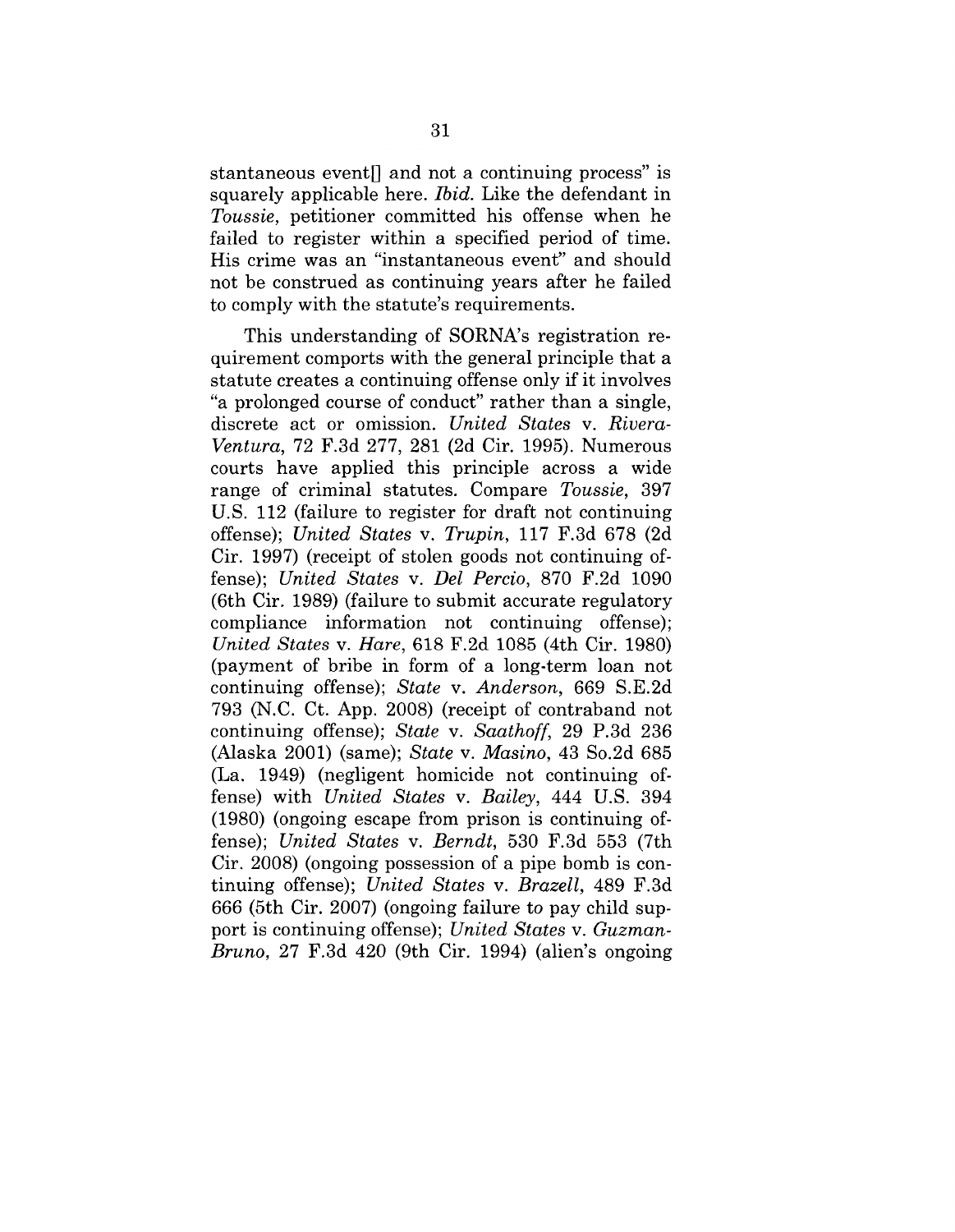presence in the United States after deportation order is continuing offense). Taken together, these cases strongly support the proposition that a criminal act or omission that occurs at a specific time—in this case, three business days after petitioner moved to Indiana--does not give rise to a continuing offense.

### **III.BOTH OF TIlE QUESTIONS PRESENTED** INVOLVE MATTERS OF EXCEPTIONAL **IMPORTANCE.**

The two questions in this case are of considerable practical import. There has been an enormous volume of federal court litigation over the meaning and constitutionality of SORNA, and the issues addressed in that litigation will continue to arise until this Court resolves them. Such a decision by this Court would significantly reduce the burden on the lower federal courts by conclusively resolving these frequently litigated issues.

Moreover, the issues presented in this case almost certainly affect many thousands of persons who are subject to federal prosecution under SORNA. When SORNA was under consideration in Congress, the House Judiciary Committee reported that "over 100,000 sex offenders, or nearly one-fifth in the Nation are 'missing,' meaning that they have not complied with sex offender registration requirements." H.R. Rep. No. 109-218, at 26 (2005). Untold numbers of persons subject to the SORNA registration requirement traveled across state lines prior to enactment of the statute, and the government continues to aggressively pursue indictments under the statute.

In this context, the conflict and confusion in the lower courts leads to intolerable inconsistency: Identical conduct may result in the imposition of widely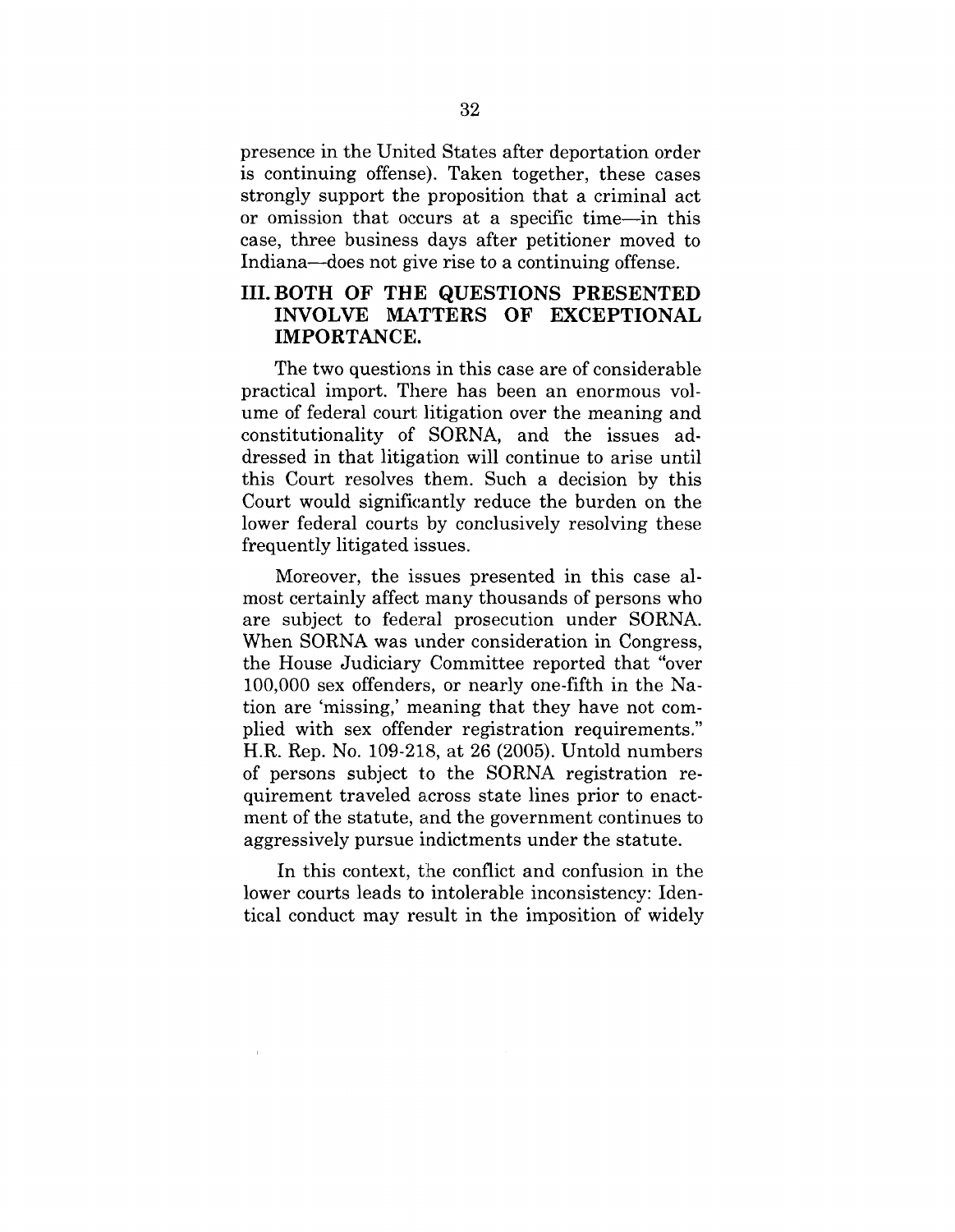divergent penalties depending upon the circuit, or the district, in which the defendant resides. Such an outcome frustrates the well-established principle of sentencing uniformity in the federal criminal justice system. See *United States v. Booker* 543 U.S. 220, 246 (2005). And although the government doubtless has a significant interest in tracking the movement of persons who have committed sex offenses, the conflict of authority in federal courts over SORNA's meaning and constitutionality poses a threat to the effectiveness of the registration system. Review by this Court accordingly is warranted.